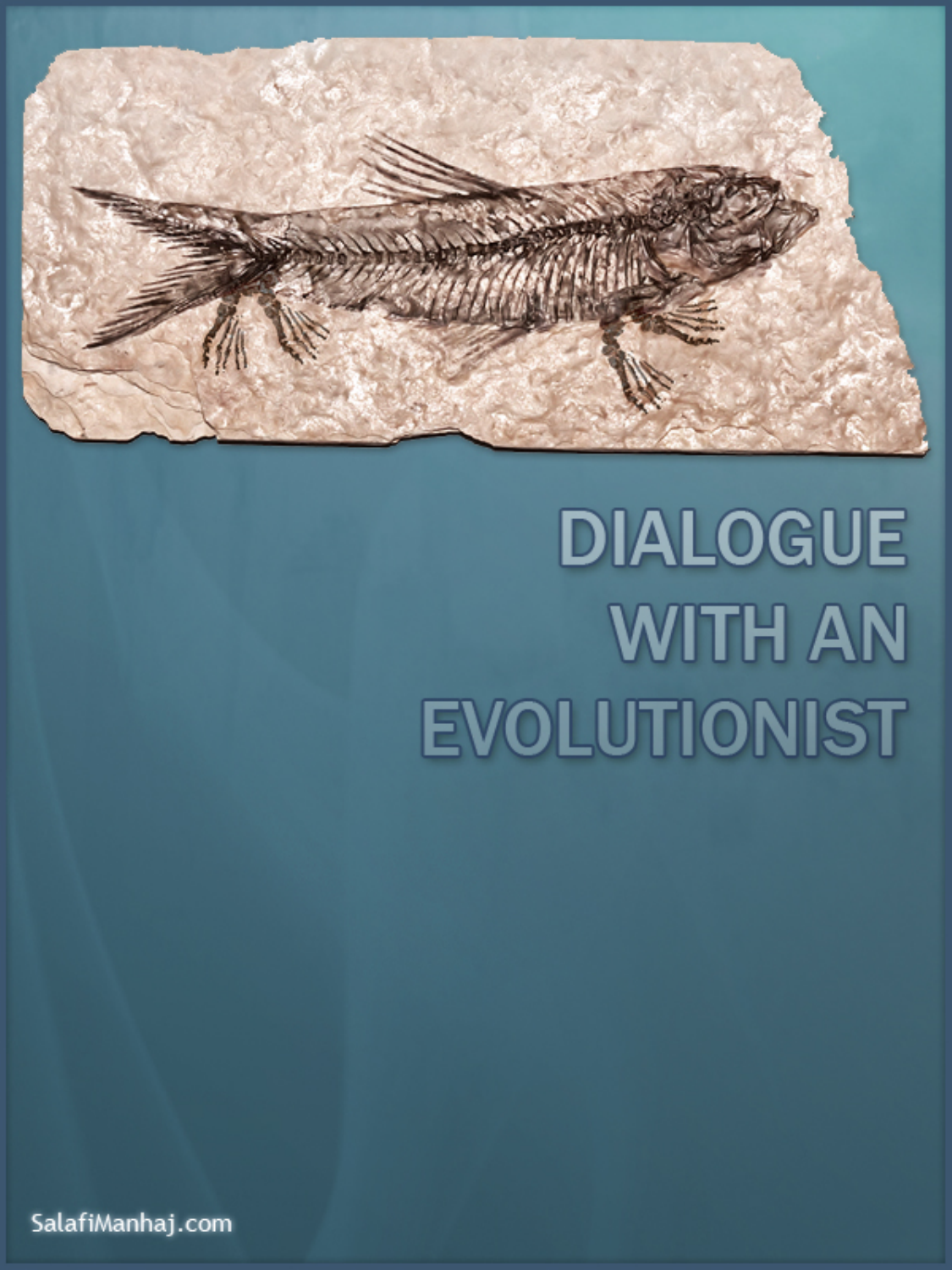

# **DIALOGUE WITH AN EVOLUTIONIST1**

**WWW.SALAFIMANHAJ.COM**

<sup>&</sup>lt;sup>1</sup> This is based upon actual discussions and interactions with evolutionists in our experience, so therefore this should not be merely viewed as a simplistic propaganda tract. We have come across those who have argued from the point of view of the evolutionist in this work and it is thus based upon actual experiences that we have encountered over the last ten years in *da'wah*. For example, the *Salafi* brothers who are active in *da'wah* in London will be aware of such specious arguments from those who adhere to the evolution theory via their interactions and conversations with them at Hyde Park Speaker's Corner and their inability to answer the questions that are asked of them. In some cases they have resorted to very irrational modes of behaviour after having being challenged, the complete antithesis of what they claim to be representing!? Therefore, this is more of a compilation of dialogues with pseudo-evolutionists who blindly follows the likes of Charles Darwin and Richard Dawkins.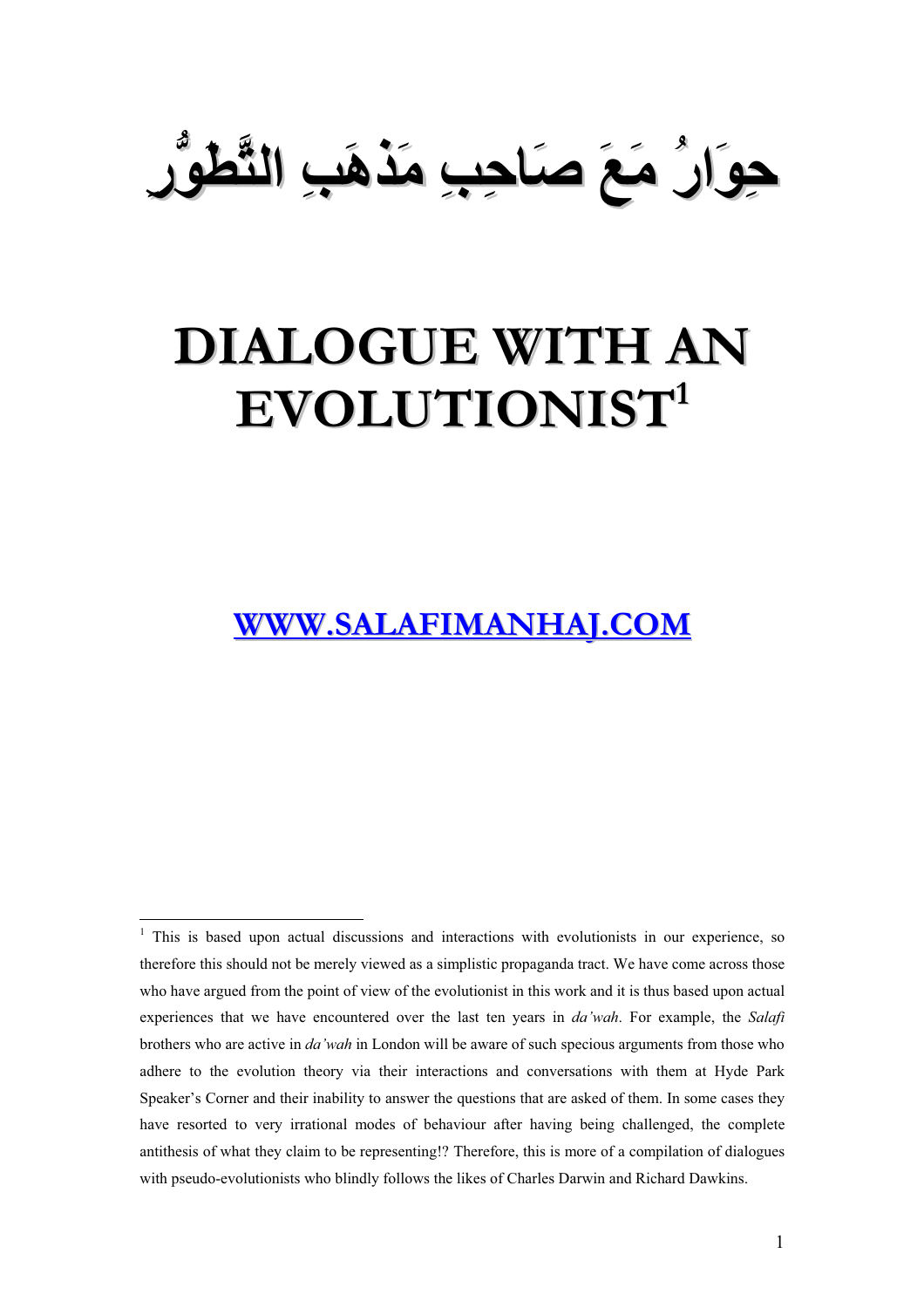MUSLIM<sup>2</sup>: As for Islaam, then we believe that humans we were created by Allaah for a noble and wise purpose. As the Qur'aan mentions, if you read it,

وَمَا خَلَقْتُ الْجِنَّ وَالْإِنسَ إِلَّا لِيَعْبُدُونِ

**"And I did not create the jinn or mankind except to worship Me"** 

*{adh-Dhaariyaat (51): 56}* 

EVOLUTIONIST: But how do you explain the origin of species and that : which is proved by scientific evidence?

MUSLIM: "Scientific evidence?" what do you intend by this?

EVOLUTIONIST: Well for example, empirical science and evidence which : is used currently for understanding how the world works and based upon Darwin's theory of evolution.

MUSLIM: Understanding how something *works* is not the same as understanding *how* it came to be. So what can you tell me about this theory? EVOLUTIONIST: Well, the theory is based upon on what was noted : during excavations carried out during Darwin's time. What was discovered was that more ancient levels contained primitive life-forms and the levels above them contained progressively more developed life-forms. Darwin also explained the process of evolution as being via natural selection, destructive factors kill off the weaker specimens and leave the stronger specimens. This is what is also known as the survival of the fittest. Therefore, the strong specimens remain and pass on their strong characteristics to their offspring. These strong characteristics are combined as time goes by to form a new

<sup>2</sup> The Muslim here is intended to be a Muslim who follows the Qur'aan, *sunnah* and *manhaj* of the *salaf*, who has some idea of how to call to Allaah, with wisdom, good preaching and evidences. It is in no way meant to be modelled upon a Muslim who follows the likes of the literature of the *'Harun Yahya'* industry, which is an industry that fights against the *sunnah* and the *hadeeth*, and is based on the *manhaj* of the *Qur'aaniyoon.* Nor is it intended to be a Muslim who goes to excesses with regards to science and tries to prove every single scientific phenomena via the Qur'aan.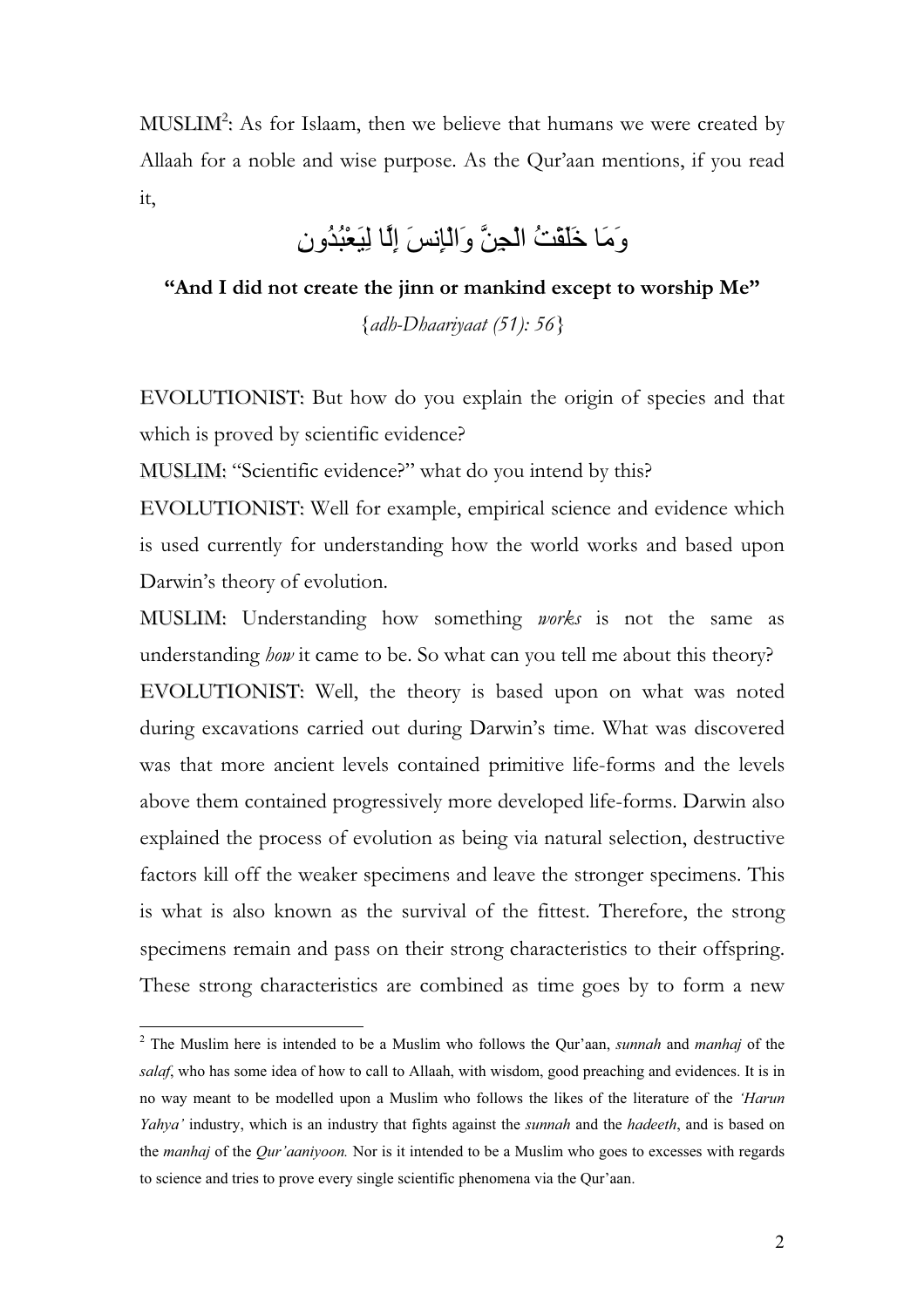feature in the species. Nature selects that which is advantageous and unfavourable characteristics are discarded, this is what is meant by evolution, which makes the specimen develop into a superior specimen. This ongoing development is known as 'evolution' and it has been used by some scientists t explain human behaviour.

MUSLIM: This was thought of before Darwin aswell by the way, by the Frenchman Lamarck. But this a very flawed idea, I know about that theory which Lamarck outlined, as Lamarck was in fact the first top come with a theory of evolution, not Darwin. Did you now that?

EVOLUTIONIST: No, I didn't. :

MUSLIM: Darwin was the one who gave the theory more of a proper scientific direction and argue it systematically, but people were already thinking about it.

EVOLUTIONIST: Okay. In any case, every time a new characteristic : emerges, it is passed on to the offspring. This is the scientific, rational, accurate and correct model as opposed to what you say which is irrational, religious, fanatical and incorrect.

MUSLIM: But how do we know which animals or plants are the "fittest"? what is the criterion?

EVOLUTIONIST: The fittest are those which survive the longest. :

MUSLIM: But the theory does not show us the mechanism following which, higher organisms appeared on earth.

EVOLUTIONIST: Darwin noted that organisms give rise to many different : varieties:

"Good varieties have an edge over the 'not so good' which are crowded out. Good variants then succeed in the struggle, they survive and over a long period of time, give rise to new organisms slowly and gradually."

But it's all about selection, nature choosing that which is more beneficial. Like the neck of a giraffe for example.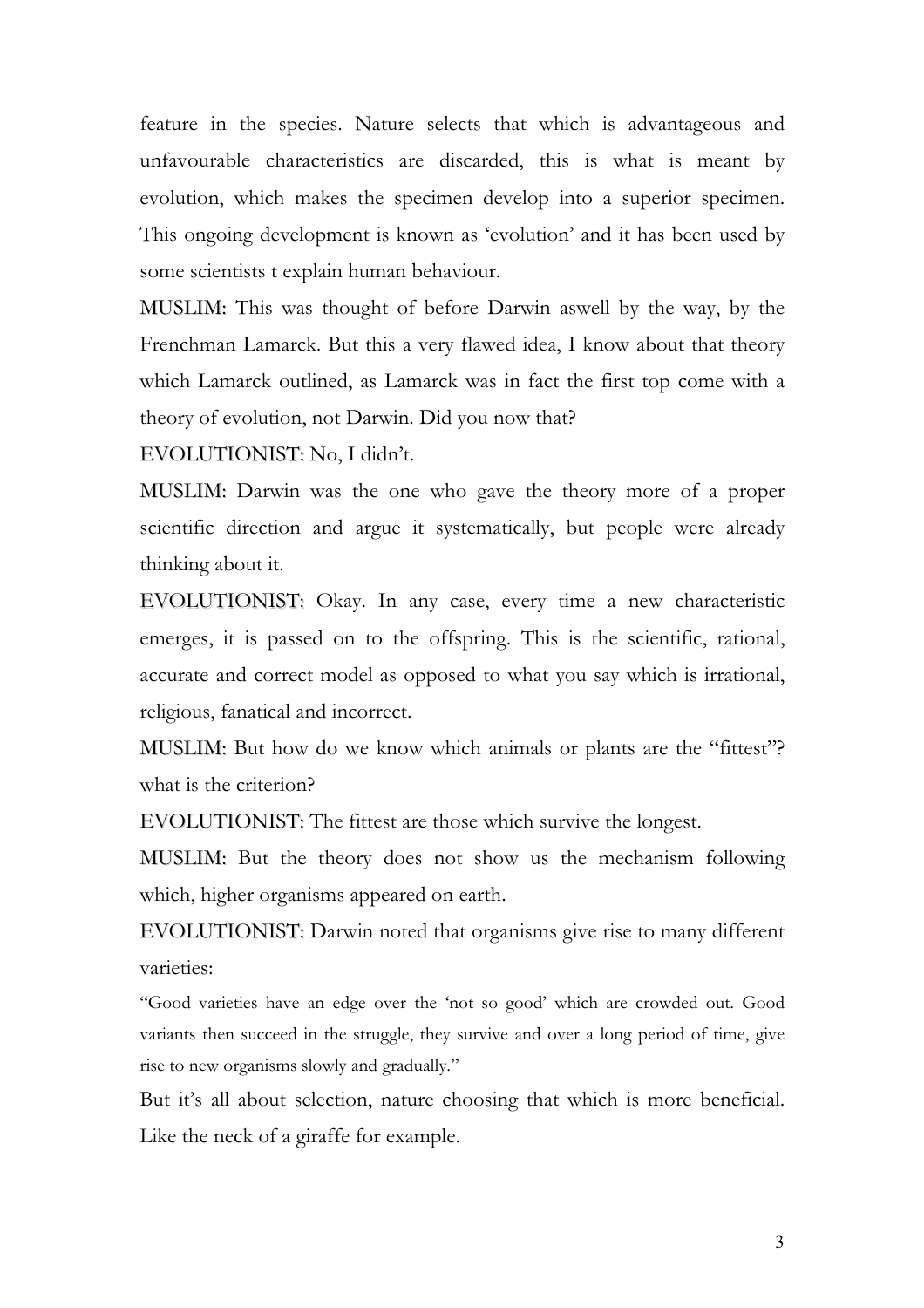EVOLUTIONIST: But if there is a proto giraffe for example let's say, it : begins by stretching its neck in order to eat the leaves on higher tree, as it stretches its neck, the offspring of the proto giraffe will increase until a giraffe is formed.

MUSLIM: This is indeed an outdated theory as know we have more knowledge about the reproductive system and molecular and biochemical processes. Therefore, a physiological change has absolutely no consequence on the offspring. Just because a man pumps himself up in a gym for thirty years it does not mean that his offspring are going to be born with great big rippling muscles and a six-pack does it?! If you chop your hand off or your nose gets blown off, your kids are not going to be born without a hand or nose are they? Because a physiological change has no influence, the change has to take place in your DNA and the information within you, which is already pre-determined, in your genes. This is why Lamarckism had to go out of the window. Furthermore, let us imagine that the earth's atmosphere has become so hot that we are living in a global desert wherein there is hardly any water or vegetation. So in this potential scenario would it not be excellent if human beings could develop a storage system like a camel!? 'Proto human camelus' or 'Homo sapiens camelus' it could be called, which had it special storage system in order to live in a super heated earth. How can such a future creature come into existence? For this to happen there has to be a change in the DNA, in the cells that are related to reproduction. So what has to happen is that the DNA has to change in order to produce a hump on your back. Natural selection according to you would have to select the advantages of having a hump on a human back due to the advantages that are associated with that. Now let's examine the problems with this. EVOLUTIONIST: Okay I'm listening. :

MUSLIM: the first problem is to do with this issue of mutation. How did

this mutation take place in the first instance? How does DNA mutate?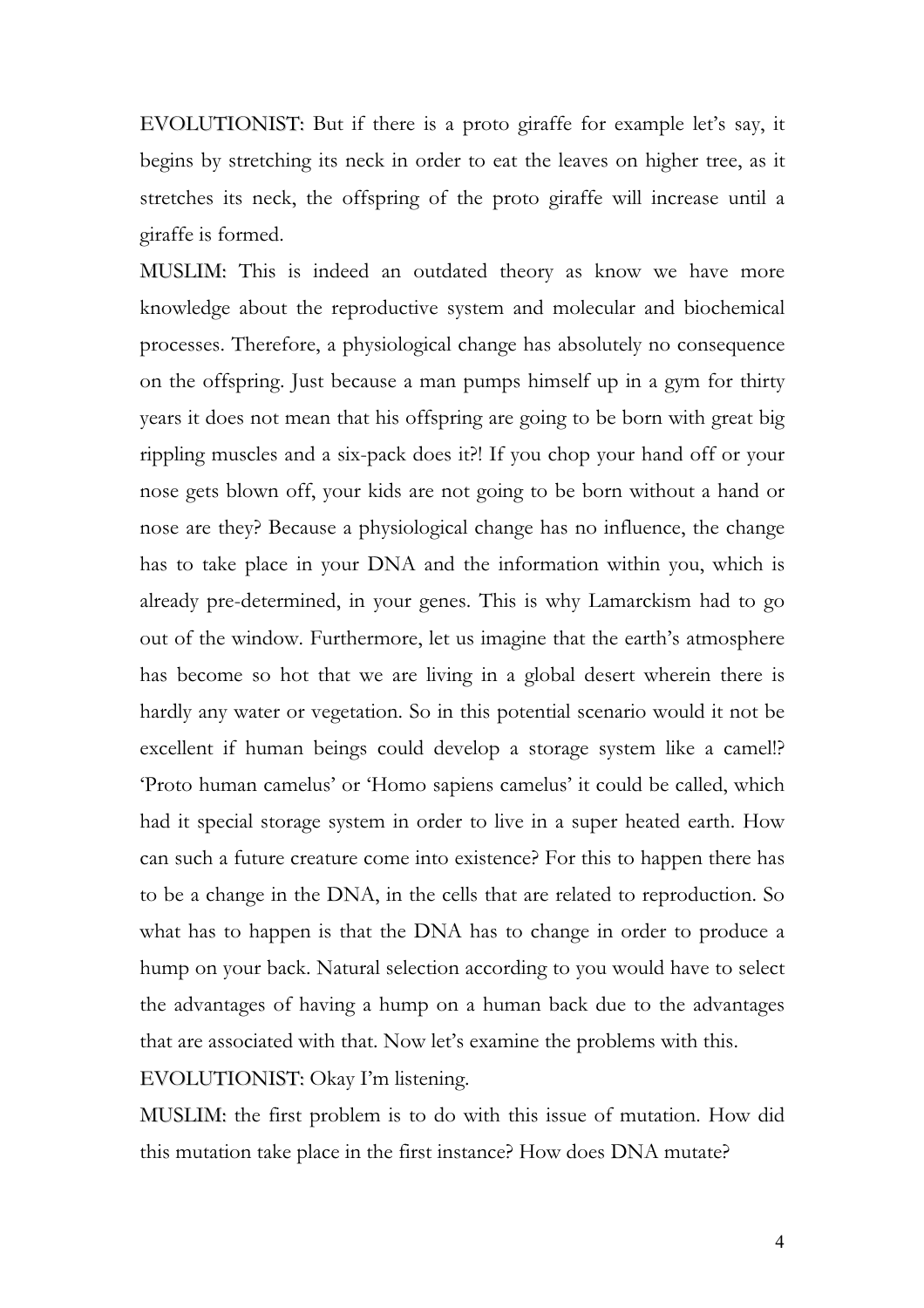EVOLUTIONIST: I'm not sure, I think that some scientists say that it just : randomly mutates maybe due to radiation or ultra-violet light. Others say that it is due to copying errors and mistakes, which produce mutations. So I'm not really sure how it happens, but it happens.<sup>3</sup> Out of all of these mistakes, this beneficial mutation takes place.

MUSLIM: Here we have a problem. Firstly, mutants have very weak reproductive capabilities and this is a fact. An example is with the tests that have been carried out on fruit flies in a laboratory. These fruit flies were bombarded with radiation, the results were that some flies had legs coming out of their heads instead of antennae, some flies with two heads, some with two bodies one head and then it is said "see how these mutations can take place!" But in fact what we find, as is the case with all mutants, they have weak reproductive capabilities, in other words they are not able to procreate or have offspring. This leaves a big problem for evolution, so how can a "future beneficial mutation" get to be passed on? If this mutant is able to procreate, the other problem and barrier in that is that who would like to have sex with a hunch-back homo-camelus? Unless you are some sort of freak! Every single species will look for the most perfect member of its species to procreate with, not a mutant hybrid specimen. So even if genes did happen to mutate to produce a beneficial mutation the odds against this being passed on are very low. Thirdly, there is no guarantee that this mutation would be passed on to the nest generation. A person could have green eyes, yet his wife may have brown eyes, but their offspring could have blue eyes. How is this? Well the parents of one of the parents may have had blue eyes. So the genetic information may or may not be passed on or selected. On top of this we have to account for all of the different factors, like a 'proto human camelus' or 'homosapiens camelus' being rejected by its

<sup>&</sup>lt;sup>3</sup> This shows the lack of certainty that these people have in a theory that they have claimed is based on 'evidence.'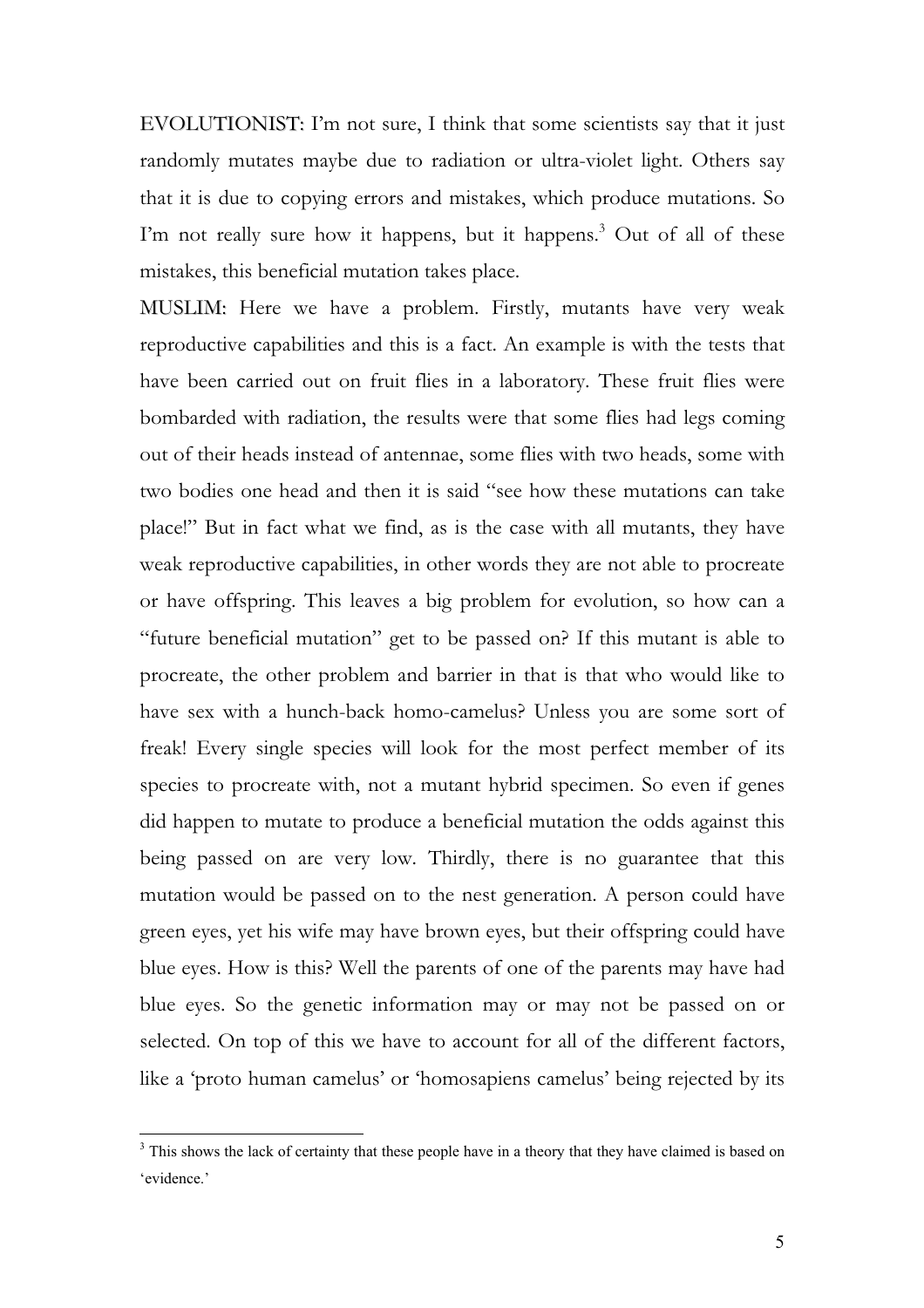parents if not aborted before it is even born with cries of "O, I have got a camel inside of me, let's get rid of it!" leading to a child being aborted while the parents are not aware that the child was in fact the future of the human race? The 'homosapeins camelus' could die in infancy, be struck by lightening or run over by a car. All of these things could happen so what are the actual odds against any such "beneficial creature" actually existing? Virtually none. Yet we are supposed to believe that human beings, camels, giraffes, hippos, elephants, zebras, and all of the varied species on the earth are all a product of random mutation of DNA! The problems become insurmountable for evolution when we look at evolution at the biochemical level…

EVOLUTIONIST: Wait, but there is evidence for natural selection in nature.

MUSLIM: So what is the proof for this, surely there must be some sort of evidence, as you stated, for this? Are there are any fossils within the fossil record which indicate the gradual appearance of new organisms in the fossil record? If so, can you refer me to the scientific journals or studies that have been conducted?

EVOLUTIONIST: Err, I'm not sure.<sup>4</sup>

MUSLIM: There are no fossils that indicate any transitional forms, from a species into another species. Studies of fossils records in fact prove that natural catastrophes were the cause of extinctions, which were sudden, collective and colossal, of such a magnitude that very few were spared from. The trilobites that were very successful and perfectly adapted to their habitat and dinosaurs that ruled the earth, water and air during the Mesozoic era

<sup>&</sup>lt;sup>4</sup> This again is the reality of the fallacy of many of those who blindly follow the theory of evolution. After spending much time in trying to promote themselves as being intellectual, rational, empirical and "supported by evidence" they are unaware of actual scientific research in the field!? As for those who claim to be aware of it, then they attempt to discreetly brush the issue under the carpet and try to bypass it.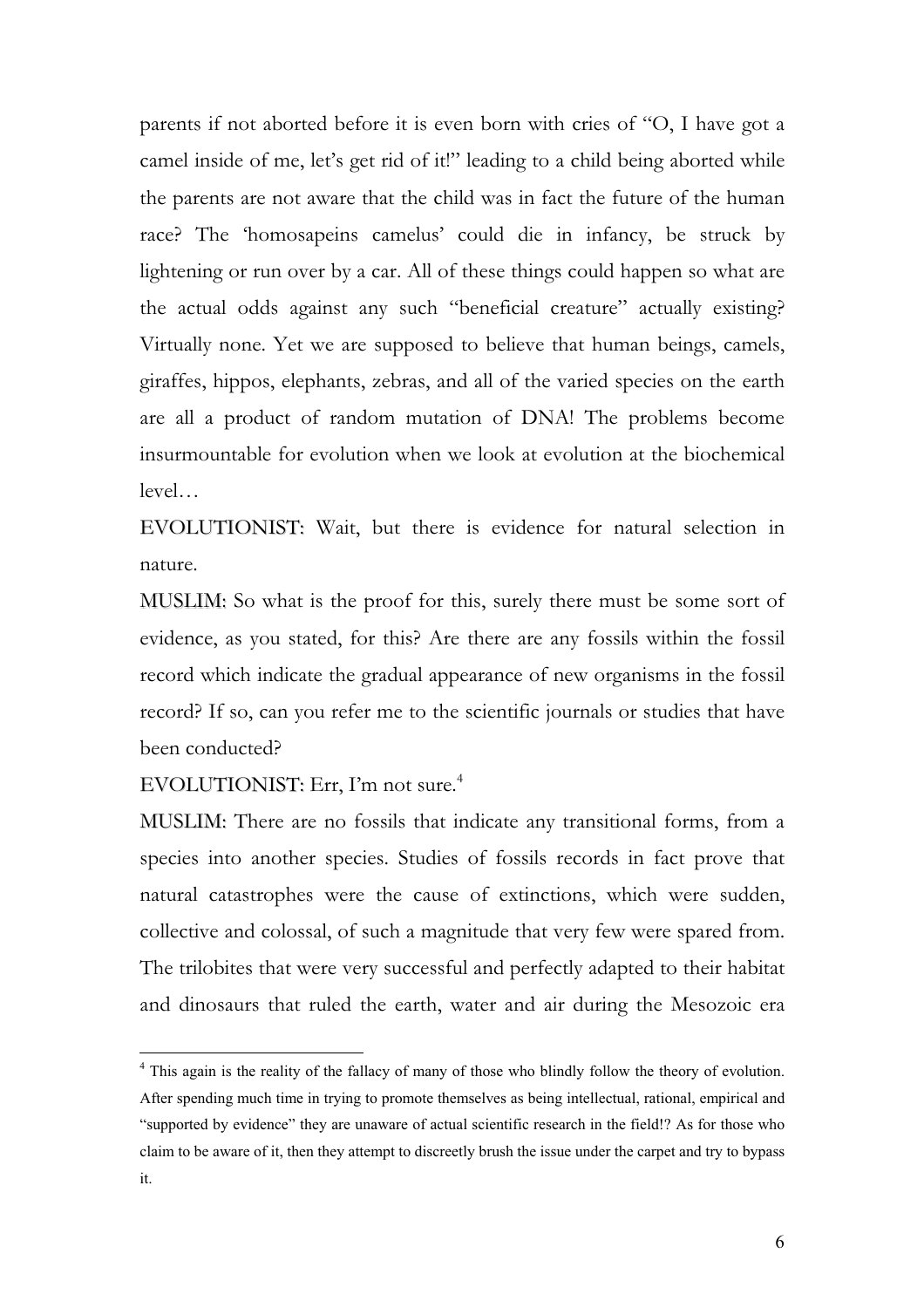were wiped out in a catastrophe. In fact those that were spared were the weaker, smaller and less fit reptile such as turtles, lizards and crocodiles!! Natural disasters such as volcanoes, floods, fires, earthquakes, typhoons, cyclones, rainstorms, hurricanes and tsunamis bring destruction to the whole population and only a few survive. Man-made bombs leave only burn out remains of once flourishing cities, as in the cases of Hiroshima and Nagasaki. Therefore, there are factors which are not under the control of species. Some plants produce chemicals which attract insects to feed on it and thus resulting in the plant's death. Natural selection does not intervene here to assist the tree. Secondly, if new species have evolved gradually, new organs also must have made their appearance gradually. Bones, feathers, horns, antlers and teeth are preservable structures. Why is it then, that the fossil record does not give any clue as to how these organs made their appearance. There is no sign of intermediate stages of development in their earliest fossils.<sup>5</sup> The earliest fossils of bird show well developed feathers, indeed the Qur'aan says,

# أَلَمْ يَرَوْاْ إِلَى الطَّيْرِ مُسَخَّرَاتٍ فِي جَوٍّ السَّمَاء مَا يُمْسِكُهُنَّ إِلاَّ اللّهُ ِانَّ فِي ذَلِكَ لَآيَاتِ لِّقَوْمِ يُوْمِنُو نَ

<sup>5</sup> Douglas Dewar, was an evolutionist who later rejected Darwinian evolutionary theory in his studies in bird life and zoology. He wrote many books against Darwinian evolution and wrote once: **"According to the evolution theory all multicelluar animals are derived from one-celled ancestors, which exhibit nothing that can be called an organ in the strict sense. Consider now the vast number or organs and structures which are supposed to have evolved in the descendents of these organ-less ancestors; every differentiated cell, bone, cartilage, muscle, tendon, nerve, bloodvessel, ganglion, hair, feather, scale, spine, shell, spur, antler, horn, hoof, claw, nail, tusk, antenna, appendage, every internal organ from the blood corpuscles to the stomach and liver. Every type of each of the above organs, according to the evolution theory, must have at one time existed in a nascent condition. Now consider the million or so existing species of animals, all of which are supposed to be in a state of flux, evolving. If these species be really evolving, the majority ought to exhibit nascent structures in all states of development, from unrecognisable excrescences to structures almost ready for use. Not a single one seems to exist."** (Douglas Dewar and H.S Shelton, *Is Evolution Proved?* (London: Hollis and Carter, 1947), pp.226-227.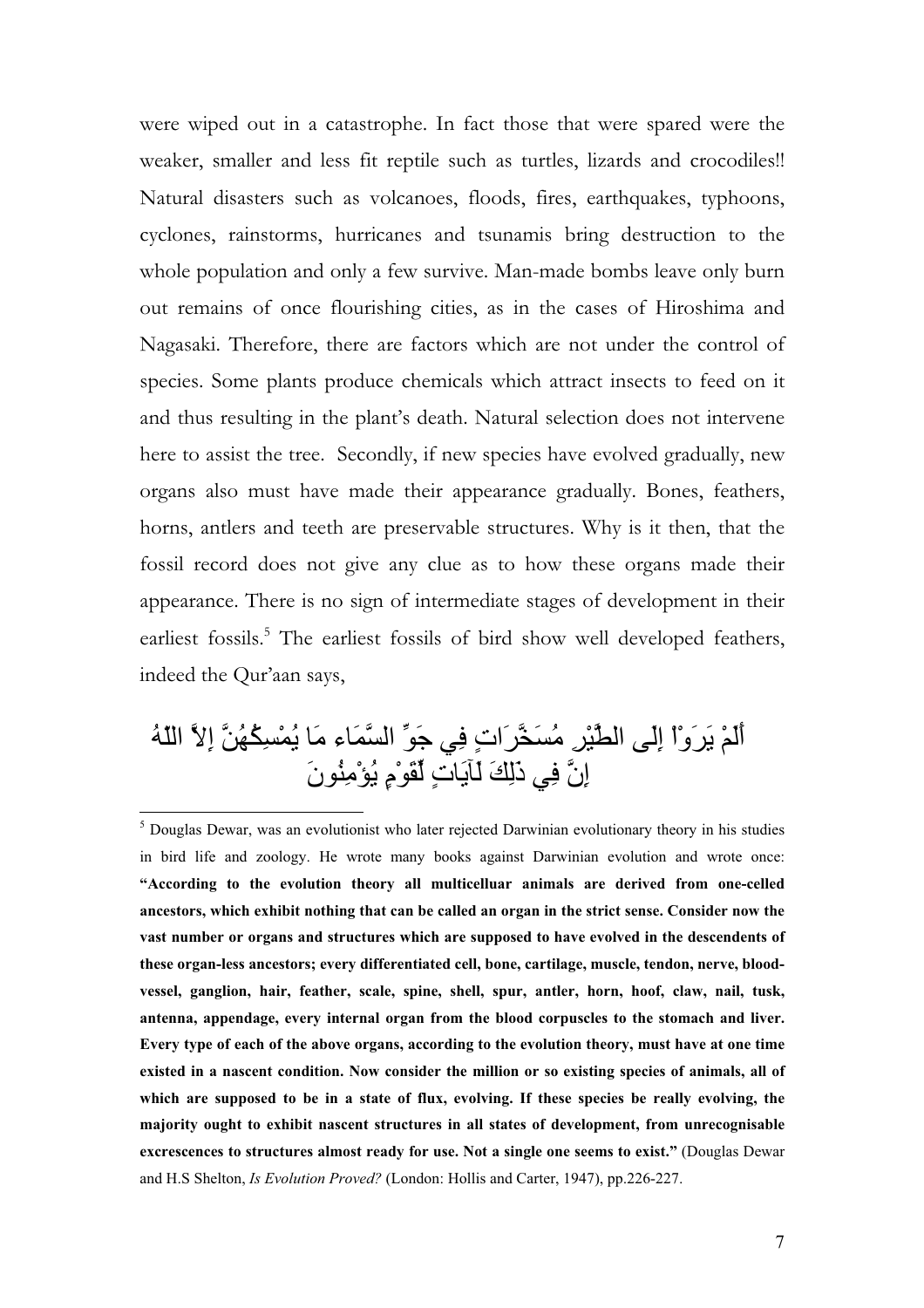# **"Do you not see the birds controlled in the atmosphere in the sky? None holds them up except Allaah. Indeed in that are signs for a people who believe."**

*{an-Nahl (16): 79}* 

The same is true for horns, antlers and teeth, the earliest structures are completely formed and nor nascent. They have not evolved over a period of time, in fact some have had to propose a new theory of *'punctuated equilibrium'* (evolution in large jumps) in order to account for this. The Cambrian explosion cannot be explained by this hypothesis, not to mention the appearance of new organs in succeeding classes, which were not found in reptiles. Lastly, what is the selective advantage of migration in face of tremendous odds in order to find their sustenance? A scientist, Von Bertalanffy wrote:

"…I for one, in spite all the benefits drawn from genetics and mathematical theory of selection, I am still at a loss to understand, why it is of selective advantage for the eels of Comacchio to travel perilously to the Sargasso Sea…"6

Many of these creatures have these abilities inherently in their formation, like a Chameleon for example. All creatures have limits beyond which they cannot pass, inborn potentials, not developed characteristics that have been formed due to the environment. Another clear sign of this is in Allaah's creation in cattle and livestock, as Allaah says,

# وَإِنَّ لَكُمْ فِي الْأَنْعَامِ لْعِبْرِدَةَ نْسْقِيكُم مِّمَّا فِي بُطُونِهَا وَلَكُمْ فِيهَا مَنَافِعُ كَثِيرَةٌ وَمِنْهَا تَأْكُلُونَ() وَ عَلَيْهَا وَ عَلَى الْفُلْكِ ثُحْمَلُونَ

<sup>6</sup> L. Von Bertalanffy, *"Chance or Law"* in A. Koestler and J.R. Smythies (eds.) *Beyond Reductionism* (London: Radius Books, Hutchinson, 1972), p.65.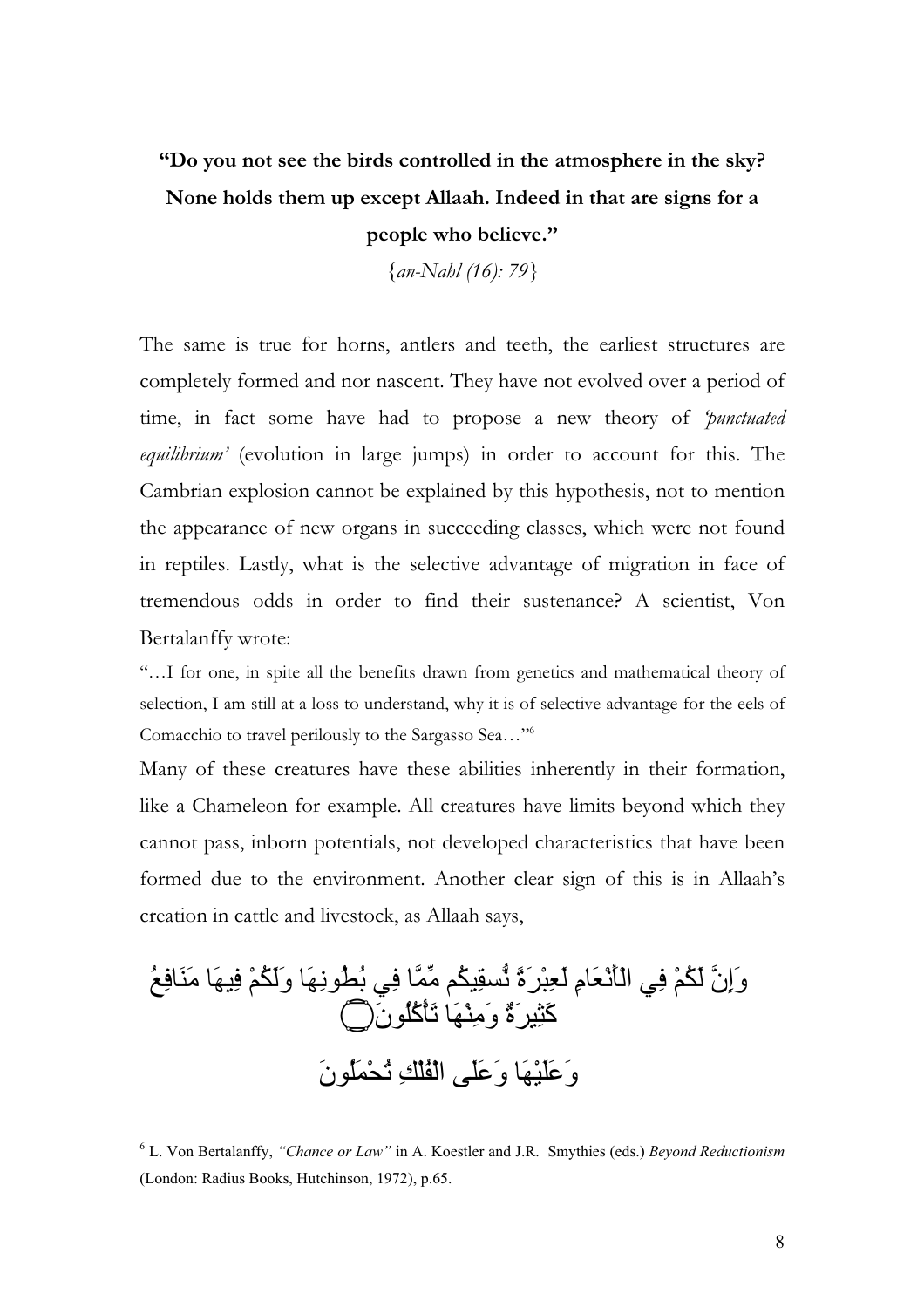**"And indeed for you in livestock is a lesson. We give you drink from that which is in their bellies, and for you in them are numerous benefits, and from them you eat. And upon them and on ships you are carried."**

*{al-Mu'mineen (23): 21-22}* 

Allaah also says,

ٌ˴ϥϮ˵Ϝ˶ϟΎ˴ϣ Ύ˴Ϭ˴ϟ ˸Ϣ˵Ϭ˴ϓ Ύ˱ϣΎ˴ό˸ϧ˴ Ύ˴Ϩϳ˶Ϊ˸ϳ˴ ˸Ζ˴Ϡ˶Ϥ˴ϋ Ύ͉Ϥ˶ϣ ˸Ϣ˵Ϭ˴ϟ Ύ˴Ϩ˸Ϙ˴Ϡ˴Χ Ύ͉ϧ˴ ˸ϭ˴ή˴ϳ ˸Ϣ˴ϟ˴ϭ˴ ٌ˴ϥϮ˵Ϡ˵ϛ˸΄˴ϳ Ύ˴Ϭ˸Ϩ˶ϣ˴ϭ ˸Ϣ˵Ϭ˵ΑϮ˵ϛ˴έ Ύ˴Ϭ˸Ϩ˶Ϥ˴ϓ ˸Ϣ˵Ϭ˴ϟ Ύ˴ϫΎ˴Ϩ˸Ϡ͉ϟ˴Ϋ˴ϭ ˴ϥϭ˵ή˵Ϝ˸θ˴ϳ Ύ˴Ϡ˴ϓ˴ ˵Ώ˶έΎ˴θ˴ϣ˴ϭ ˵ϊ˶ϓΎ˴Ϩ˴ϣ Ύ˴Ϭϴ˶ϓ ˸Ϣ˵Ϭ˴ϟ˴ϭ

**"Do they not see that We have created for them from what Our hands have made, grazing livestock, and (then) they are their owners? And We have tamed them for them, so some of them they ride and some of them they eat. And for them therein are (other) benefits and drinks, so will they not be grateful."** 

*{Yaa Seen (36): 71-73}* 

Allaah further says,

ٌ˴ϥϮ˵Ϡ˵ϛ˸΄˴Η Ύ˴Ϭ˸Ϩ˶ϣ˴ϭ Ύ˴Ϭ˸Ϩ˶ϣ Ϯ˵Β˴ϛ˸ή˴Θ˶ϟ ˴ϡΎ˴ό˸ϧ˴΄˸ϟ ˵Ϣ˵Ϝ˴ϟ ˴Ϟ˴ό˴Ο ϱ˶ά͉ϟ ˵Ϫ͉Ϡϟ ϰ˴Ϡ˴ϋ˴ϭ Ύ˴Ϭ˸ϴ˴Ϡ˴ϋ˴ϭ ˸Ϣ˵ϛ˶έϭ˵Ϊ˵λ ϲ˶ϓ ˱Δ˴ΟΎ˴Σ Ύ˴Ϭ˸ϴ˴Ϡ˴ϋ Ϯ˵ϐ˵Ϡ˸Β˴Θ˶ϟ˴ϭ ˵ϊ˶ϓΎ˴Ϩ˴ϣ Ύ˴Ϭϴ˶ϓ ˸Ϣ˵Ϝ˴ϟ˴ϭ ˴ϥϮ˵Ϡ˴Ϥ˸Τ˵Η ˶Ϛ˸Ϡ˵ϔ˸ϟ

**"It is Allaah who made for you the grazing animals upon which you ride, and some of them you eat. And for you in them are (other) benefits and that you may realise upon them a need which is in your chests; and upon them and upon ships you are carried."**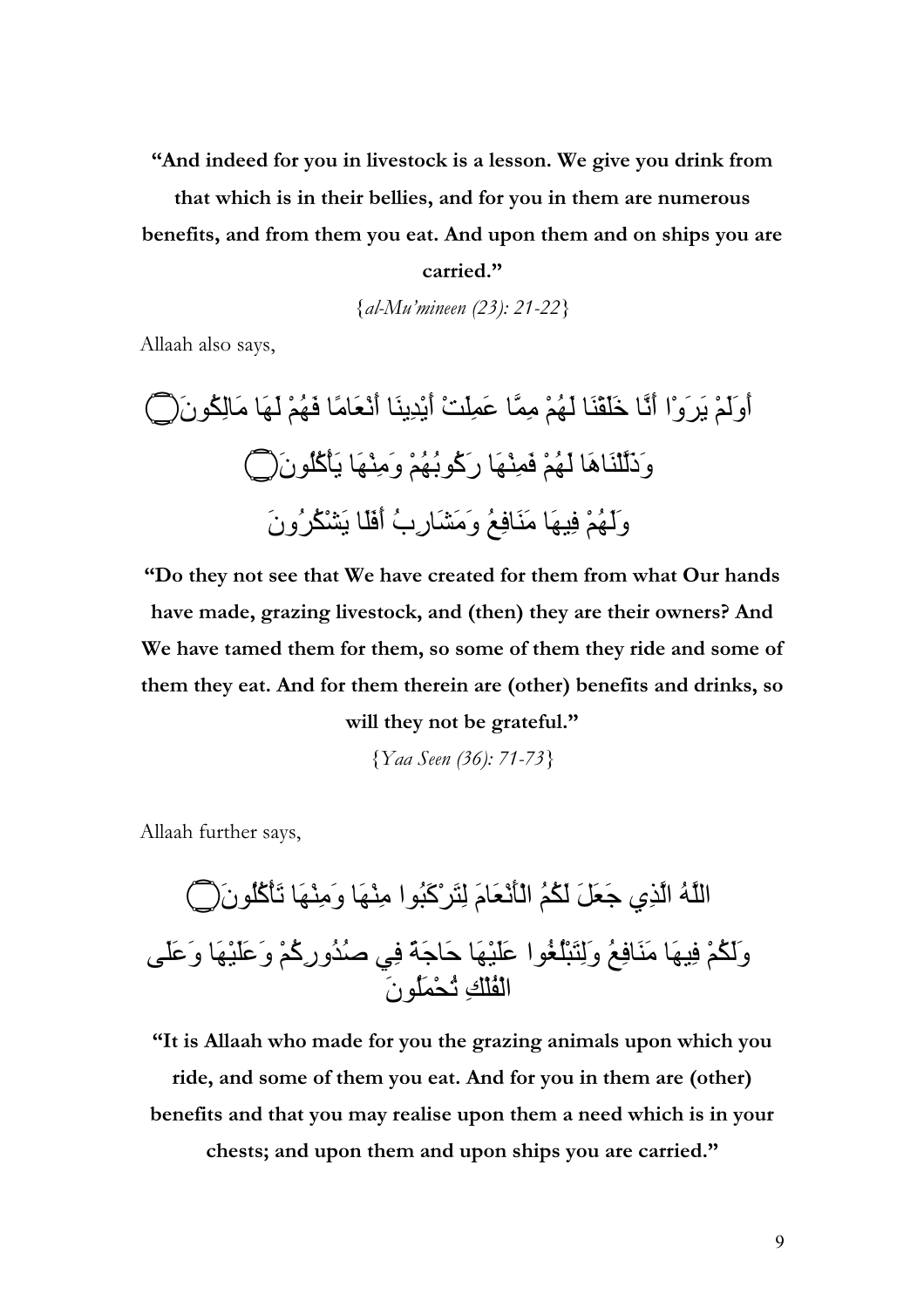### *{Ghaafir (40): 79-80}*

Contemplate upon these magnificent verses! Do we find 'wild cattle'! Cattle have been created for the benefit of human beings and their very existence is for our benefit, usage and utilisation, will you not reflect!?

EVOLUTIONIST: But there was a bird that they found, a missing link, it : had some reptilian features such as a long tail, beak lined with teeth, claws on the feathered fore-limbs and other traits.

MUSLIM: What was this?

EVOLUTIONIST: I have forgotten the name of it now.

MUSLIM: You mean the 'Archaeopteryx'?

 $EVALU$ TIONIST: I think that's the one.

MUSLIM: So let's look at it them, you are aware that this was later rejected as a proof for evolution?

#### EVOLUTIONIST: Was it?

MUSLIM: The fossil of this bird (Archaeopteryx) was found after Darwin's first publication (*Origin of Species*) and many people were thus keen to find evidence for Darwin's proposals. The fossils of the bird were found in the same rocks in those of the dinosaurs which became extinct. Therefore, it lead them to believe that Archaeopteryx had evolved from reptiles and represented an intermediate stage of evolution. Recent research has shown that some modern birds possess the so-called 'reptilian features' as seen in Archaeopteryx, such as the features you have mentioned. Ostriches, hoatzin in South America and Touraco in Africa are examples of this kind. As for a long tail being a reptilian feature, the pterodactyl had a short tail and this did not exclude them from being classified as 'reptiles.'7 Furthermore, there are

<sup>7</sup> Dewar noted: **"Archaeopteryx is a bird, as Dames and Deperet recognised. Its feathers indicate a warm blooded animal. Its compartment was that of a flightless bird…"** (Dewar, *op. cit.,* p.110). Brian Leith said, "Recently…" writing in 1982, "…there has been news of a true fossil bird that predates Archaeopteryx. In this way a single fossil may destroy an entire story that has been, falsely as it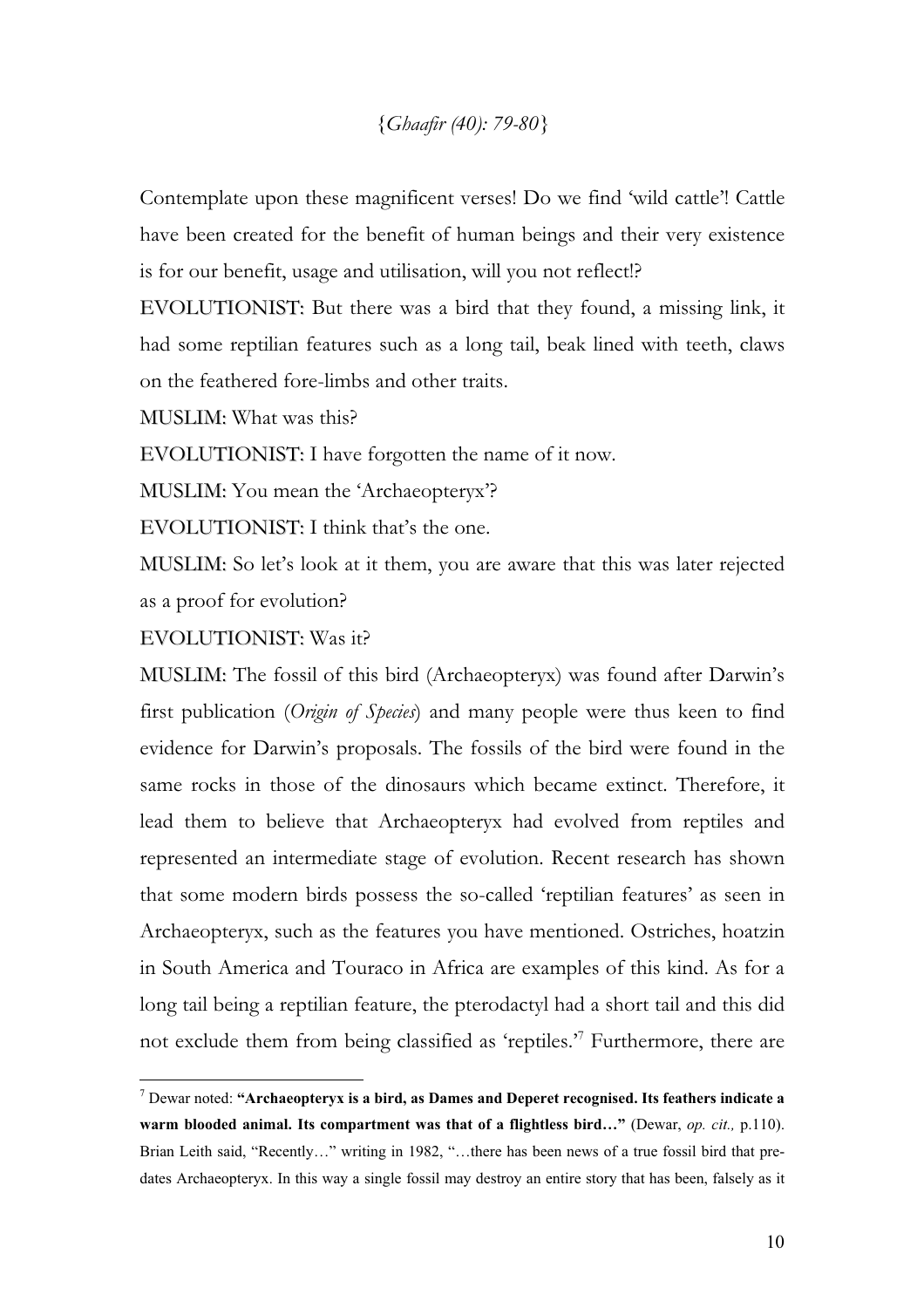still no fossils to this date that show how a reptile snout evolved into a beak! Or that show how brain size increased, how feathers evolved, how wing muscles developed and at what point warm-blooded birds emerged from cold-blooded reptiles. This was rejected in fact as being a transitional form.<sup>8</sup>

EVOLUTIONIST: Nature goes against unfavourable traits, this can be via : chance mutation for example.

MUSLIM: The sting of a bee is fatal to a bee, yet bees have survived and so have their fatal trait, it was not weeded out via natural section.

turns out, constructed to explain how one type evolves into another type. A general suspicion of evolutionary 'stories' is now felt by many cladists." See: Brian Leith, *The Descent of Darwin* (London: Collins, 1982) p.102. Arthur Koestler stated: **"Equally chilling is the idea that some ancestral reptiles became transferred into birds by the small, step-by-step changes caused by random mutations affecting different organs. In fact one gets goose-pimples at the mere thought of the number of Monod's roulette wheels which must be kept spinning to produce the simultaneous transformation of scales into feathers. Solid bones into hollow tubes, the outgrowth of air-sacs into various parts of the body, the development, and so forth. And this recasting of bodily structure is accompanied by basic changes in the internal systems, including excretion.** Birds never spent a penny! Instead of diluting their nitrogenous waste in water, which is a heavy ballast, they excrete it from the kidneys in a semi solid state through the cloaca. **Then there is also the little matter of the transition, by "blind chance", from the cold-blooded to the warm blooded condition. There is no end to the specifications which have to be met to make our reptile air borne or to construct a camera eye out of living software."** See; Arthur Koestler, *Janus – A Summing Up* (London: Hutchinson, 1978), p.175

8 Dr David Raup, a paleontologist at the *Field Museum of Natural History of Chicago* pointed out that **"Darwin was embarrassed by the fossil record because it did not look the way he predicted it would, different species usually appear and disappear from the record without showing the transitions that Darwin postulated, we are about 100 hundred years after Darwin and the knowledge of the fossil record has been greatly expanded. We now have a quarter of a million fossil species but the situation hasn't changed much. We have fewer examples of evolutionary transition than we had in Darwin's time. By this I mean that some of the classic cases of Darwinian change in the fossil record such as the evolution of the horse in North America, have had o be discarded or modified as a result of more detailed information."** (In *Field Museum Natural History Bulletin* (no.50), pp.22-29) Dr David B. Kitts noted; "Evolution requires intermediate forms between species and paleontology does not provide them." (*Evolution (no.28)*, p.476).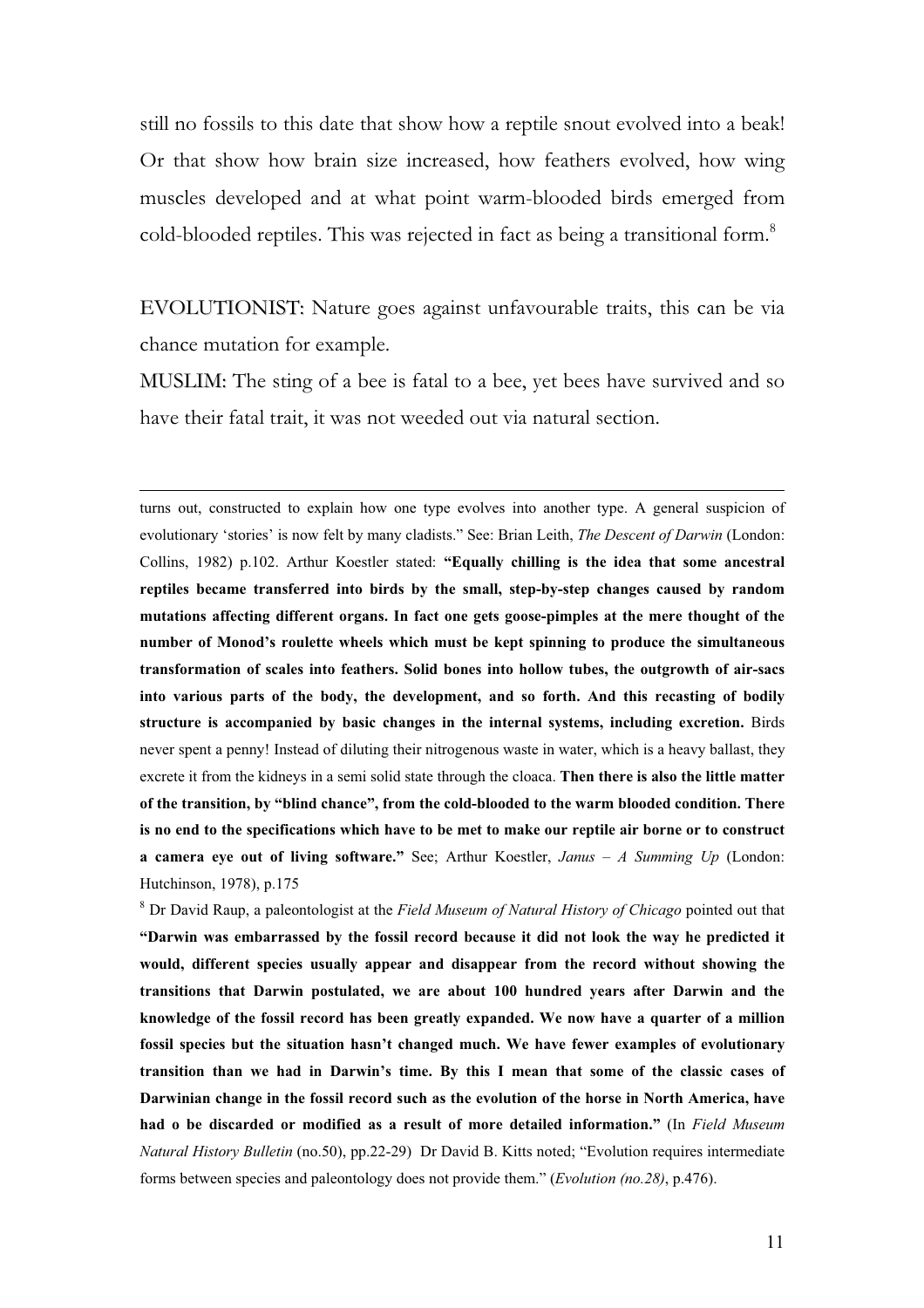EVOLUTIONIST: But the way it works is that members of a species are in : competition with each other, and this species with another. For example, the animal which ran faster to escape its pursuer or which fought back more effectively or which excelled in some other relevant way, would be more likely to survive than its rivals and thus leave offspring carrying the genes which bestowed this advantage. Like wolves hunting deer for example, the fastest wolf kills the deer and eats the meat.

MUSLIM: This is argument is flawed however, as wolves hunt in packs and then share the meat amongst themselves! Konrad Lorenz also showed that fish of different species will feed on the coral reef in close proximity but without any conflict.<sup>9</sup> Some studies have demonstrated that there is cooperation and mutual aid among plants and animals and among different species of various animals, big and small. Mutualism, commensalisms and parasitism, are some of the ways organism depend upon each other. Stable communities remain stable because of interdependence of its members on each other. Within various groups of insects (bees, ants, wasps, etc.) there are organised societies where work is divided among its various individuals. Their mode of life, and their very existence is inextricably linked to their special kind of organisation. They have survived due to their interdependence. Among birds of the same flock, mammals (herds) and fish (schools) there is an aggregation of the similar kind for the maximum benefit of the whole society and strong to protect the weak and infirm as many mammal populations are known to do so. Chance mutations cannot produce integrated communities as we see in the animal kingdom and the balance we see in the eco-systems, which are planned and organised, diametrically opposed to chance. There are some other flaws, in terms of this selection of better capabilities proposal that you come with.

EVOLUTIONIST: Such as?

<sup>9</sup> *On Aggression*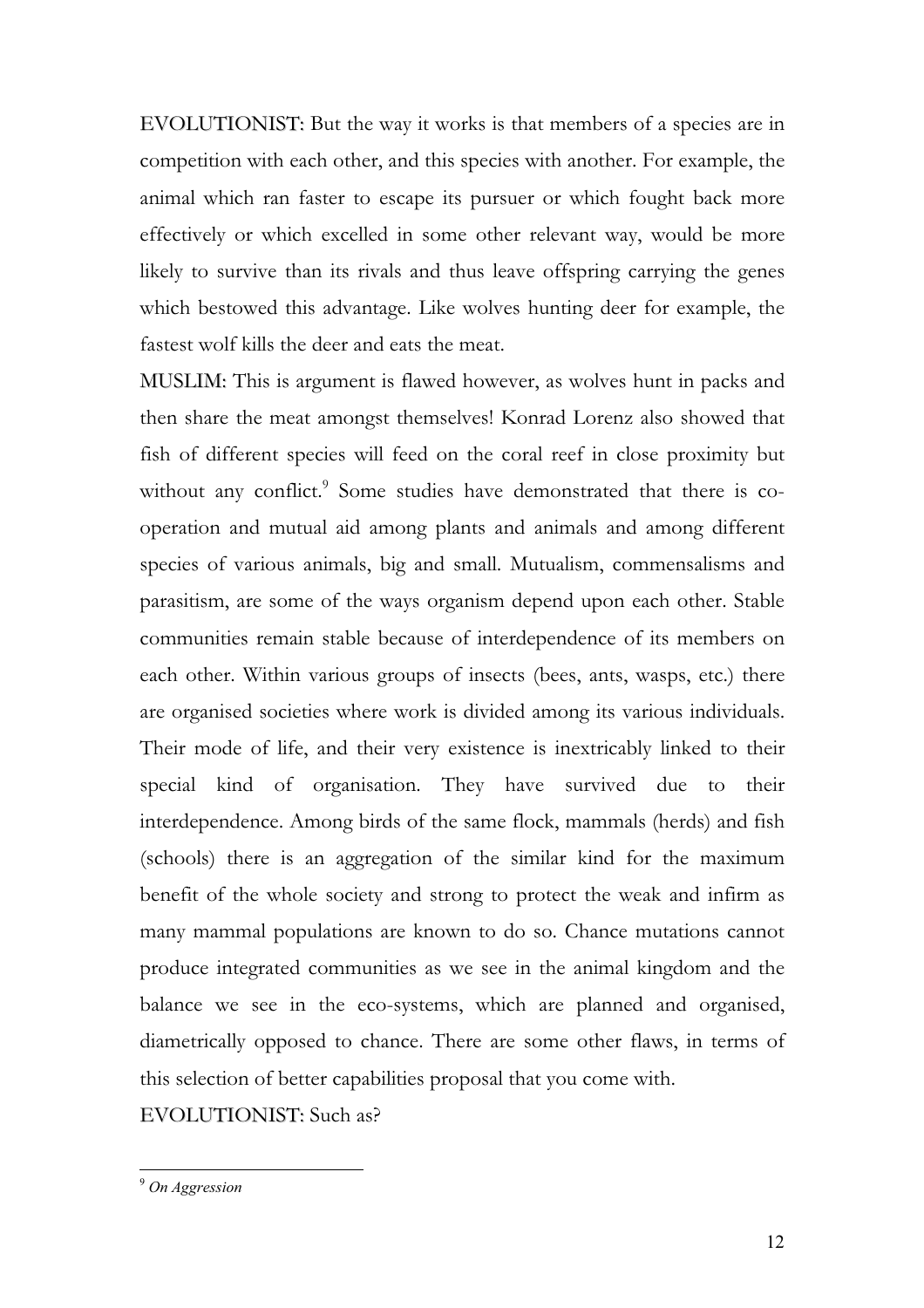MUSLIM: Frogs are distinguished from man in their ability to live on the : land and in water. Birds are distinguished from man by their ability to fly and move rapidly without the aid of a machine. A dog's nose is far more sensitive than that of a human, so is a dog's nose more advanced than a human's nose? Camels', horses' and donkeys' eyes see equally well by day and night, whereas human eyes are unable to see in the dark. An eagle's vision in far more acute than that of a human, so are eagles therefore more advanced than man?

#### EVOLUTIONIST: ok.

MUSLIM: Then there is the issue regarding colour-blind animals, most mammals cannot discriminate colours. Dogs are colour blind as are most other animals, therefore evolution theory does not account for why animals that are supposed to be quite low on the 'evolutionary scale', such as telecast fishes (trout, bass, perch, herring), frogs, turtles and lizards have colour vision. What happened on the way to animals? Evolution or degeneration?

EVOLUTIONIST: However, Darwin came along and clarified much more. : MUSLIM: Yet even during the time of Darwin, he did not know about genes and molecular biology. They did not actually know what was taking place in order to make various processes happen. So when we look at the actually level wherein these important changes need to happen, we find that evolution is but a legend and cannot account for it.

EVOLUTIONIST: Are you serious? Evolution does happen and is a fact! MUSLIM: What I mean is evolution in the sense of a species changing into another, not micro-evolution which refers small variations within a species. Islaam has no problem with this, but the idea that a species evolved into another is the problem. When scientists speak of evolution being a proven fact, at best they can admit that this is in regards to micro-evolution, not macro-evolution. Many science books usually describe the process of microevolution, wherein nothing new had been created but rather the emphasis of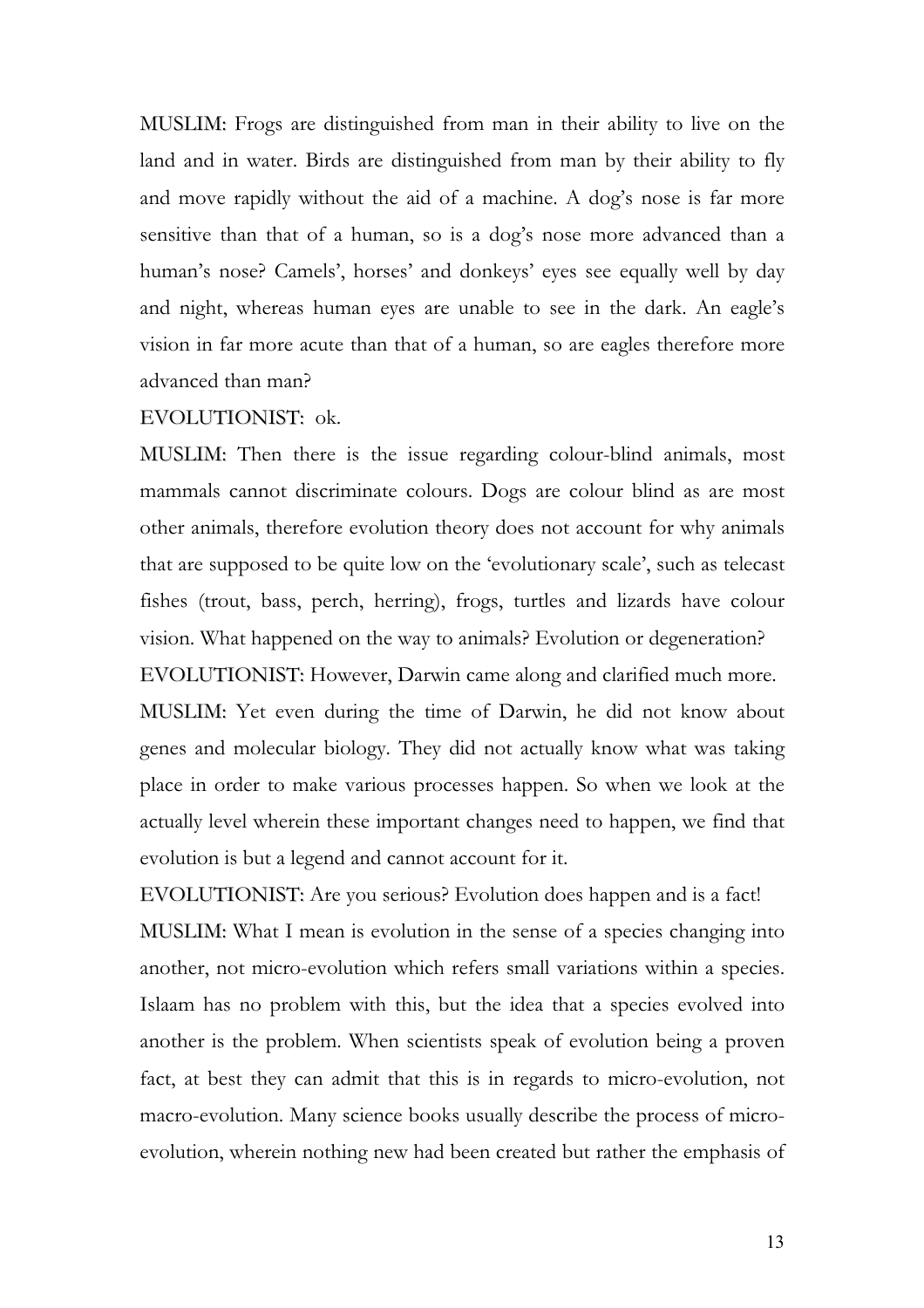a trait that already exists. Therefore, this is supported by evidence, as for a species into another then such as an amoeba developing gradually and mutating to produce diverse life. This is untenable, statistically impossible and as we will see, when we look at the biochemical level we find that there is nothing to support the theory of evolution at all! Have you read Michael Denton's work?

 ${\rm EVOLUTIONST: No, but I}$  have heard of him. $^{10}$ 

MUSLIM: He is a molecular biologist who noted that:

"It is now well established that the pattern of diversity at molecular level conforms to a highly ordered heirarchic system. Each class at a molecular level is unique, isolated and unlinked by intermediates. Thus, molecules, like fossils, have failed to provide the illusive intermediates so long sought by evolutionary biology…there is little doubt that if this molecular evidence had been available one century ago it would have been seized upon with devastating effect by the opponents of evolutionary theory like Agassiz and Owen, and the idea or organic evolution might never have been accepted."<sup>11</sup> Therefore, on the biochemical level, evolution is proved to be a fallacy.

EVOLUTIONIST: In what sense though?

MUSLIM: After the 1950s when science had developed, molecular biology expanded, examining the basis of life and revealing molecular machines within our bodies, as the Qur'aan says,

وَفِي الْأَرْضِ آيَاتٌ لِّلْمُوقِنِينَ() وَفِي أنفُسِكُمْ أفَلَا ثُبْصِرِرُونَ

**"And on the earth are signs for those certain (in faith) and in yourselves. Then will you not see?** 

*{adh-Dhaariyaat (51): 20-22}* 

<sup>&</sup>lt;sup>10</sup> Here, the one who claims to follow Darwinian evolution theory and is convinced that it is true is unaware of the evidence against it and the in-depth studies that fly in its face.

<sup>11</sup> Michael Denton, *Evolution – A Theory in Crisis* (London: Burnett, Books Ltd, 1985), pp.290-291.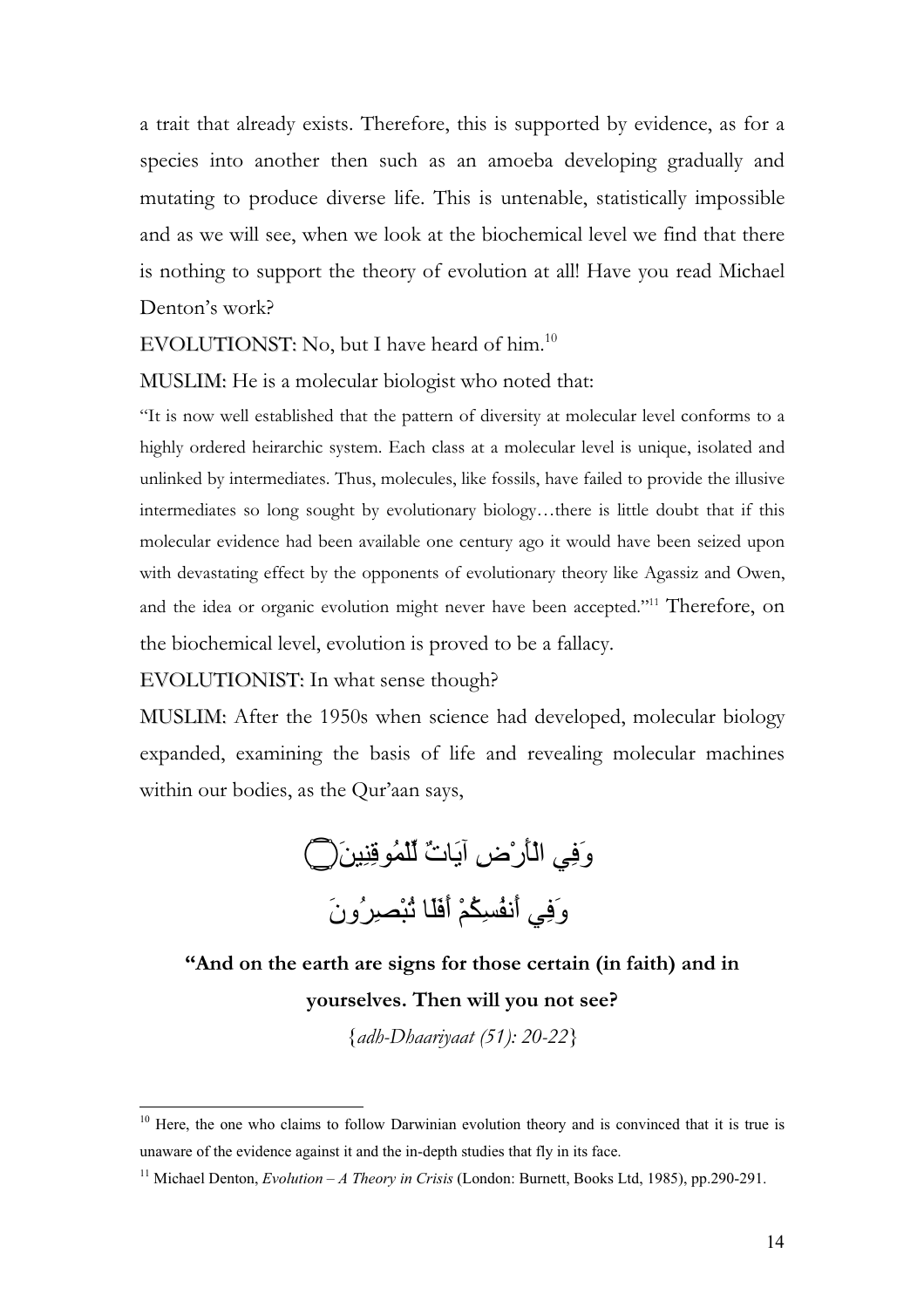After World War 2 electron microscopy developed, after being discovered by J.J Thomson. Now, cells did not look as merely simple as was thought in the 19<sup>th</sup> century. Complex structures were now being revealed. This threw much of Darwinian evolution into question, as Darwin viewed the cell as being a simple empty organism.<sup>12</sup>

EVOLUTIONIST: So you're proposing creationism?

MUSLIM: We reject this term, it should not be applied to Muslims. The term is used in the context of those who follow the Bible literally and believe that the earth is only six thousand years old, based upon the bible. Therefore, as Muslims do not base their evidence upon the Bible, you cannot apply the 'creationist' appellation to us. We believe in a Creator and that we were created, but as for this term 'creationism' and its current manifestation which is based upon evangelical Christians, we Muslims should not confused with them at all. There is no problem for us as Muslims to believe that the universe is billions of years old, as the physicists argue. Also due to some of the evangelical extremists that face the evolutionists in bible-belt America for example, this is what you seem to be very defensive of and try to apply to Islaam and Muslims.<sup>13</sup>

EVOLUTIONIST: But don't you Muslims also think that the universe was : created in six days? This is the same as the creationists.

MUSLIM: have you actually read the Our'aan?

<sup>&</sup>lt;sup>12</sup> Here then, the very claim that evolutionists make about their theory being based upon science and evidence, is in fact false. As the evolutionary explanation for the origins of functions are not up to date with contemporary science and are in fact still rooted in Darwin's nineteenth century context.

<sup>&</sup>lt;sup>13</sup> This is the reality, as the Bible-belt Christians of America are so extreme that they follow the unauthentic and contorted Bible literally and in some cases are totally against any sort of progress! As a result, the hardcore Darwinian evolutionists also go to another extreme in order to challenge them and thus also make equally extreme comments, that are far from the 'rational' behaviour that they claim to be upholding. Muslims therefore, are not to be confused with this brand of 'creationism' which is nothing but an Anglo-American bible-belt evangelical Christian phenomenon. Both persuasions are equally excessive and do more to present science and religion as being incompatible with each other and as each being mutually exclusive.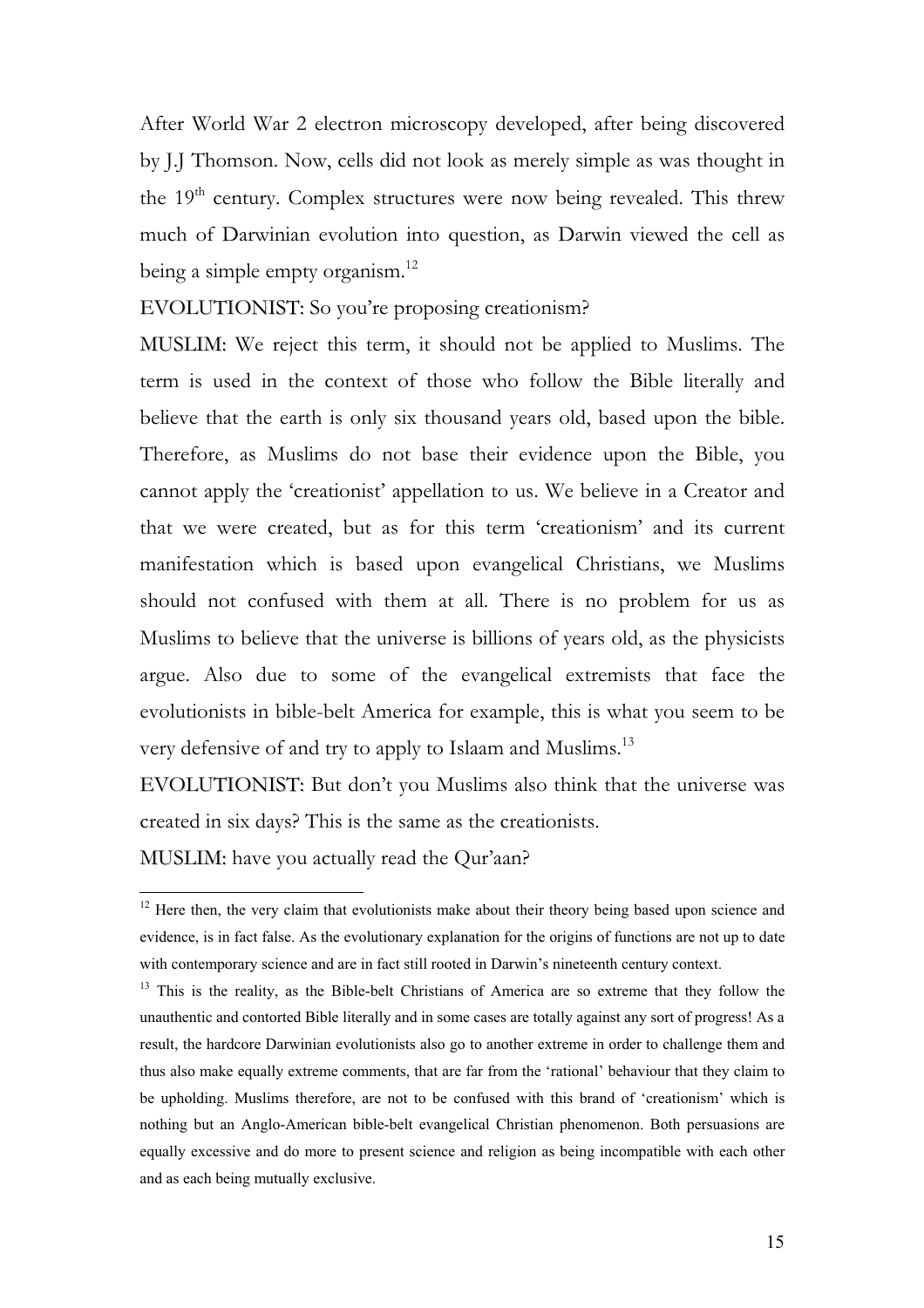EVOLUTIONIST: No, not properly.

MUSLIM: Therefore, you are not exactly in a good position to know as you have not even read the Qur'aan!

EVOLUTIONIST: Okay fair enough. :

MUSLIM: The Qur'aan does mention this, however it is clearly known in the Qur'aan that 'a day' does not just mean 24 hours, a day just means 'a period of time' as Muslims also believe in the 'Day of Judgement, yet this is not 24 hours! Let's get back to the cell.

EVOLUTIONIST: okay

MUSLIM: therefore, biochemistry has pushed Darwin's theory to the limit, and the amazing complexity or subcelluar organic structures begs the question, how could all of this evolved? Indeed, as the Qur'aan asks,

# أُمْ خُلِقُوا مِنْ غَيْرِ شَيْءٍ أُمْ هُمُ الْخَالِقُونَ

# **"Or were they created by nothing, or were they the creators (or themselves)?"**

*{at-Toor (52): 35}* 

Let's take a glance at examples of biochemical system, in order for us to reflect.

EVOLUTIONIST: But before we do, according to Darwin, evolution can : account for complex structures to have developed, if generations of organism slowly accumulate beneficial changes in a gradual process.

MUSLIM: Yet Darwin knew that if there was to be found within one generation an organ as complex as the eye suddenly appeared, this would pose a problem. Indeed, there is no evidence of the gradual development of the human eye, since its many sophisticated features are independent. Darwin therefore had to convince the people that complex organs could evolve in a step-by-step process. Darwin did not really try to discover a real pathway as to how evolution might have made the eye, all he did was point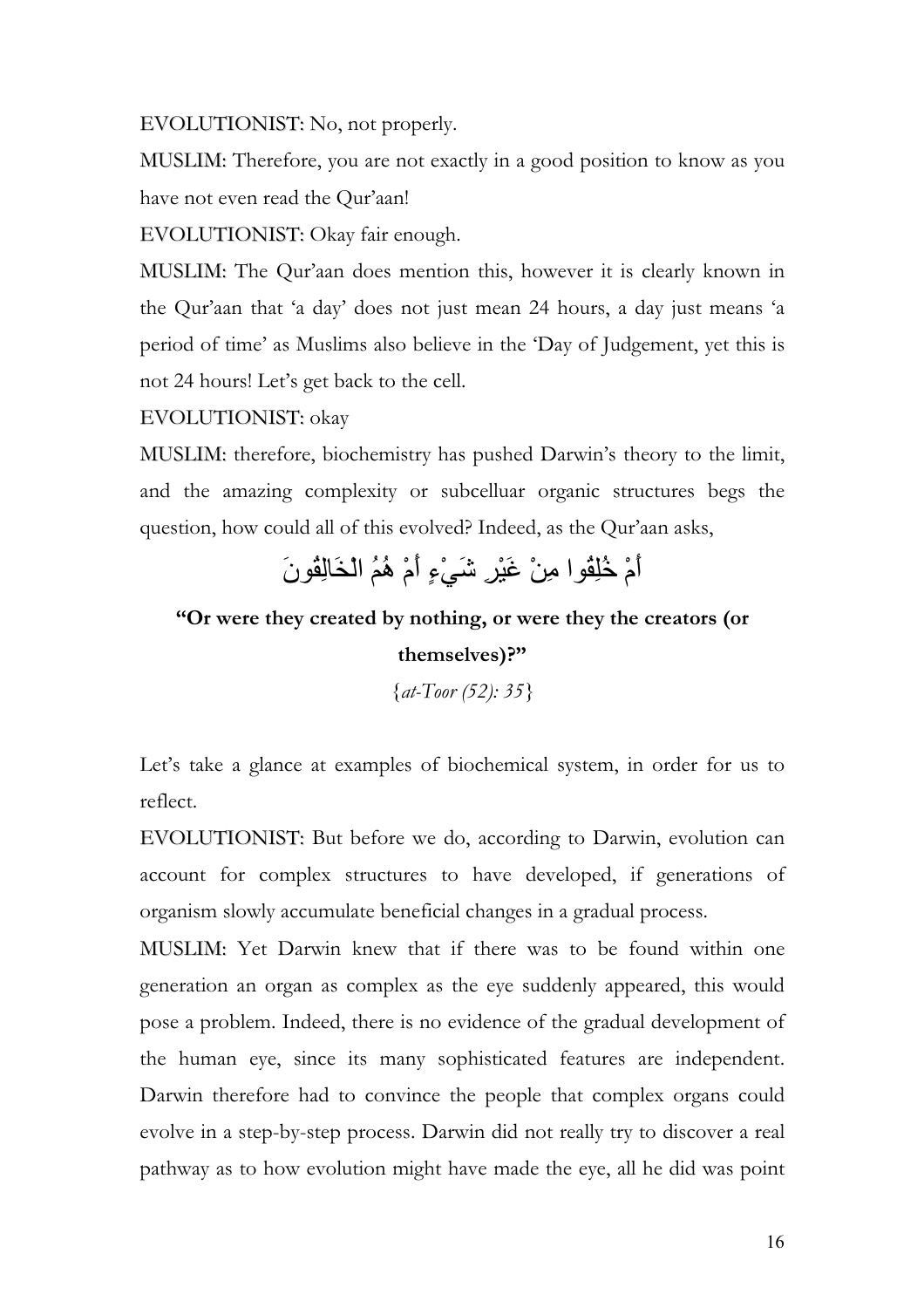at modern animals with different kinds of eyes (from the simple to the complex) and suggest that the evolution of the human eye might have evolved similar organs. To paraphrase of Darwin's argument: Although humans have complex camera-type eyes, many animals get by with less. Some tiny creatures have just a simple group of pigmented cells – not much more than a light sensitive spot. Yet such a simplistic arrangement does not account for vision, rather a sense of light and dark and meeting the creature's needs. Michael Behe notes:

**"Using reasoning like this, Darwin convinced many of his readers that an evolutionary pathway leads from the simplest light-sensitive spot to the sophisticated camera-like eye of man. But the question of how vision began remained unanswered. Darwin persuaded much of the world that a modern eye evolved gradually from a simpler structure, but he did not even try to explain where his starting point – the relatively simple light sensitive spot-came from. On the contrary, Darwin dismissed the question of the eye's ultimate origin: "How a nerve comes to be sensitive to light hardly concerns us more than how life itself originated."14 He had an excellent reason for declining the question: it was completely beyond nineteenth century science. How the eye works – that is, what happens when a photon of light first hits the retina – simply could not be answered at that time. As a matter of fact, no question about the underlying mechanisms of life could be answered. How did animal muscles cause movement? How did photosynthesis work? How was energy extracted from food? How did the body fight infection? No one knew."15** Therefore, the mistake of the scientists writing in the nineteenth century, who you claim to follow, was

<sup>&</sup>lt;sup>14</sup> Charles Darwin, *Origin of Species*, 6<sup>th</sup> ed. (New York: New York University Press, 1988), p.151

<sup>15</sup> Michael Behe, *Darwin's Black Box – The Biochemical Challenge to Evolution* (New York: Simon and Schuster, 1996) p. 18. Within this acclaimed book, the author, a biochemical professor at *Lehigh University,* totally took apart Darwin's theory of evolution and demonstrated that it is too outdated to account for the complexity of life on a biochemical level. Behe also noted how even though some Evolutionists talk about 'evidence', that in fact there has been no scientific studies at all to demonstrate how such irreducibly complex systems within the human body could have come into existence via Darwin's outdated and backward theory of evolution. The conclusion of this book is that there must be a Designer and Creator behind it.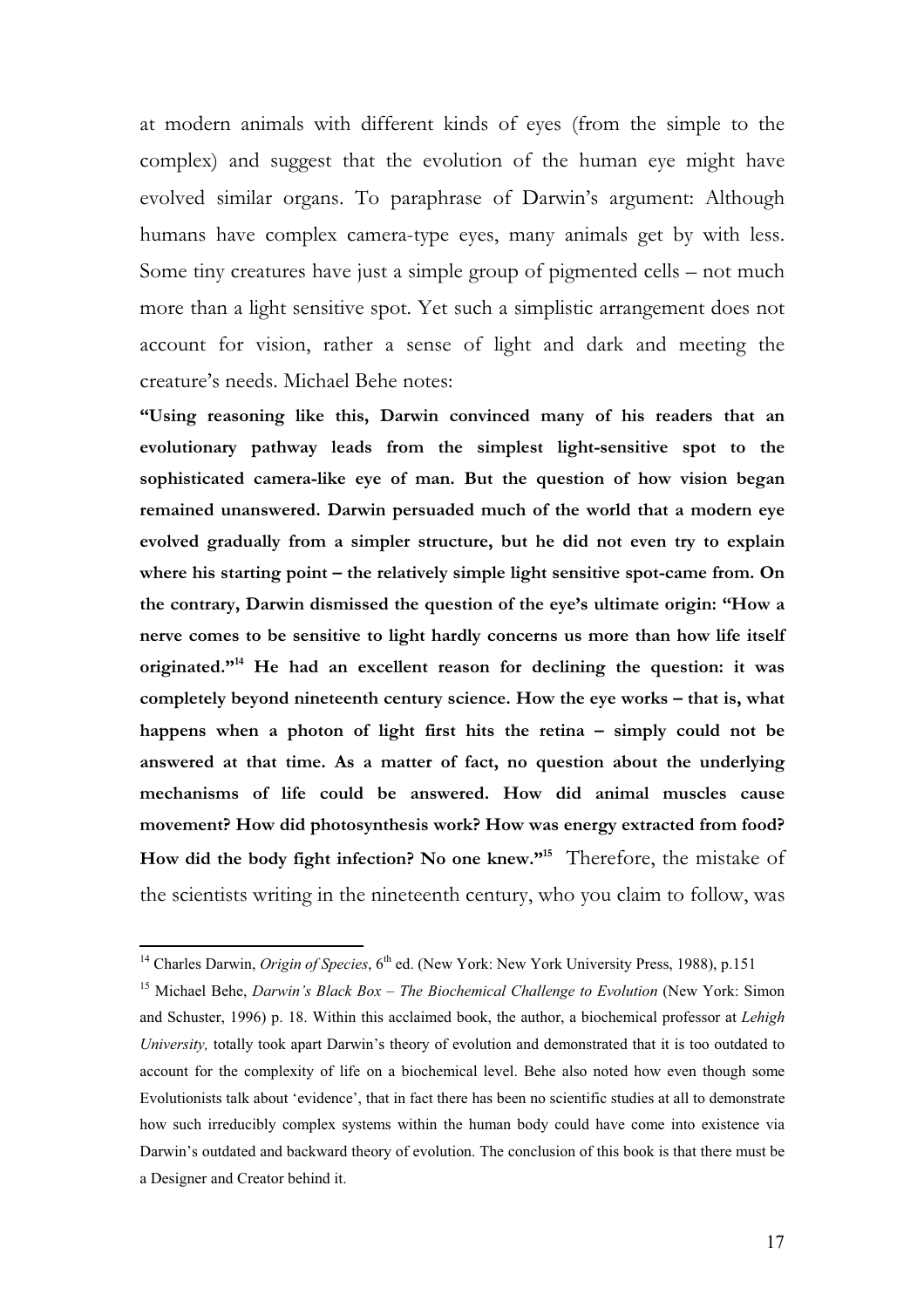that because they could not see or assess biochemical and molecular organisms, they simply brushed them under the carpet as being "simple." Time has demonstrated that his theory does not account for molecular structures. Darwin knew that his theory of gradual evolution by natural selection was shaky, noting: "If it could be demonstrated that any complex organ existed which could not possibly have been formed by numerous, successive, slight modifications, my theory would absolutely break down."<sup>16</sup> EVOLUTIONIST: Okay, but.....

MUSLIM: Even during the nineteenth century many scientists realised this flaw in Darwin's theory of evolution. In 1871, Mivart noted:

"What is to be brought forward (against Darwinism) may be summed up as follows: That "natural selection" is incompetent to account for the incipient stages of useful structures. That it does not harmonizes with the co-existence of closely similar structures of diverse origin. That there are grounds for thinking that specific differences may be developed suddenly instead of gradually…that certain fossil transitional forms are absent, which might have been expected to be present…that there are many remarkable phenomena in organic forms upon which "Natural Selection" throws no light whatsoever."<sup>17</sup>

EVOLUTIONIST: But Richard Dawkins<sup>18</sup> says that Bombardier Beetle is not a proof of the 'design' that you promote.

 $16$  Darwin, op. cit., p.154.

<sup>17</sup> St.George Mivart, *On the Genesis of Species* (London: Macmillan and Co., 1871), p.21.

<sup>&</sup>lt;sup>18</sup> The evolution fanatic and blind-follower of his 'Imaam', Charles Darwin, Dawkins is the Chair in the *Public Understanding of Science* at *Oxford University* and the author of a number of books such as *The Blind Watchmaker, The Selfish Gene, The God Delusion* and other works. He is characterised by his whole hearted support of the theories of Charles Darwin, some of his main ideas will be refuted within this treatise. He is the most vehement in his blind following of Darwin and is convinced that evolution is supported by 'clear evidence' even though this treatise will actually display that the contrary is the case. He wrote in 1989 (April 9, p.34) in the *New York Times* that anyone who denies evolution is either "ignorant, stupid or insane (or wicked, but I'd rather not consider that." This is the so-called 'rationality' and 'tolerance' which he and his groupies claim is the logical result for the belief in evolution!? Thereby indicating that he is a biased partisan to the school of thought of Darwin's evolution theory and thus resorts to a number of crass and condescending modes of contention. As a result, even a number of atheists reject his arguments, with some even saying that Dawkin's methods do more to encourage people to believe in the Creator! So even his own atheists throw his methodology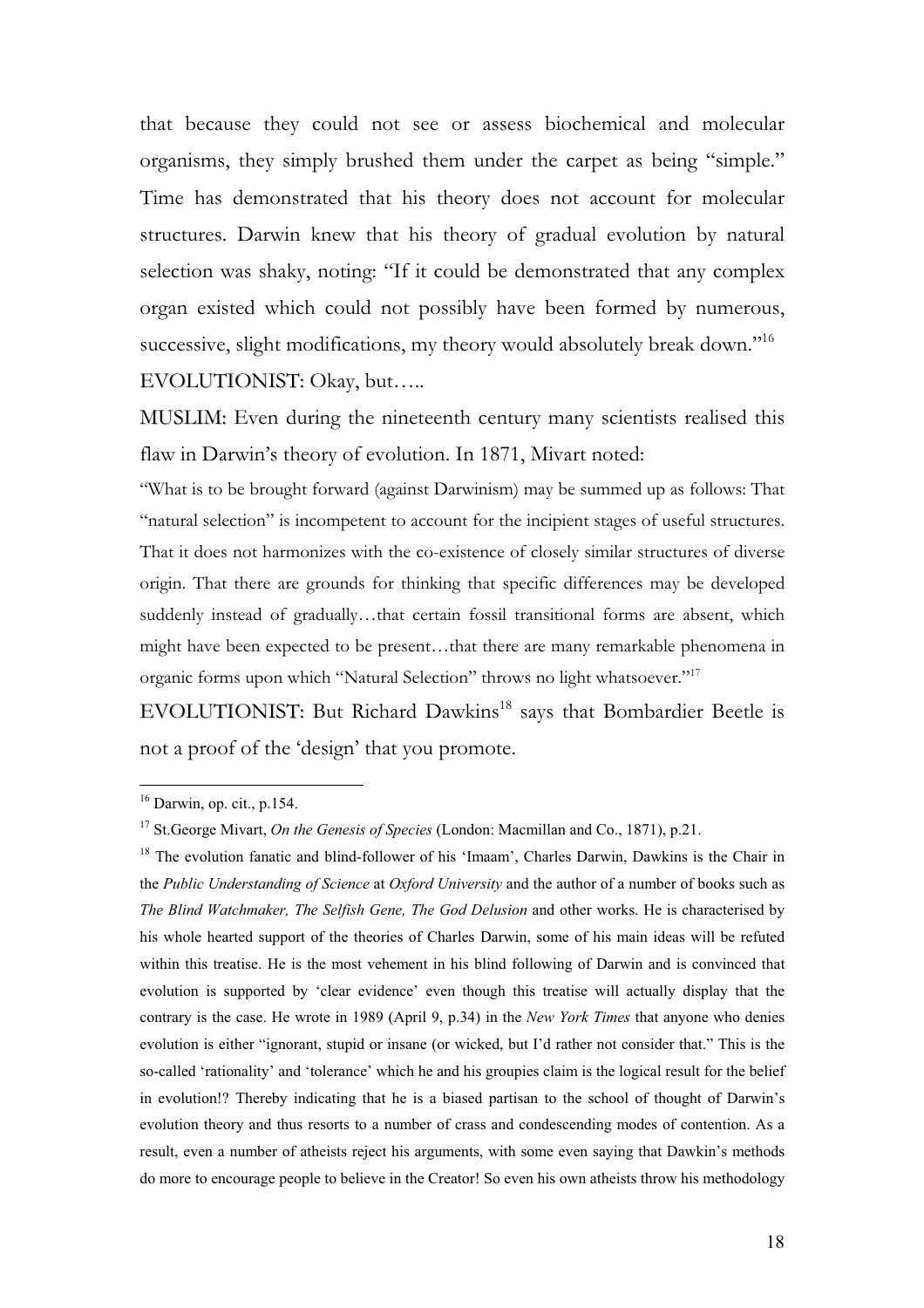#### MUSLIM: Does he indeed?

EVOLUTIONIST: In refuting Francis Hitching, who tries the use the : example of the beetle as a proof that it was created, Dawkins refuted him. Hitching in his book *Neck of the Giraffe* mentioned in trying to refute Darwin: "(The Bombardier beetle) squirts a lethal mixture of hydroquinone and hydrogen peroxide into the face of its enemy. These two chemicals, when mixed together, literally explode. So in order to store them inside its body, the bombardier beetle has evolved a chemical inhibitor to make them harmless. At the moment the beetle squirts the liquid out of its tail, an anti-inhibitor is added to make the mixture explosive once again. The chain of events that could have led to the evolution of such a complex, co-ordinated and subtle process is beyond biological explanation on a simple step-by-step basis. The slightest alteration in the chemical balance would result immediately in a race of exploded beetles."19

#### This was Hitching's stance, but Dawkins replied with:

"A biochemist colleague has kindly provided me with a bottle of hydrogen peroxide, and enough hydroquinone for 50 bombardier beetles. I am about to mix the two together. According to (Hitching), they will explode in my face. Here goes…well, I'm still here. I poured the hydrogen peroxide into the hydroquinone, and absolutely nothing happened. It didn't even get warm….the statement that "these two chemicals, when mixed together,

and beliefs back in his face! Indeed, Michael Ruse, a Darwinian philosopher has stated: "Dawkins and Dennet are really dangerous, both at a moral and legal level." (Madeline Bunting, '*Why the intelligent degisn lobby thanks God for Richard Dawkins'* in *The London Guardian*, Monday March 27 2006 CE). Ruse also stated that due to Dawkins "Evolution is losing the battle" and that he "felt intensely irrated with Dawkins..." and all of this is from a fellow Darwinian! Furthermore, Dawkins has managed to build up a number of evolution groupies around himself, who also blindly follow him. Even though Dawkins in many cases utilises a sophisticated method of argumentation, he does not in reality deal with the main issues or answer the key fundamental questions at all. In fact he makes huge simplifications in order to bamboozle his readers into thinking that evolution can be explained easily, yet the reality is that on the biochemical level evolution cannot provide a sufficient explanation. The result of this is that other scientists to have to admit that the actual rational explanation is that there is a Creator and All-Wise Maker. In addition, Dawkins claim that evolution theory leads to atheism is untenable as there are many belive who adhere to evolution theory yet still believe in the Creator! Or those who believe that there is proof for micro-evolution on a small scale and thus allow some room for evolution.

19 Francis Hitching, *The Neck of a Giraffe* (London: Pan, 1985), p.68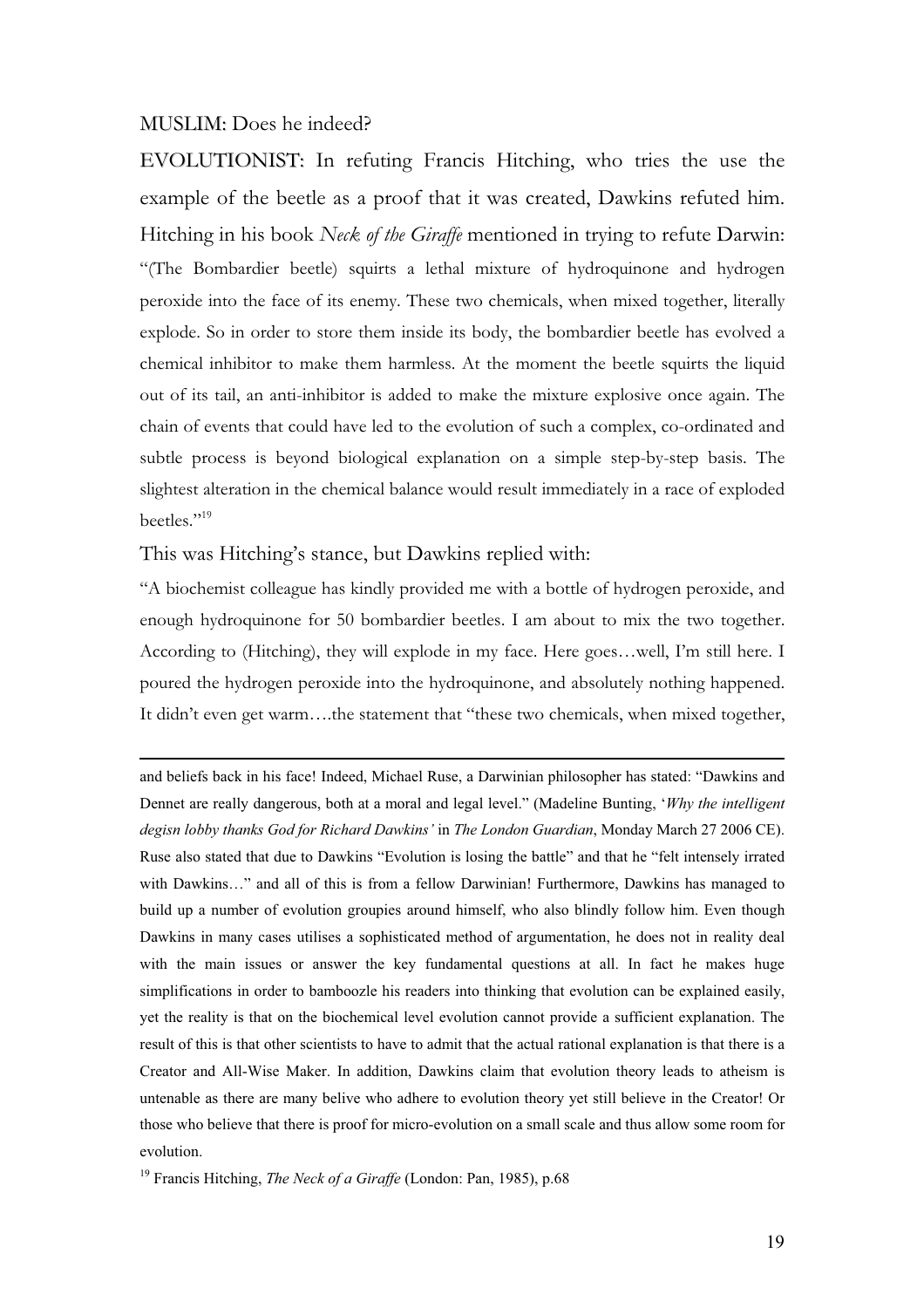literally explode," is, quite simply, false, although it is regularly repeated throughout the creationist literature. If you are curious about the bombardier beetle, by the way, what actually happens is as follows. It is true that it squirts a scaldingly hot mixture of hydrogen peroxide and hydroquinone at enemies. But hydrogen peroxide and hydroquinone don't react violent together unless a catalyst is added. This is what the bombardier beetle does. As for the evolutionary precursors to the system, both hydrogen peroxide and various kinds of quinines are used or other purposes in body chemistry. The bombardier beetle's ancestors simply pressed into different service chemicals that already happened to be around. That's how evolution works."<sup>20</sup> So this is an example of evolution!

MUSLIM: Okay, but let's analyse this carefully, there's no need to get excited. Even though Dawkins gets the better of Hitchings with this example, Dawkins explanation for the evolution of the system rests on the fact that the system's elements just "happened to be around." But Dawkins has not explained at all just how hydrogen peroxide and quinines came to be secreted together at very high concentration into one compartment that is connected through a tube to a second compartment that contains enzymes necessary for the rapid reaction of the chemicals!<sup>21</sup> So the key question still remains, which is *how* could complex biochemical systems be gradually produced? The other problem with Dawkins and Hitchings debate is that they both argue past each other, one gets the facts wrong and the other just corrects them, the question still was not answered as to what are the stages of beetle evolution and how does Darwin evolution explain it? Dawkins did not give us a shred of evidence of *how* it could have happened.

EVOLUTIONIST: But are there any types of biological systems that you : can show that could not have been formed by "numerous, successive, slight modifications" as Darwin argued? $2^{22}$ 

<sup>20</sup> Richard Dawkins*, The Blind Watchmaker* (London: W.W Norton, 1985), pp.86-87.

 $21$  Behe, op.cit. p.34.

<sup>&</sup>lt;sup>22</sup> All of this *kalaam* is pure conjecture and theory, the evolution theory is steeped in assumptions and *conceptual* precursors but not *actual physical* precursors. Michael Behe notes: **"To clarify the point,**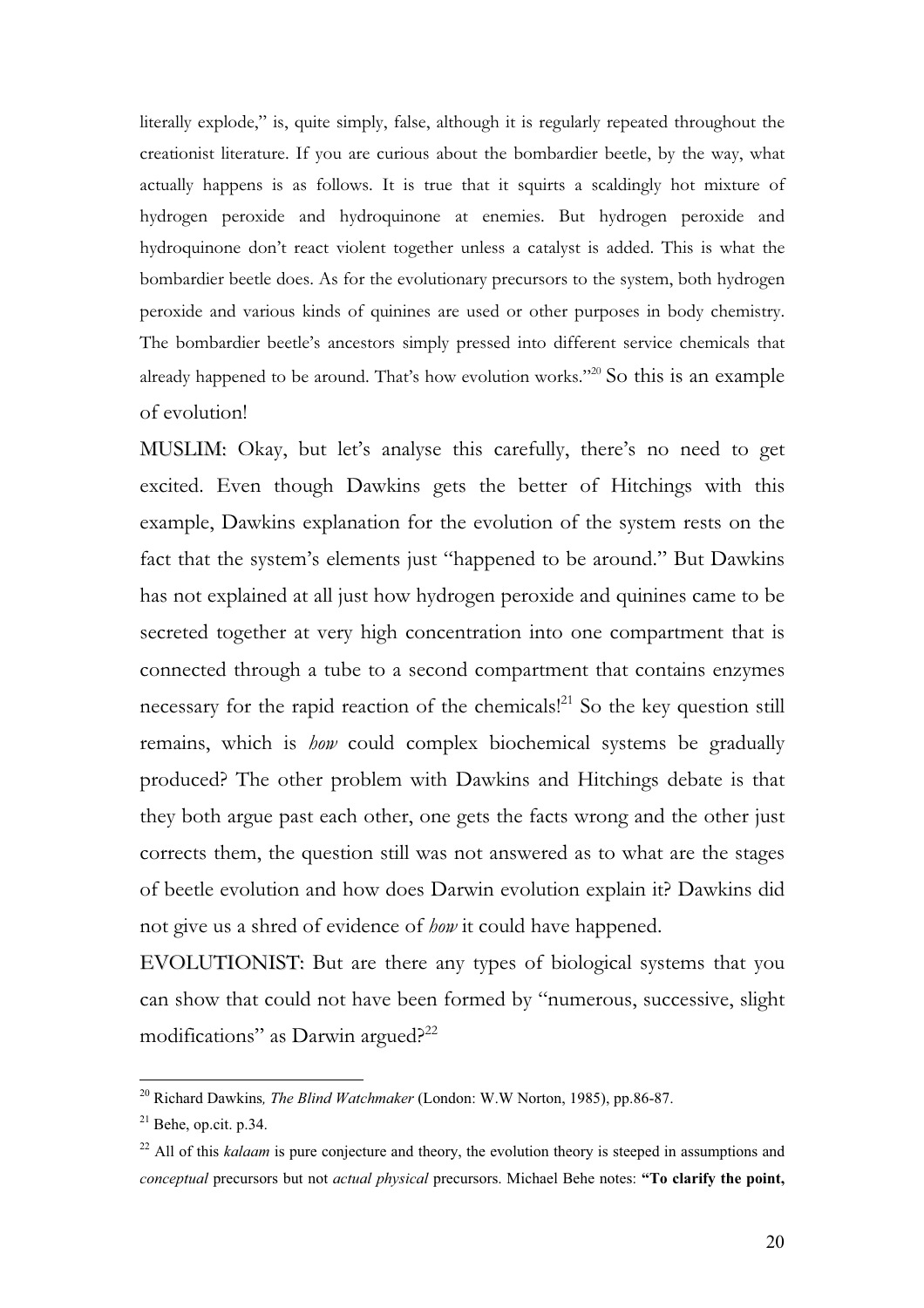MUSLIM: So let's get back to this, if we look at a biological system that is irreducible complex, a single system composed of several well-matched, interacting parts that contribute t the basic function, wherein the removal of any one of the parts causes the system to effectively cease functioning. Such an irreducibly complex system could not have been produced by improving upon the initial function, which continues to work by the same mechanism, by slight, successive modifications of a precursor system, because any precursor to an irreducibly complex system that is missing a part is by definition non-functional. This is a huge challenge to Darwinian evolution, since natural selection can only chose systems that are already working, then if a biological system cannot been produced gradually it would have to arise as an integrated unit, at once, for natural selection to have any act upon it. EVOLUTIONIST: Well there may be a possibility that there was multiple : simultaneous mutation, even though the odds may be very small, even  $luckv.<sup>23</sup>$ 

**consider this sequence: skateboard, toy wagon, bicycle, motorcycle, automobile, airplane, jet plane, space shuttle. It seems like a natural progression, both because it is a list of objects that all can be used for transportation and also because they are lined up in an order of complexity. They can be conceptually connected and blended together into a single continuum. But is, say, a bicycle a physical (and potentially Darwinian) precursor of a motorcycle? No. It is only a conceptual precursor. No motorcycle in history, not even the first, was made simply by modifying a bicycle in a stepwise fashion. It might easily be the case that a teenager on a Saturday afternoon could take an old bicycle, an old lawnmower engine, and some spare parts and (with a couple of hours of effort) build himself a functioning motorcycle. But this only shoes that humans can design irreducibly complex systems, which we already knew already. To be a precursor in a Darwin's sense we must show that a motorcycle can be built from "numerous, successive, slight modifications to a bicycle."** (Behe, op.cit., pp.43-44)

<sup>23</sup> This is in fact the empty reasoning that an evolutionist will resort to in the end. For example, one *Cambridge University* student mentioned once that "even though it is highly unlikely that this universe could have emerged randomly, there is still a slight possibility, and anyway it is still better for me to believe in it as we do not know otherwise." Here says "we" as if including the Muslims, the believers, within his band of those ignorant of their Lord and arrogant towards Him. This argument is like asking a student not to attend any of his lectures, yet to still sit the exam at the end, as there is a "slight possibility" that he will pass the exam!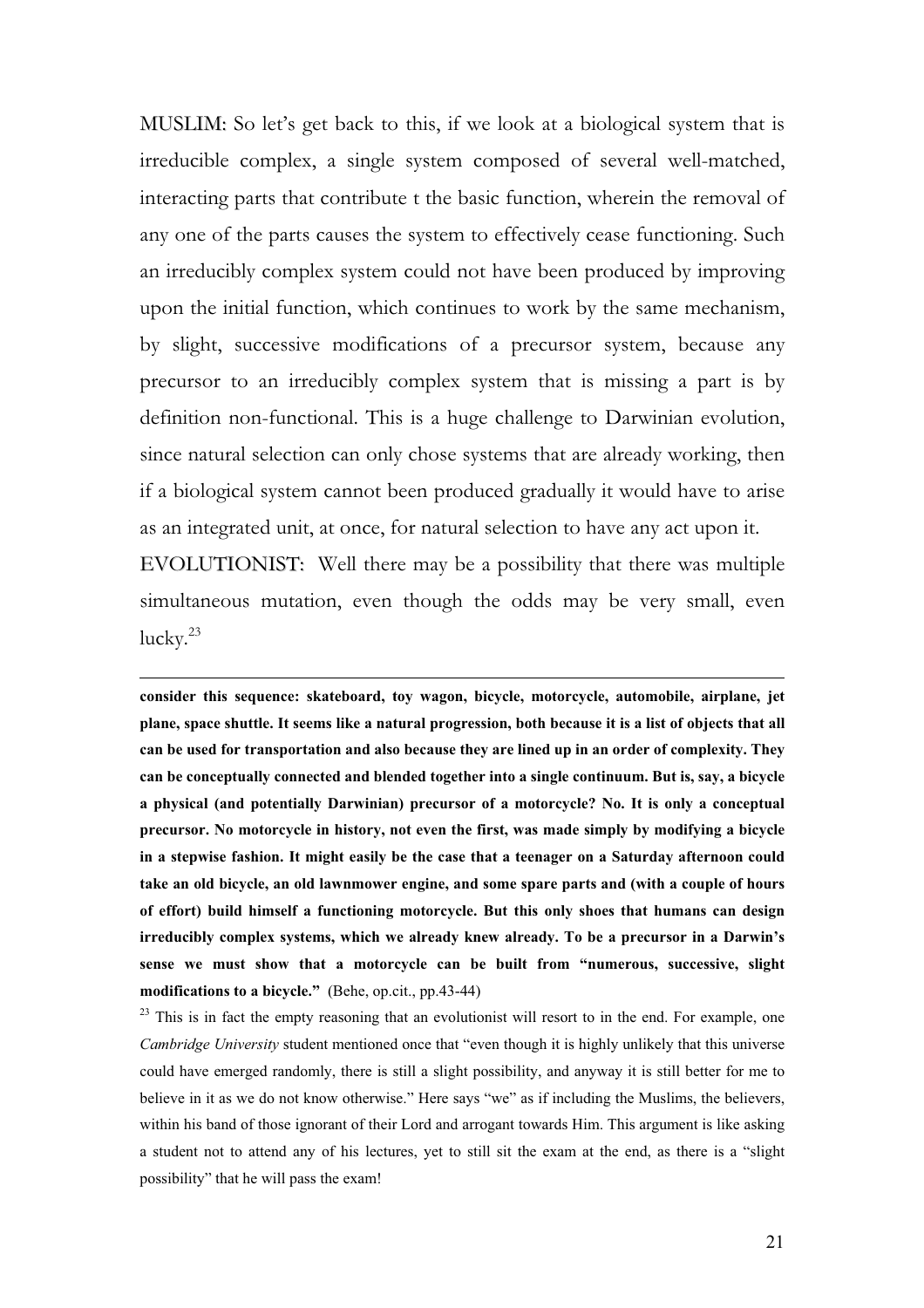MUSLIM: But this is an empty argument that you are bringing now, as now you are basing it upon metaphysical speculation not on scientific explanation! Indeed, the Qur'aan notes:

إن يَتَّبِعُونَ إِلَّا الظَّنَّ وَمَا تَهْوَى الْأَنفُسُ وَلَقَدْ جَاءهُم مِّن رَّبِّهِمُ الْهُدَى

**"They follow not except assumption and what their souls desire, and there has already come to them guidance from their Lord."** 

*{an-Najm (53): 23}* 

So let us attempt to evolve a bicycle into a motorbike by the 'gradual accumulation of mutations'. Imagine there is a factory producing bicycles, but occasionally there was a mistake in manufacture, which led to an improvement on the bicycle and this in turn led to increased demand of such a bicycle to the extent that the factory had to make the mutation a permanent feature.

EVOLUTIONIST: So like biological mutations, successful mechanical : mutations would reproduce and spread.

MUSLIM: However, each change can only be a slight modification, duplication or rearrangement of a pre-existing component and the change must improve the function of the bicycle. So if the factory by mistake increased the size of a screw or decreased the size of the handlebars or put the pedals on the crossbar or added a quick release frame or left off the front wheel, if any of these slight changes improved the bike ride, then the improvement would immediately be noticed by the consumers and the mutated bikes would be dominant in a Darwinian sense.

EVOLUTIONIST: Sure.

MUSLIM: With this in mind then, can we really evolve a bicycle into a motorbike?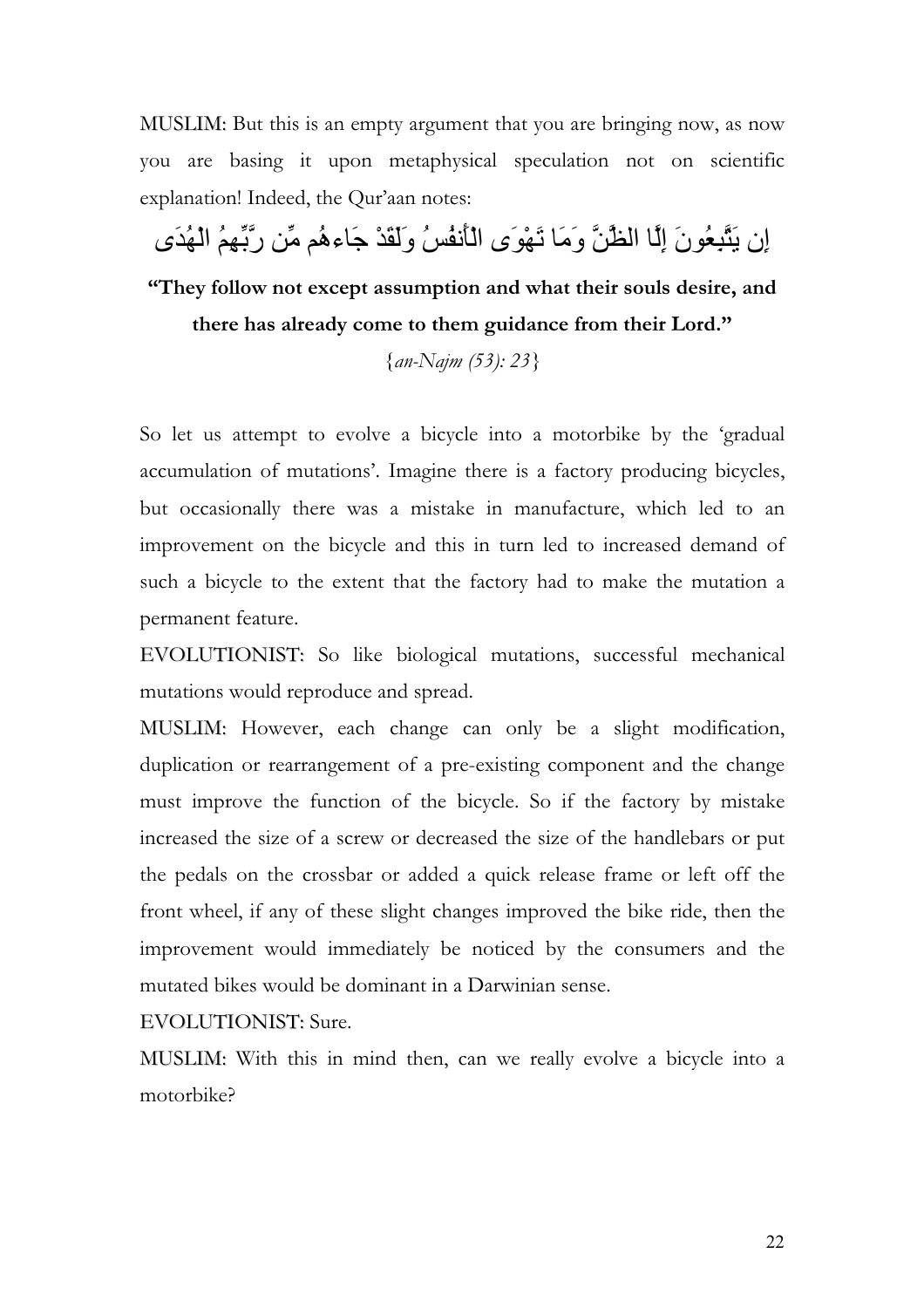EVOLUTIONIST: We can move in the right direction by making the seat : more comfortable in small steps, the wheels can be made bigger and adapting the shape, through slight successive modifications.

MUSLIM: But a motorbike depends on a source of fuel, and a bicycle has nothing whatsoever that could be adapted or modified to become a gas or petrol tank! So what part of the bicycle would be duplicated to begin building a motor? Even if some kind of engine was brought into the bicycle factory, the motor would have to be fitted and connected correctly, how could this be done step-by-step from bicycle parts? A factory that made bicycles simply could not produce a motorbike by Darwin's theory of natural selection acting on variation by "numerous, successive, slight modifications" and in fact there is no example in history of a complex change in a product occurring in this manner.

EVOLUTIONIST: Good point, so there must be physical precursors not : just conceptual ones.

MUSLIM: So now let's look at irreducible complex systems within our bodies, which need all inter-related components for it to work, like a mousetrap, every single part needs to be there in order for it to work. The mousetrap contains a piece of wood (the platform), a spring and the trap, a latch to hold the spring and a catch to tip of the latch so that the trap can go.

### EVOLUTIONIST: Okay.

MUSLIM: If we take away any single bit then it does not work and function, it all has to be put together in the right place at the right time. The spring has to be of the right strength and tension and the platform has to be of a certain solid form. This is a simple example of an irreducibly complex system wherein every part has to be there exactly. The problem for evolution is that when we begin to examine the human being or an animals and primitive cell on the molecular level we find many irreducible complex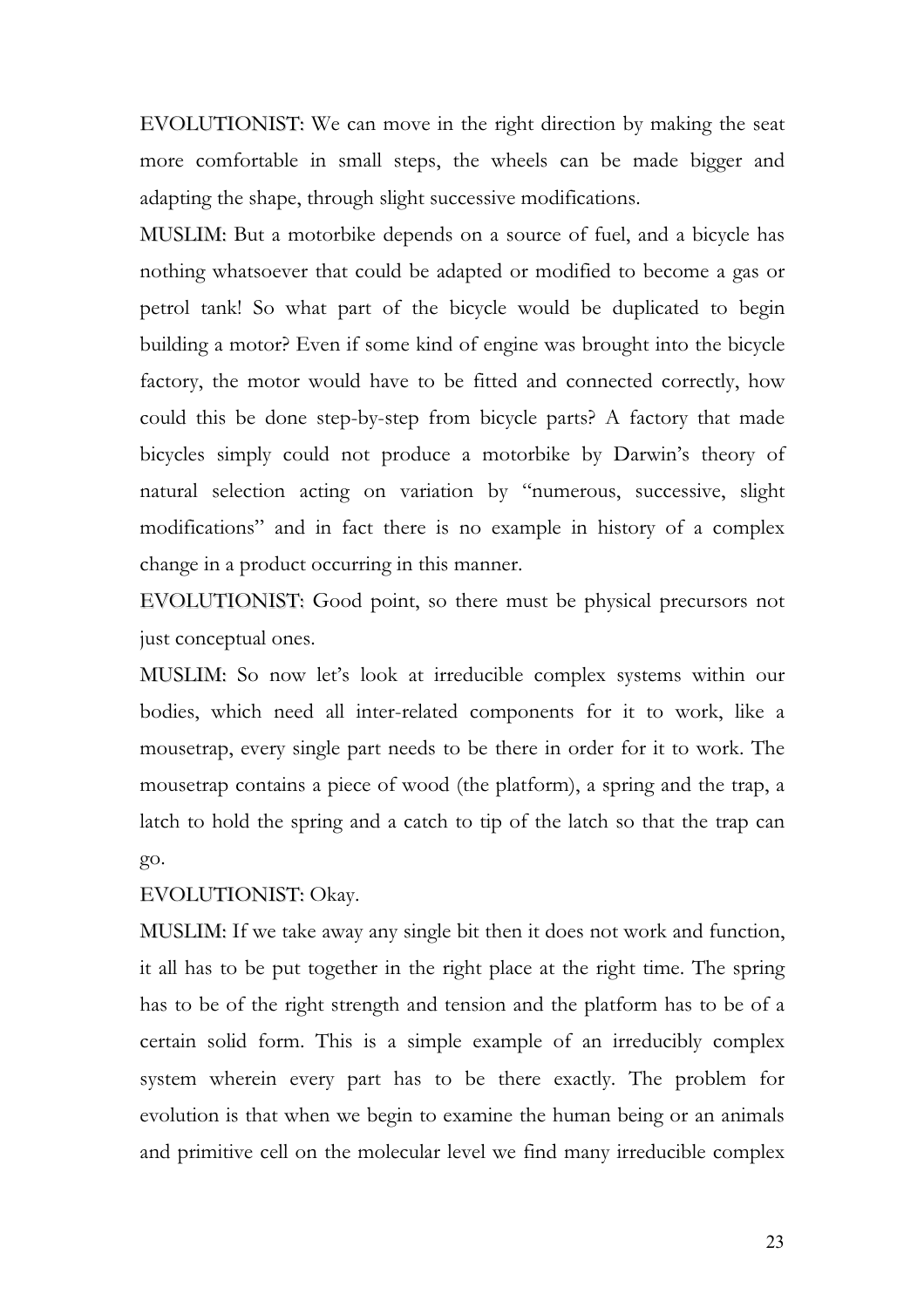systems. For example, blood-clotting which we do not think much of but when we actually how the molecules and chemicals work to make your blood clot, we have another irreducible complex system. Cells have something called a bacterial flagellum<sup>24</sup> which has a little propeller that cause the cell to move, when we look at what it is composed of and what it needs in order for it to move it is more complex than a mousetrap. So how did these things come into existence? What is the actual process through which they evolved?

EVOLUTIONIST: There is surely an evolutionary explanation.

MUSLIM: Can you refer me to any of the scientific journals and literature that have attempted to account for it via Darwin's theory of evolution? EVOLUTIONIST: Err, no. :

MUSLIM: In fact, as the biochemists know, there has not been any research : about this important medical and biological system emerging via evolution! The literature and so-called 'evolutionary evidence' is totally non-existent! So even though we are told that we must view everything through evolution,  $2^5$ no scientists have ever published a model to explain the gradual evolution of a vital molecular machine of life.<sup>26</sup>

<sup>&</sup>lt;sup>24</sup> Some bacteria have this amazing swimming device, the flagellum, which has no counterpart in more complex cells. In 1973 it was discovered that some cells swim by rotating their flagella. So the bacterial flagellum acts as a rotary propeller, in contrast to the cilium, which acts more like an oar. The rotary nature of the bacterial flagellar motor was a startling, unexpected discovery. Unlike other systems that generate mechanical motion (muscles, for example) the bacterial motor does not directly use energy that is stored in a "carrier" molecule such as ATP. Rather, to move the flagellum it uses energy generated by a flow of acid through the bacterial membrane. The requirements for such a principle are quite complex and are the focus of active research. (See Behe, *op.cit.* pp.70-73)

 $25$  Many students learn from their textbooks that the world should be viewed through an evolutionary lens, however they do not learn how Darwinian evolution might have produced any of the complex intricate biological systems that are in us!?

<sup>&</sup>lt;sup>26</sup> Herein, the blind follower of Darwin will be totally bamboozled. After arrogantly trying to assert that his evolution *baatil* has 'evidence' and fully laden proofs, he will know begin to be at a loss.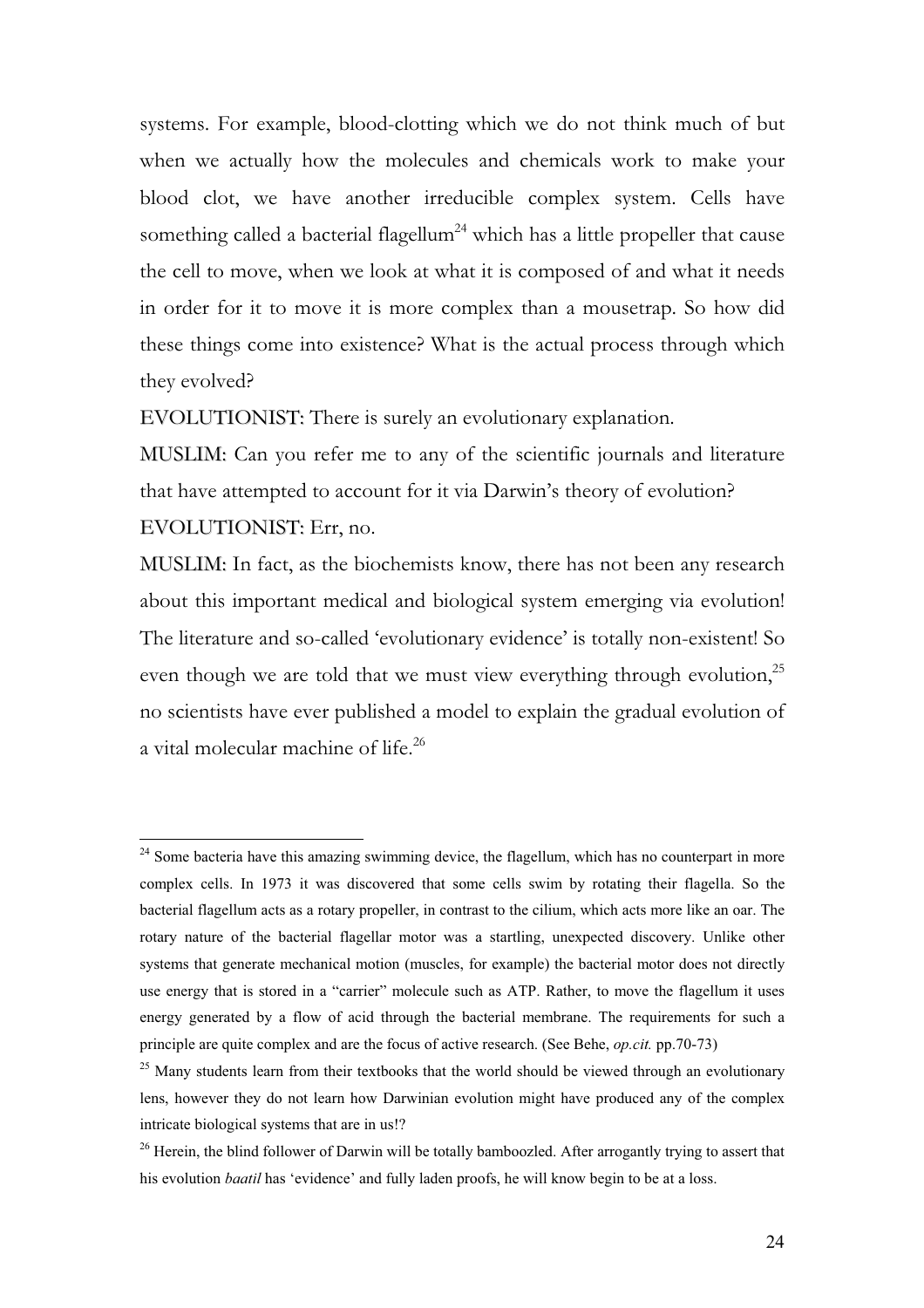# وَفِي الْمَأْرُضِ آيَاتٌ لِّلْمُوقِنِينَ() وَفِي أَنفُسِكُمْ أَفَلَا ثُبْصِرِرُونَ

**"And on the earth are signs for those certain (in faith) and in yourselves. Then will you not see?"** 

*{adh-Dhaariyaat (51): 20-22}* 

No one from the universities of Oxford, Cambridge, Harvard, the National Institutes of Health, the National Academy of Sciences, no Nobel prize winner has presented a detailed account of how the complex biological systems within us could have arise via Darwinian evolution! Our bodies are already extremely complex yet at the biochemical level there is even more unimaginable complexity with irreducible complexity.

EVOLUTIONIST: But there are examples that indicate that the creation as : you call it, and within nature there are things that are not perfect in form.<sup>27</sup> MUSLIM: Even though it may be the case that there appear to be some things which are not 'perfect' as you describe them then this does not detract from the ability of the Creator in doing so. Even within the manufacture of cars it is known that sometimes manufacturers intentionally build with obsolescence intentionally so that it will not last long as it might, for reasons which supersede the simple goal of 'perfect design and creation.' Another point is that it is personal decision in order to test and try, as in the case of a parent who does not give his children the best things in order not

 $27$  As a result of not being able to refute the previous argument, the blind follower of Darwin will then move onto another line of argumentation to try and cover her/his tracks. The only thing that the atheist or the hardcore evolutionist will thus say in response to the evidence that has just been mentioned in refutation of evolution theory is that the creation just came about into existence, miraculously. This is not logical, rational or scientific because if we are to be scientific an explanation is needed, the most logical being there is a Creator and Maker.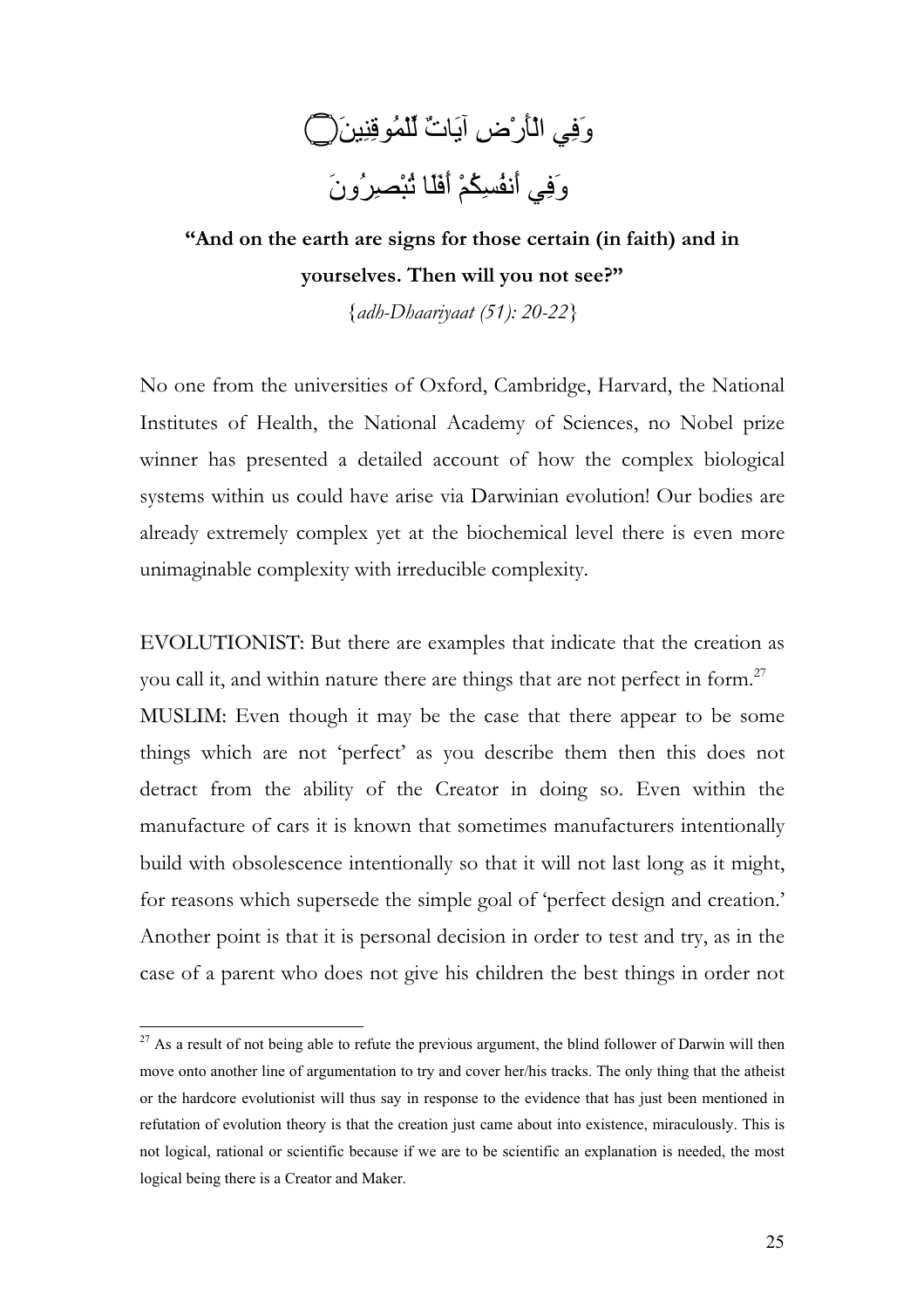to spoil them. So what you are saying overlooks the fact that the Creator may have various motives. As the Qur'aan says…

ϰ˴ϟΎ˴ό˴Η˴ϭ ˶Ϫ͉Ϡϟ ˴ϥΎ˴Τ˸Β˵γ ˵Γ˴ή˴ϴ˶Ψ˸ϟ ˵Ϣ˵Ϭ˴ϟ ˴ϥΎ˴ϛ Ύ˴ϣ ˵έΎ˴Θ˸Ψ˴ϳ˴ϭ ˯Ύ˴θ˴ϳ Ύ˴ϣ ˵ϖ˵Ϡ˸Ψ˴ϳ ˴Ϛ͊Α˴έ˴ϭ ˴ϥϮ˵ϛ˶ή˸θ˵ϳ Ύ͉Ϥ˴ϋ

**"And your Lord creates what He wills and chooses; the choice was not for them. Exalted is Allaah and high above what they associate with Him."**

*{al-Qasas (28): 68}* 

Also for you to even attempt to make some sort of psychoanalysis upon the Creator of the heavens and the earth is futile and impossible, as unless the Creator has *told* you what His reasons are. For Muslims we hold that the Creator has told mankind as to the reasons, which I mentioned at the very beginning. So for you to attempt to make a psychoanalysis of the Creator, whilst not having even bothered to search for where He may have revealed His wisdom, and to then reason that due to perceived 'flaws' there evolution must have taken place, is false and emotional, not based upon scientific proof and evidence which you claimed to adhere to. Also it may be the case that various organs that you regard as being of no value and 'imperfect' may indeed have some function of which you are currently ignorant of. Furthermore, you still have not accounted for how the functions could have arisen in the first instance! Finally, your argument here is like saying just because a photocopier makes a dozen good copies and one bad copy, it would be wrong for me to use the smeared copy as evidence that the photocopier came about via evolution and selection!

EVOLUTIONIST: Yeah, but who then created the Creator.<sup>28</sup>

<sup>&</sup>lt;sup>28</sup> After having been forced back into his position and not be able to bring any evidence for his argument, Shaytaan will come to this individual, as the Prophet Muhammad *(sallallaahu alayhi wassallam)* informed of, and whisper to him "Who created Allaah?"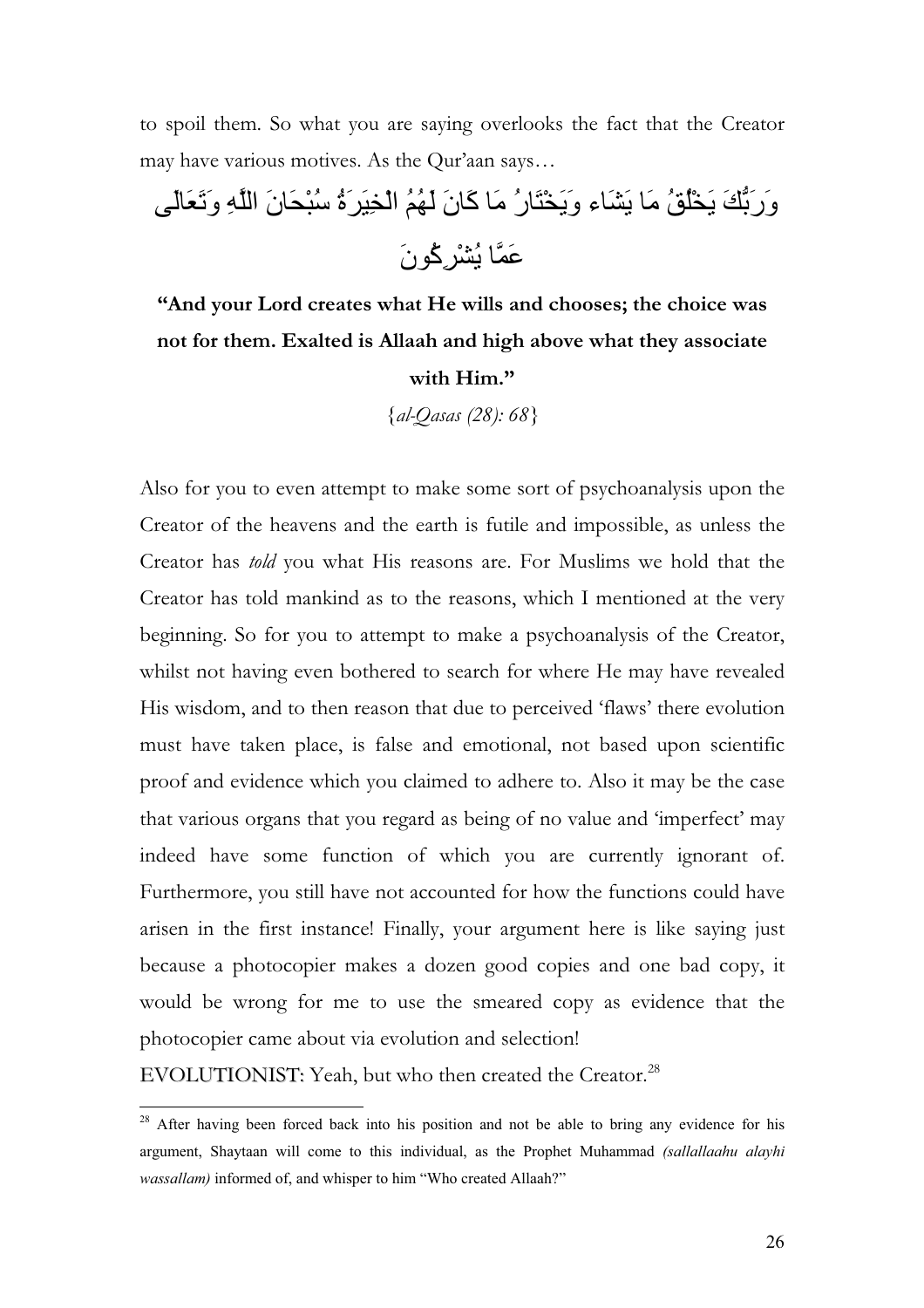MUSLIM: This is a common doubt that is put forward and is actually out of place and should not really be asked. Because you have thought of this question by trying to make an analogy between the creation which has its own separate rules and principles according to which it is governed and maintained and between the Creator and Originator of the heavens and the earth into existence.

وَالسَّمَاء رَفَعَهَا وَوَضَعَ الْمِيزَانَ

**"And the heaven He raised and imposed the balance…"** 

*{ar-Rahmaan (55): 7}* 

The two are entirely different. So within the creation of the universe everything has a cause as that is the way Allaah has created it and He is the Originator of those causes. We cannot work further back without affirming the existence of the Creator and Originator, one who is the first, without beginning nor end, who is not created but is Himself the Creator.<sup>29</sup>

EVOLUTIONIST: So why did the theory become so popular if it is so : flawed? Why was it so widely accepted by the intelligentsia then and now? MUSLIM: The reasons are more than just scientific and we need to understand the conditions of nineteenth century Europe.

- 1. The initial problems with Darwin's theory were merely brushed under the carpet in comparison to the church's dogmatic attitude to science, which was one of ignorance, and backwardness.
- 2. The church was/is adamant that the earth was no more than six thousand years old, whereas the fossils proved that the earthy was much older than that.

<sup>29</sup> See Salafi Publications, *Two Ways to Know the Creator – From the Words of Ibn Qayyim* (TZK090003@salafipublcations.com)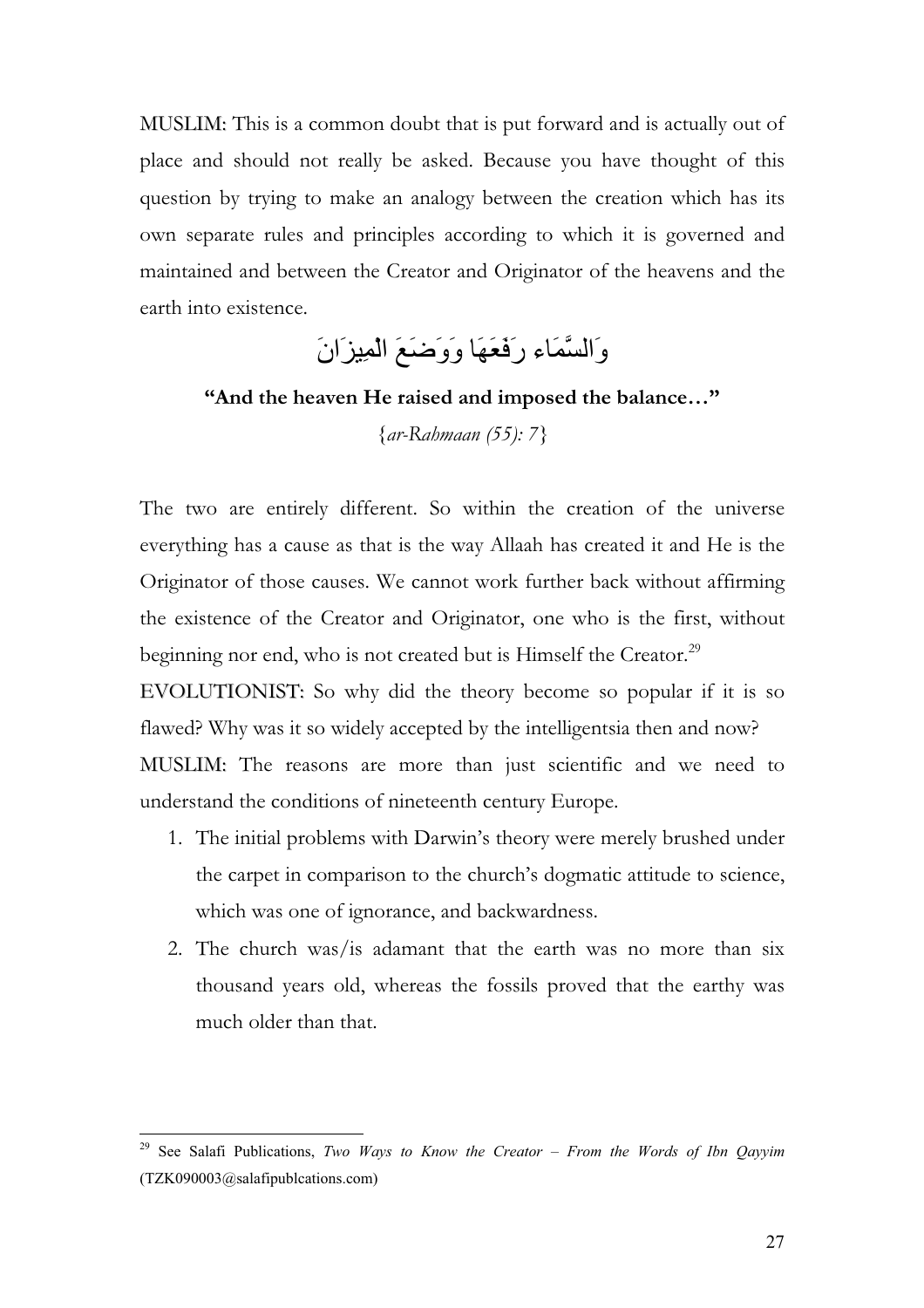- 3. The established church proclaimed that species did not undergo any change where as production of varieties among the living organisms was a well known fact.
- 4. In that suffocating environment, Darwin's theory must have felt like a new breath of fresh air in comparison of the church's static view of the world with no progress. People took on atheism therefore because of the church's stubborn stand against science. Bishop Samuel Wilberforce was defeated by Thomas Huxley
- 5. The Church's attitude toward science, evidence and rational proofs were notoriously well known to scientists, some of whom were persecuted in a number of ways, poisoned, burned at the stakes pr killed in cold-blood, all under the banner of Christianity. Darwin appeared to be like knight in shining armour who dared to challenge the status quo. As a result, although some in-depth research has led to many discoveries in recent times which has uncovered basic flaws in Darwin's theory of evolution, prejudice against the Western church and forms of Western evangelism and literalism clouds the minds of the neo-evolutionists.<sup>30</sup> Evolution itself would later be used as an act of vengeance, replacing one orthodoxy with another, and was thus used as a means to destroying other nations under colonialism in order to dominate and rule such people who were regarded as being 'lower, in their evolutionary development.' Colonialists education, after attempting to destroy the religion of conquered peoples, imposed the study of evolution theory under the garb of being 'science' and based upon 'evidence.' But in Europe, after they had dealt the final blow to their deviated religion, they announced that Darwin's theory, which they had used in the battle to support science against religion, was not a scientific fact; it was no more than a

<sup>30</sup> Khurshid S. Nadvi, *Darwinism on Trial* (London: Ta-Ha Publishers, 1414 AH/1993 CE), p.93.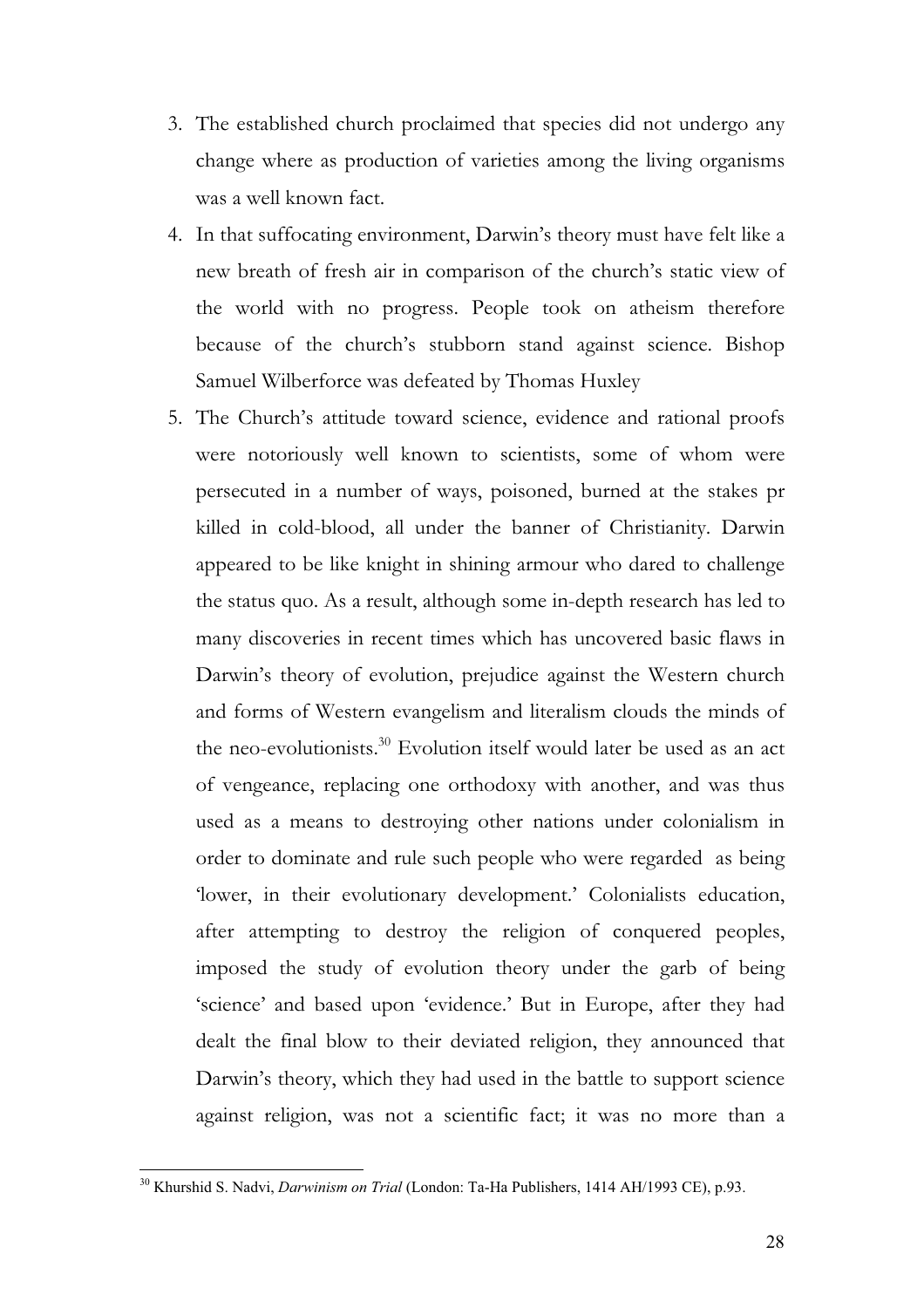theory, and the more science advanced, the more the falsehood of this theory became apparent.<sup>31</sup> In Germany, Adolf Hitler developed upon evolution theory, with his bizarre Nazi concept of the superior race placing the Germans at the very top!? In 1906 CE here was an exhibition of man's so-called "evolutionary ancestors" monkeys, chimps, a gorilla, and orang-utan and an African man named Ota benga from a tribe of Bushmen. He was brought from the Belgian Congo which at the time was under the iron-fist of the Belgian colonialists, by Samuel Verner, along with other pygmies. They were all displayed in the 1904 St. Louis world's fair. Ota Benga was born in 1881 had a height of 4ft. 11 in and weighed 103 lbs. after the St. Louis exhibition, Ota found himself at the Bronx Zoo which at that time was under the direction of Dr William T. Hornaday. Hornaday believed that there was "no difference between a wild beast and the little black man." Under the threat of legal action, Hornday had to release Benga from his cage and let him walk about the zoo, but at night he would sleep in the monkey house. 40,000 visitors would visit the zoo's monkey house in order to see what they had been informed of was the evolutionary missing link between ape and man, the wild black man from Afirca. Benga was thus chased about, poked at, proded, tripped up, laughed at, jeered at and yelled at. After leaving the zoo, several institutions tried to help him yet he quit college to work in a tobacco factory. He later killed himself in 1916 by shooting himself through the heart.<sup>32</sup> Other evolutionist textbooks also equate those of African origin with the ape!? This was all the more true during the period Darwin's ideas came to fruition.

<sup>31 &#</sup>x27;Umar S. al-Ashqar, *Belief in Allaah, Islamic Creed Series – Vol.1* (Riyadh: International Islamic Publishing House, 2003) pp.142-143.

<sup>32</sup> Philip V. Bradford and Harvey Blume*, Ota Benga – The Pygmy in the Zoo* (New York: St Martins, 1992).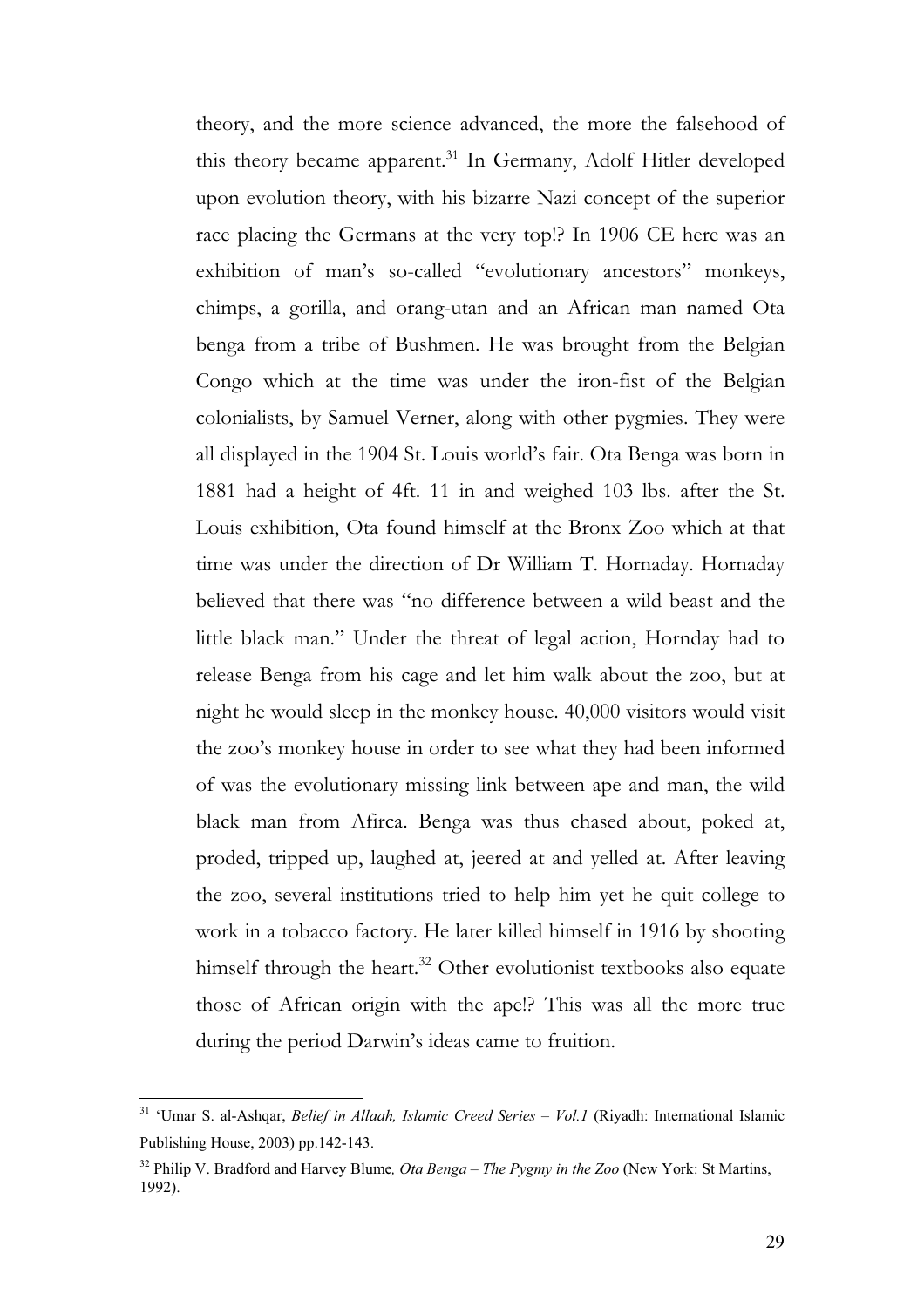6. Furthermore, why evolution theorists are so reluctant to admit the signs that indicate a Creator and Maker is due to their own philosophical considerations. They just don't want to believe in anything outside of 'nature' that affects nature. In this way the evolutionists are just as biased partisans as bible-bashers from the southern American Bible-belt states who believe that the earth is only six thousand years old, coming with a prejudice that restricts them and leads to irrational behaviour from both partisan camps.

EVOLUTIONIST: Darwin's ideas were highly original and unique for his : time in any case, for that he should be commended.

MUSLIM: Are you sure that this is the case? Many of Darwin's contemporaries accused him of plagiarism. Francis Hitching mentions this,

"It is one of the less pleasing sides of Darwin's otherwise affable and scholarly nature that he could never bring himself to acknowledge a debt to the many predecessors in his field who were puzzling about the origin of species."33

Darwin also benefited from the works on animals and plant evolution done by Muslim scientists. Did you know that Darwin studied Arabic?

EVOLUTIONIST: Really? I didn't know that.

MUSLIM: This is something that it is not well known and seems to be covered up to a large extent. He studied Arabic while he was studying Theology at *Cambridge University*. He remained in correspondence with his Arabic teacher Samuel Lee (1783-1852 CE) for a long time after leaving the university. As a result, it is likely that Darwin studied the textbooks that were used for studying Arabic in European universities.

EVOLUTIONIST: But didn't the Muslim world have a similar history of : fighting against science?

MUSLIM: What's your evidence?

<sup>33</sup> Hitching, *op.cit.* p.227.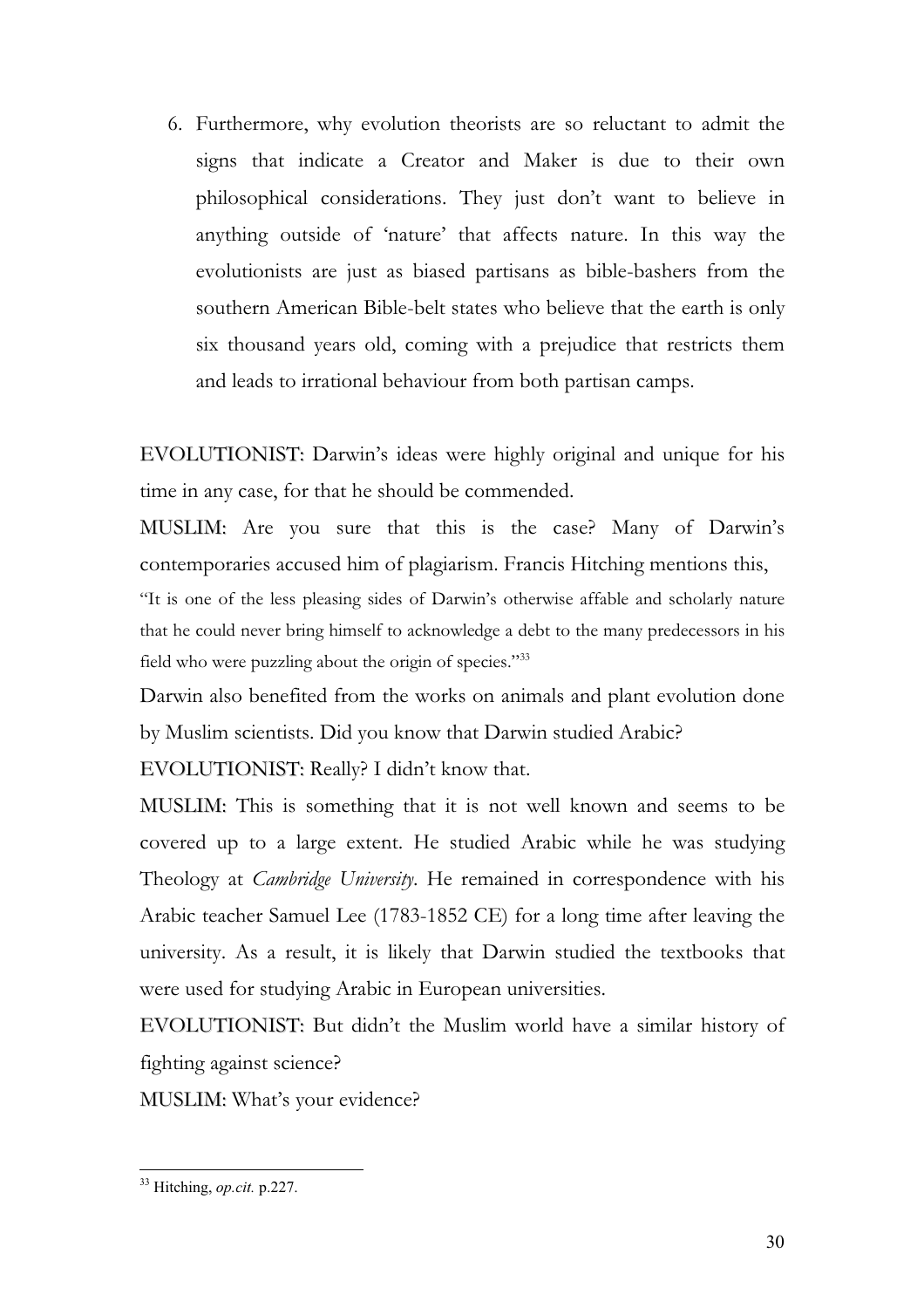EVOLUTIONIST: Well I can't think of anything specific example off my : head right now, yet the Muslims have also had a similar approach to science. MUSLIM: You haven't given an example of this taking place though. In fact in the Muslim world there was no such aggression against science. The best example is when the Muslims ruled Spain for hundreds of years, the educational curricula of the Muslims (in the ten century CE) included subjects such as mathematics, botany, zoology, geology, medicine and further subjects, after having studied the Qur'aan. Therefore, there was no contradiction in studying such subjects and this was a thousand years ago! Comparatively, Europe was still slumped in the Dark Ages. Pimienta-Bey notes:

"One can easily recognise the historical foundation and prototype for Europe's concept of the "Renaissance Man," in the societal reality and educational philosophy of the medieval Moors."<sup>34</sup>

One of the famous Christian European kings, Alfonso X ("the wise") supported a school of translators at Toledo during the 13 century CE, in order to translate works from Arabic. Toldeo thus became the major centre of translation for Christian Europe and as a result Toledo became more productive than other centres of translation in Europe such as those in Barcelona, Tarazona, Leon, Segovia, Pamplona, Toulouse, Beziers, Narbonne and Marseilles.<sup>35</sup> Alfonso X promoted Muslim learning and erudition and his actions had great impact upon Spain and ultimately Western Europe. It has thus been suggested that the Spanish universities at Palencia (founded in 1214 CE by Alfonso the eighth), Salamanca (founded in 1215 CE) and Lerida (founded in 1300 CE by Jaime the second in

<sup>34</sup> Jose V. Pimienta-Bey, *"Moorish Spain – Academic Source and Foundation for the Rise and Success of Western European Universities in the Middle Ages"* in Ivan Van Sertima (ed.), *Golden Age of the Moor* (New Brunswick and London: Transaction Publishers, 1992), pp.168-247.

<sup>35</sup> Charles Homer Haskins, *Studies in the History of Medieval Science* (New York: Frederick Ungar Publishers, 1960), p.17.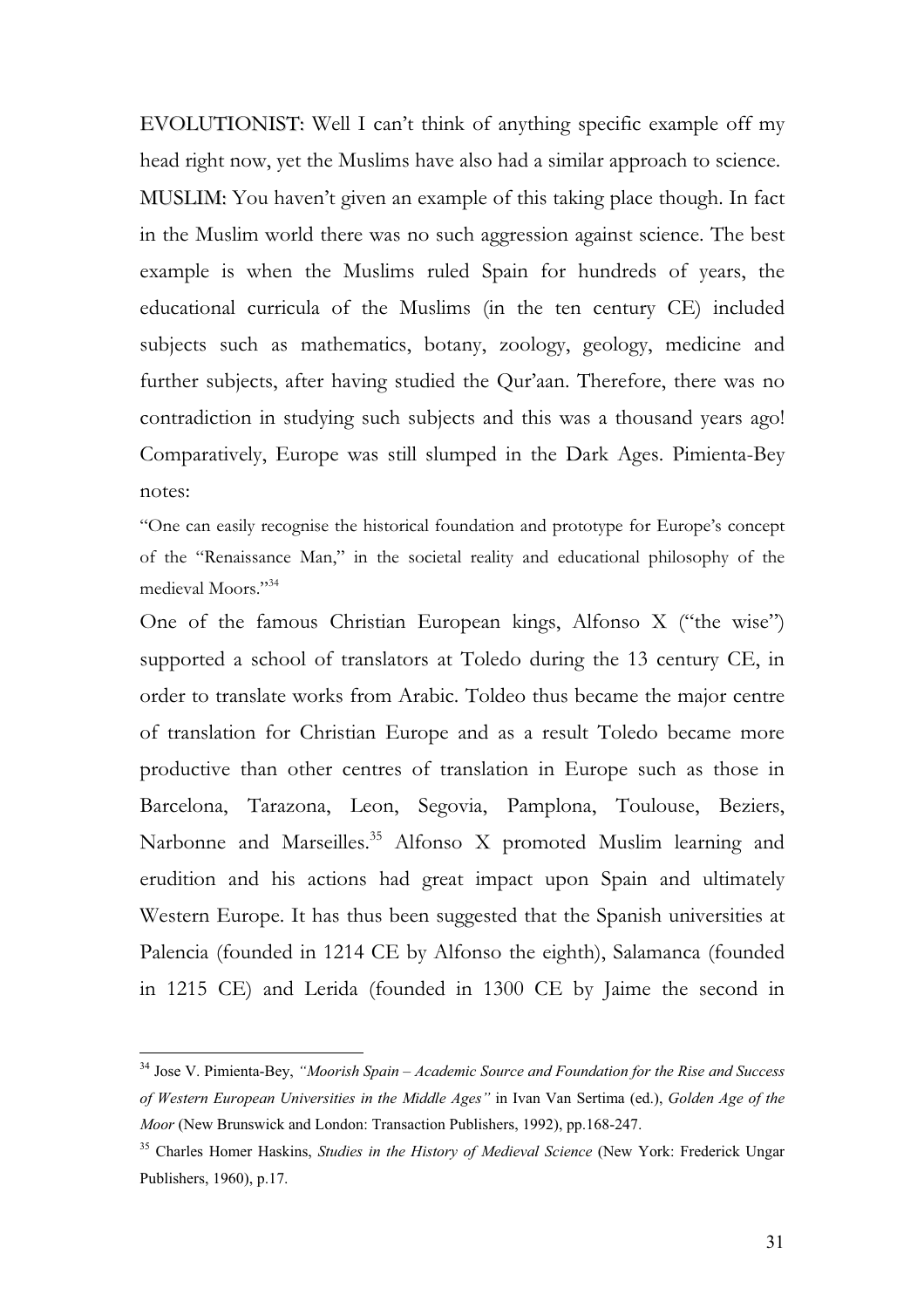Aragon)<sup>36</sup> were all primarily established for the specific purpose of translating the Arabic treatises of the Muslims into Latin.<sup>37</sup> He notes: "The first university in Christian Spain was founded at Palencia by Alfonso the eighth in the thirteenth century and the teachers employed were Muslims and Jews."<sup>38</sup>

In fact, when we look the period in which most of Europe's oldest and finest universities were established, one cannot but be struck by the proximity in time to the scientific flowering of Muslim Andalus and the establishment of European centres for the translation of Moorish documents.39

EVOLUTIONIST: Such as? What universities?<sup>40</sup>

MUSLIM: Well, according to the research that has been conducted the universities of Bologna (est. 1158), Montpellier (est. 1180), Oxford (est. 1200 CE), Valencia (est. 1209 CE), Toulouse (est. 1223 CE), Naples (est. 1224 CE), Padua (est. 1228 CE), Rome (est. 1245 CE), Salamanca (est. 1250 CE), Cambridge (est. 1257 CE), Coimbra (est. 1279 CE) and Lisbon (est. 1290 CE). Pimiment-Bey thus notes due to these facts:

"The revelations of the above clearly support the contention that Europe's academic ascension was primarily born of its contacts with the Moors who were occupying European soil. The establishment of these famed European universities during the same time its scholars are studying the works of Moorish Andalus, even making them standard texts in astronomy, mathematics, medicine etc., cannot simply be dismissed as

<sup>36</sup> James Monroe, *Islam and the Arabs in Spanish Scholarship* (Leiden: E.J. Brill, 1970) p.205.

<sup>&</sup>lt;sup>37</sup> After the Spanish conquistadores ejected the Muslims from Spain in 1492 CE, Cardinal Jimenez de Cisneros ordered the burning of nearly eighty-thousand books in the public square of Granada. The Cardinal is said to have asserted that "since the books were all in Arabic, they were Qur'aans, and therefore dangerous." (Monroe, *op cit.* p.13)

<sup>38</sup> S.S. Imamuddin, *Some Aspects of the Socio-Economic and Cultural History of Muslim Spain* (Leiden: E.J. Brill, 1965) p.137-138.

<sup>39</sup> Anwar Chejne, *Muslim Spain – Its History and Cultur*e (Minneapolis: University of Minnesota Press, 1974), p.350.

<sup>&</sup>lt;sup>40</sup> Another example of the ignorance of on who claims to be "well grounded in evidence", you will find that the one who claims to be 'rational' and 'intellectual' will not even know the intellectual and scholastic history of his own people!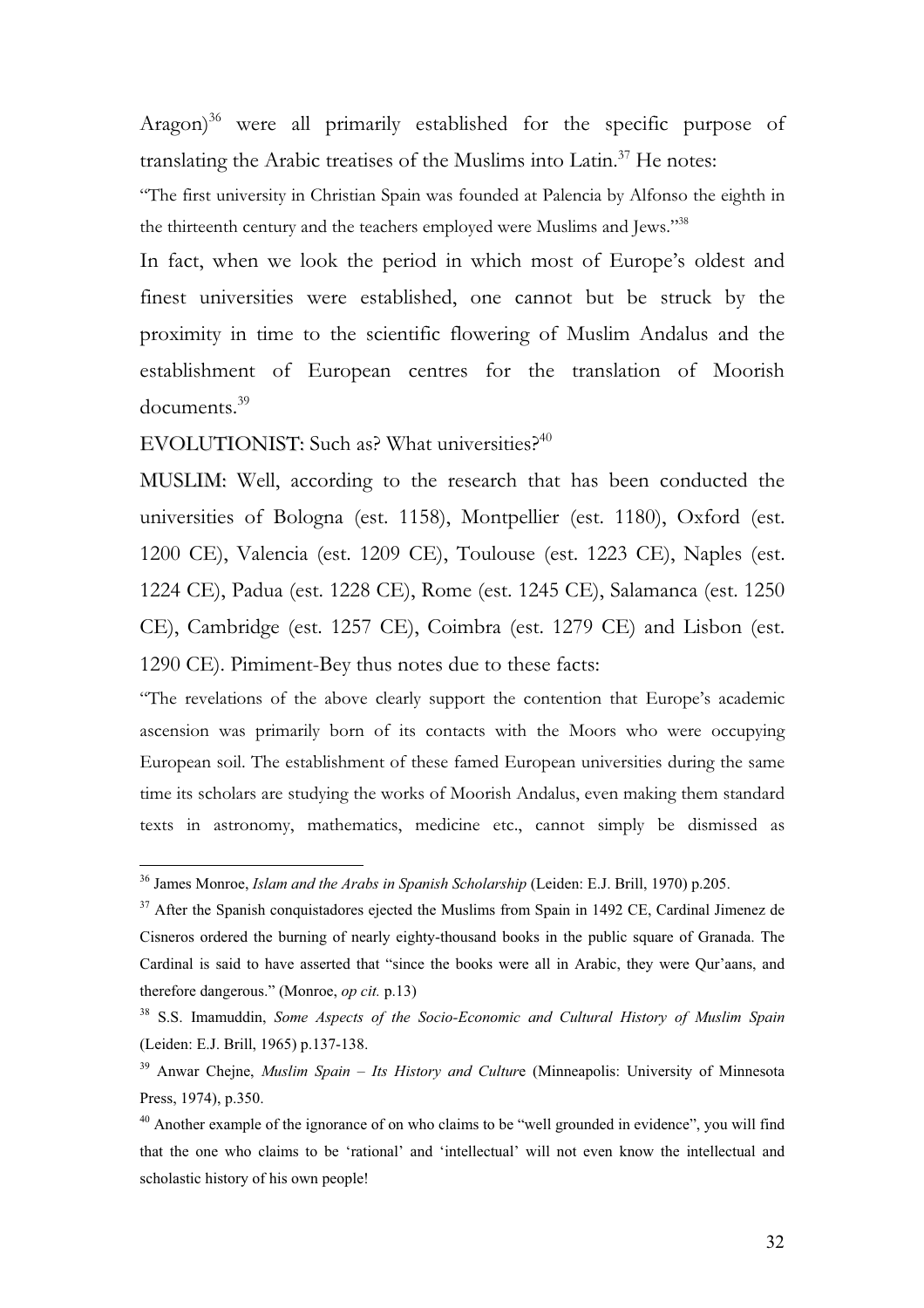coincidence. The extent of the Moorish impact upon all areas of western academia can be demonstrated."<sup>41</sup>

Many of the stars and constellations are named from Arabic words such as Acrab, Altair, Pherkhard, Denab, Nadir, Azimuth are all of Arabic origin. Other English words of Arabic origin are Alcohol, Cipher etc.

For centuries, the mastery of medical works which were compiled by Muslim scholars were required for obtaining medical degrees at Europe's most prestigious universities. In 1311 CE, the Catholic Church even held a council in Vienne, where they pronounced and endorsed the study of Arabic at the universities in Rome, Paris, Bologna, Oxford and Salamanca.<sup>42</sup> One Spanish professor noted, even as late as the sixteenth century CE that,

"there is a great need for Arabic, especially among doctors of medicine…Nunez is learned…it should be awarded to him, were it not for the sake of his Arabic."<sup>43</sup>

In summary, the medieval non-Muslim European had several means of acquiring the wisdom of the Muslims that were in Spain, by either direct study at an Islamic university, like the ones in Qurtuba (Cordova) or Granada; purchasing of books as there were 20,000 booksellers in Qurtuba; instruction from Muslim teachers at European schools inside or outside of the Iberian peninsula; via the standardised use of texts that had been translated from Arabic at European institutions. Indeed, all of these modes of knowledge acquisition were employed by curious medieval Europeans who recognised the superiority of the Muslims during that era.<sup>44</sup>

<sup>41</sup> Pimiento-Bey, *op cit.* p.225. 42 James Monroe, *op cit.* p.41. 43 Ibid. p.4.

<sup>&</sup>lt;sup>44</sup> Andalusian cities even had streets "paved, lighted and finely drained by the middle of the tenth century" writes McCabe who compared these images of Muslim Spain with London and Paris siz centuries later. [Joseph McCabe, *The Moorish Civilisation in Spain* (Girard Kan.: Haldemar-Julius Co., 1927), p.20] McCabe said of sixteenth century Paris and London, "Foul and contaminated water trickled along, or lay in stagnant pools, on the unpaved streets…." Hospitals were established in most Andalusian cities which were equipped with baths and running water. These hospitals were open for Muslims and non-Muslims, open twenty four hours a day, regardless of the patients' ability to pay. Drugs and food were always available and the Muslim physicians were knowledgeable in such things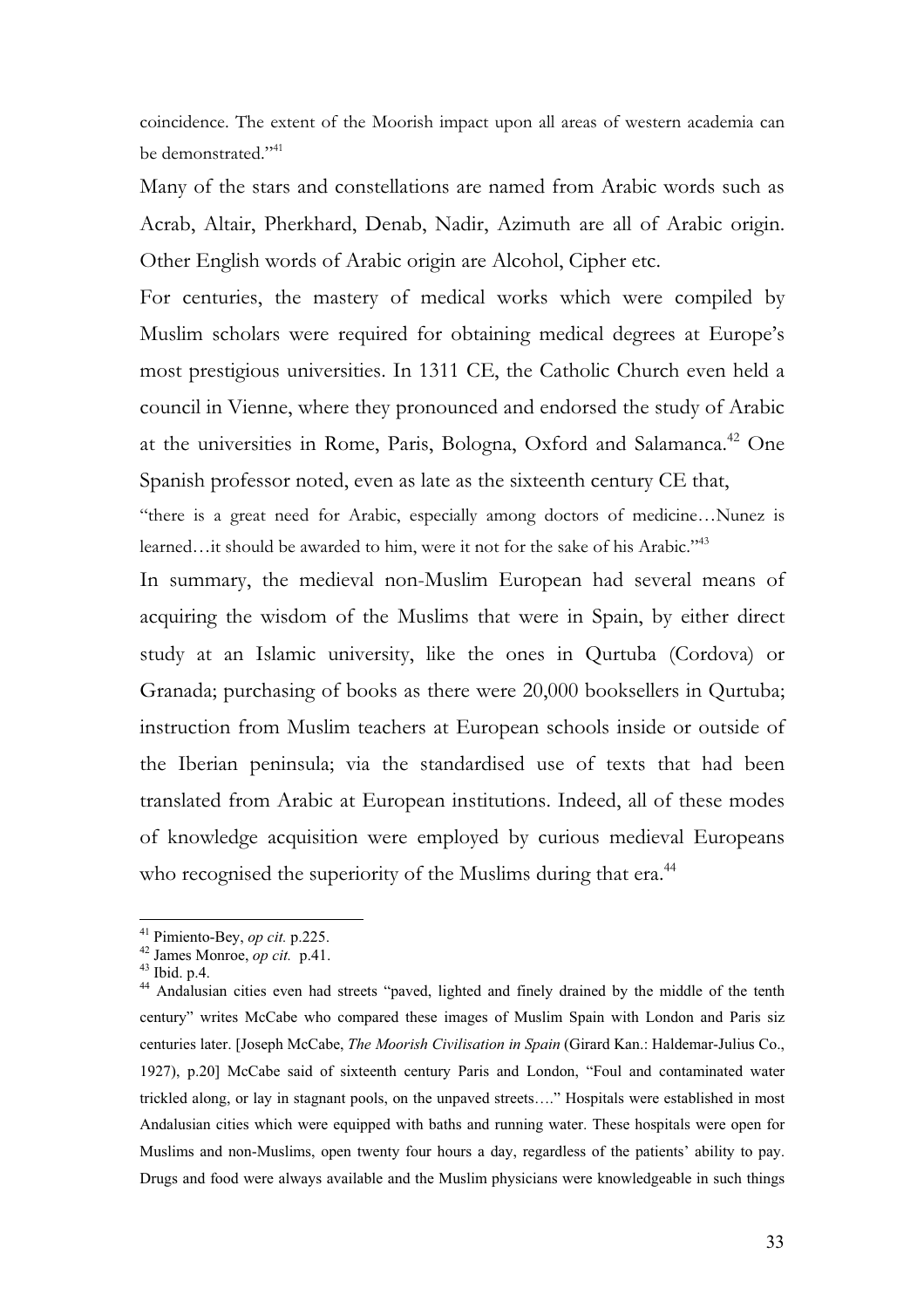EVOLUTIONIST: But religion's irrational roots breed intolerance to the : point of murder. This is as opposed to science which breeds rationality, empirical investigation, neutrality and non-biased enquiry.

MUSLIM: This may have been the case with religion and may be present : today, but been modern secular campaigns of terror and extermination even make Islamic terrorist operations seem miniscule in comparison!45 Just look at the Nazi's reign of terror and the communist atheist despotism of Stalin, Pinochet and Mao. The dropping of the atomic bombs upon Hiroshima and Nagasaki have been justified on a secular basis not upon religion. The major wars of the last one hundred have had nothing to do with religion in fact, more to do with secular power and politics! Hitler's methods owe more to evolution theory than to Christianity. Michael Burliegh in his book *The Third Reich – A New History* notes about Hitler: **"In reality his views were a mixture of materialist biology…and a visceral anti-clericalism."** Burleigh goes on to quote from Hitler's *Table Talk* in which the Fuhrer tells his dinner guests: **"The war will be over one day. I shall then consider** 

as blood circulation, measles, and small-pox. (Chejne, *op cit.* p.352) Muslim society in Spain enjoyed recreations such as horse racing, marksmanship, polo etc. there were also literary salons attended by the learned. There were also public baths *(hammaamaat)* with separate facilities for men and women, this remains in Muslim countries such as Morocco. In contrast with the Muslim regard for hygiene and cleanliness, was the contempt for it in western Europe at the time of th Muslim rule of Spain, in fact the public baths were totally destroyed by the conquistadores, indicating their ignorant mentality. The English historian, Charles H. Haskins, also highlighted the contempt which the vast majority of Europeans had for bathing. (Haskins, *op cit.* p.257) also see Terence McLaughlin's historical study *Dirt – A Social History as Seen Through the Uses and Abuses of Dirt*.

<sup>45</sup> Dominc Lawson writing in *The Independent* (of London) noted: **"…the modern era has dwarfed those crimes with the countless millions slaughtered or starved at the hands of purely secular powers: not just the Nazis but also by the Cardinals of Communism, Josef Stalin and Mao Zedong. What these campaigns of extermination demonstrate – campaigns compared to which the annihilation of the World Trade Centre by the Islamic fundamentalist Bin Laden was a mere bagatelle…"** (Dominic Lawson, *"An unbeliever's defence of religious faith"* in the London *Independent*, Tuesday, 17 January 2006, p.29)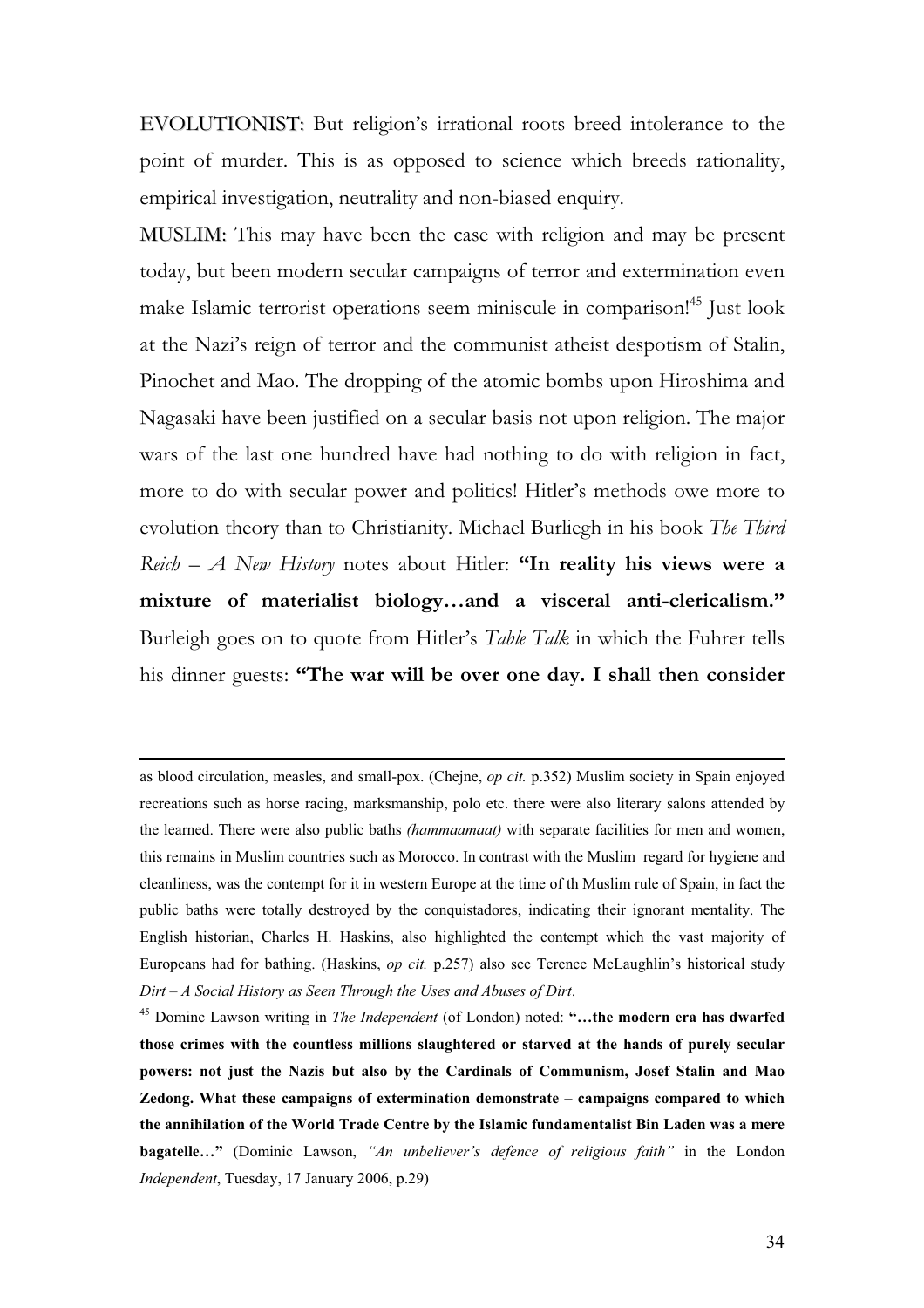# **that my life's final task will be to solve the religious problem…The organised lie must be smashed…"**

EVOLUTIONIST: But do you not think that science promotes non-bias : and hard solid facts?

MUSLIM: This is not necessary the case and the theory of evolution that you promote so much has done much in the way of promoting inequalities and oppression.

#### EVOLUTIONIST: How?

MUSLIM: The 'selective' breeding of human beings was first formulated in : the modern period by Francis Galton in 1865 CE, who ironically was none other than the cousin of Charles Darwin! During the 1860s and 1870s Francis Galton systematized these ideas and practices according to new knowledge about the evolution of man and animals provided by the theory of his cousin, Charles Darwin. After reading Darwin's *Origin of Species*, Galton noticed an interpretation of Darwin's work whereby the mechanisms of natural selection were potentially thwarted by human civilization. He reasoned that, since many human societies sought to protect the underprivileged and weak, those societies were at odds with the natural selection responsible for extinction of the weakest.

Nazi Germany under Adolf Hitler was infamous for eugenics programs which attempted to maintain a "pure" German race through a series of programs which ran under the banner of "racial hygiene." Among other activities, the Nazis performed extensive experimentation on live human beings to test their genetic theories, ranging from simple measurement of physical characteristics to the more horrific experiments carried out in the concentration camps. During the 1930s and 1940s the Nazi regime forcibly sterilized hundreds of thousands of people whom they viewed as mentally and physically "unfit" and killed tens of thousands of the institutionalized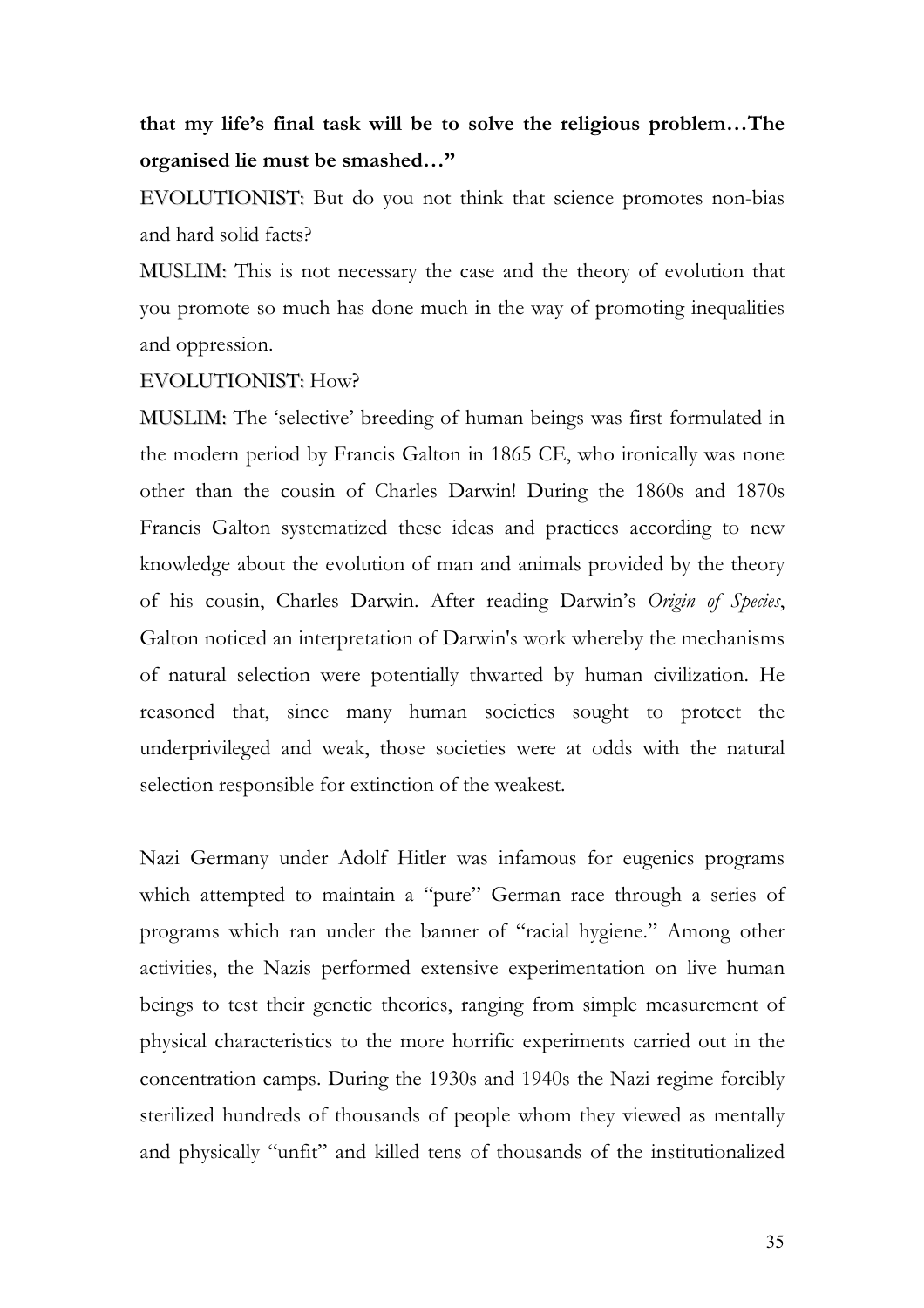disabled through compulsory euthanasia programs. They also implemented a number of "positive" eugenics policies, giving awards to *"Aryan"* women who had large numbers of children and encouraged a service in which "racially pure" single women were impregnated by SS officers!? Many of their concerns for eugenics and racial hygiene were also explicitly present in their systematic killing of millions of "undesirable" Europeans including Jews, gypsies and the disabled during the Holocaust.46

In America, some states sterilized "imbeciles" for much of the 20th century. The *US Supreme Court* ruled in the 1927 *Buck v. Bell* case that the state of Virginia could sterilize those they thought unfit. The most significant era of eugenic sterilization was between 1907 and 1963 when over 64,000 individuals were forcibly sterilized under eugenic legislation in the United States.<sup>47</sup> A favorable report on the results of the sterilizations in California, by far the most sterilizing state, was published in book form by the biologist Paul Popenoe and was widely cited by the Nazi government as evidence that wide-reaching sterilization programs were feasible and humane!! When Nazi administrators went on trial for war crimes in Nuremberg after World War 2, they justified the mass-sterilizations (over 450,000 in less than a decade) by citing the United States as their inspiration.<sup>48</sup>

<sup>46</sup> Robert Proctor, *Racial Hygiene: Medicine under the Nazis* (Cambridge, MA: Harvard University Press, 1988).

<sup>&</sup>lt;sup>47</sup> Some 60,000 Americans were forcibly sterilized in eugenic campaigns organized by American corporate philanthropic organizations such as the *Carnegie Institution* and the *Rockefeller Foundation*. The program was then transplanted to Germany where the *Rockefeller Foundation* and American eugenicists founded and funded Nazi eugenics. See: Edwin Black, *War Against the Weak: Eugenics and America's Campaign to Create a Master Race* (Four Walls Eight Windows, 2003).

<sup>&</sup>lt;sup>48</sup> For more on the connections between the U.S. and Nazi eugenics and eugenicists see Stefan Kühl, *The Nazi Connection: Eugenics, American Racism, and German National Socialism* (New York: Oxford University Press, 1994).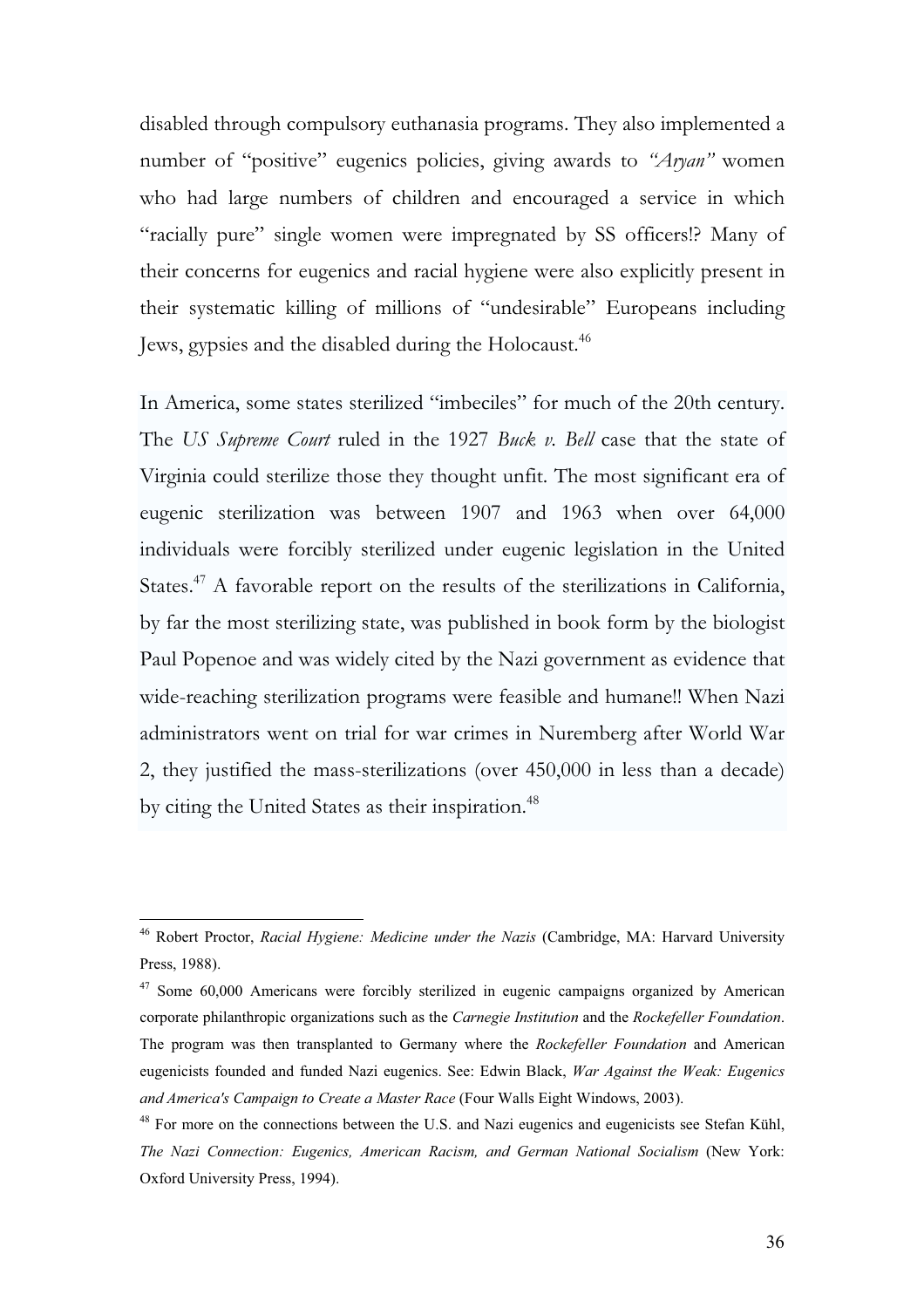Despite the changed post-war attitude towards eugenics in the US and some European countries, a few nations, notably Canada and Sweden, maintained large-scale eugenics programs, including forced sterilization of mentally handicapped individuals, as well as other practices, until the 1970s. Sweden forcibly sterilized 62,000 "unfits" as part of a eugenics program over a forty year period. Similar incidents occurred in Canada, Australia, Norway, Finland, Denmark, Estonia, Switzerland and Iceland for people the government declared to be mentally deficient.

Various authors, notably Stephen Jay Gould,<sup>49</sup> have repeatedly asserted that restrictions on immigration passed in the United States during the 1920s (and overhauled in 1965) were motivated by the goals of eugenics, in particular a desire to exclude "inferior" races from the national gene pool. During the early twentieth century the United States and Canada began to receive far higher numbers of southern and eastern European immigrants. Influential eugenicists like Lothrop Stoddard and Harry Laughlin (who was appointed as an expert witness for the *House Committee on Immigration and Naturalization* in 1920) presented arguments that these were inferior races who would pollute the national gene pool if their numbers went unrestricted. It has been argued that this stirred both Canada and the United States into passing laws creating a hierarchy of nationalities, rating them from the most desirable Anglo-Saxon and Nordic peoples to the Chinese and Japanese immigrants who were almost completely banned from entering the country. $50$ 

Therefore, this eugenics which was literally begotten by Darwin led to a variety of 'scientific methods' which were/are unethical and in total opposition to anything that can be termed 'unbiased', 'impartial' or 'neutral.'

<sup>&</sup>lt;sup>49</sup> Stephen J. Gould, *The Mismeasure of Man* (New York: Norton, 1981).<br><sup>50</sup> See 'eugenics' at *wikipedia*.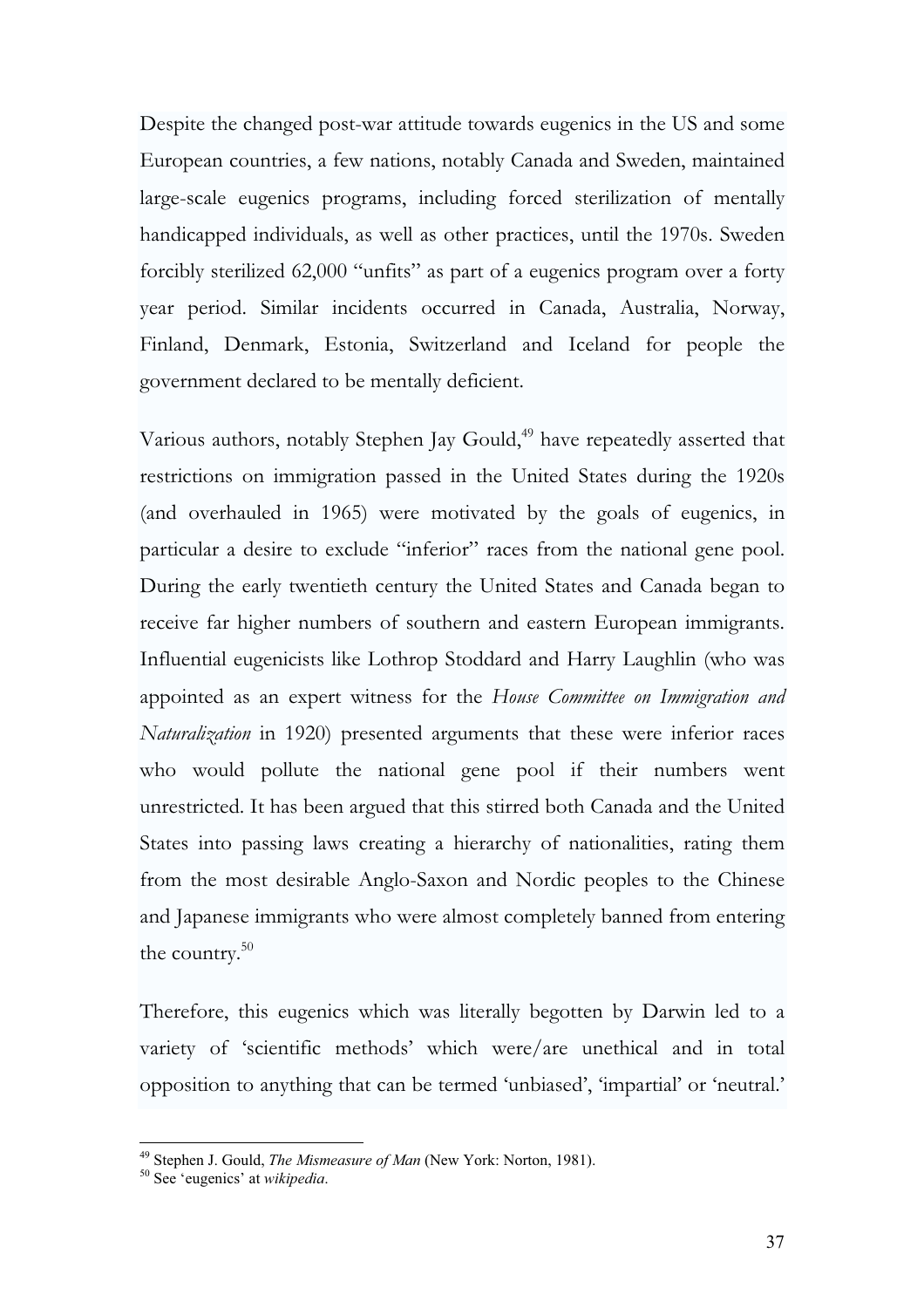A contemporary example of the fallacy of this blind following and trust in anything deemed as 'scientific' can be seen with racist theories such as that of the book *The Bell Curve*.

EVOLUTIONIST: I do not know much about this book, what is it about?

MUSLIM: Authored by Charles Murray and Richard Herrnstein, the book attempts to give a scientific justification for racial discrimination in America arguing that those of African origin have lower intelligence than those of European origin, with those of African origin the lowest in the evolutionary scale. Even though it was argued that the book was based upon 'mainstream scientific enquiry'51 in fact even Murray, who himself was is by no means a scientist in any case, mentioned that **"Some of the things we read to do this work, we literally hide when we're on planes and trains,"** Murray told the *New York Times Magazine* (10/9/94). Indeed, much of the research that Murray and Herrnstein relied on for their central claims about race and IQ was funded by the *Pioneer Fund*, described by the London *Sunday Telegraph* (3/12/89) as a **"neo-Nazi organization closely integrated with the far right in American politics."**<sup>52</sup> The fund's mission is to promote eugenics, a philosophy that maintains that "genetically unfit" individuals or races are a threat to society. The *Pioneer Fund* was set up in 1937 by Wickliffe Draper, a

<sup>&</sup>lt;sup>51</sup> After publication of the book, many blind followers of it in the US media claimed, even though they had not read it or were totally ignorant of the background of the financers of the book, claimed that it was a 'mainstream scientific study' (!?). Nicholas Lemann in '*The Bell Curve Flattened - Subsequent research has seriously undercut the claims of the controversial best seller'*, notes the following: *The Bell Curve***, it turns out, is full of mistakes ranging from sloppy reasoning to mis-citations of sources to outright mathematical errors. Unsurprisingly, all the mistakes are in the direction of supporting the authors' thesis…Meanwhile, the psychometricians who dominate the footnotes of** *The Bell Curve* **are John Hunter, Arthur Jensen, Malcolm Ree, and Frank Schmidt. These men are well known within the field as representing its right wing, not a mainstream consensus."**

<sup>52</sup> Much of the background facts regarding the racist pseudo-scientific *'Pioneer Fund'* in this section is from Jim Naureckas, *"Racism Resurgent: How Media Let The Bell Curve's Pseudo-Science Define the Agenda on Race"* in *Extra!* (Jan/Feb. 1995).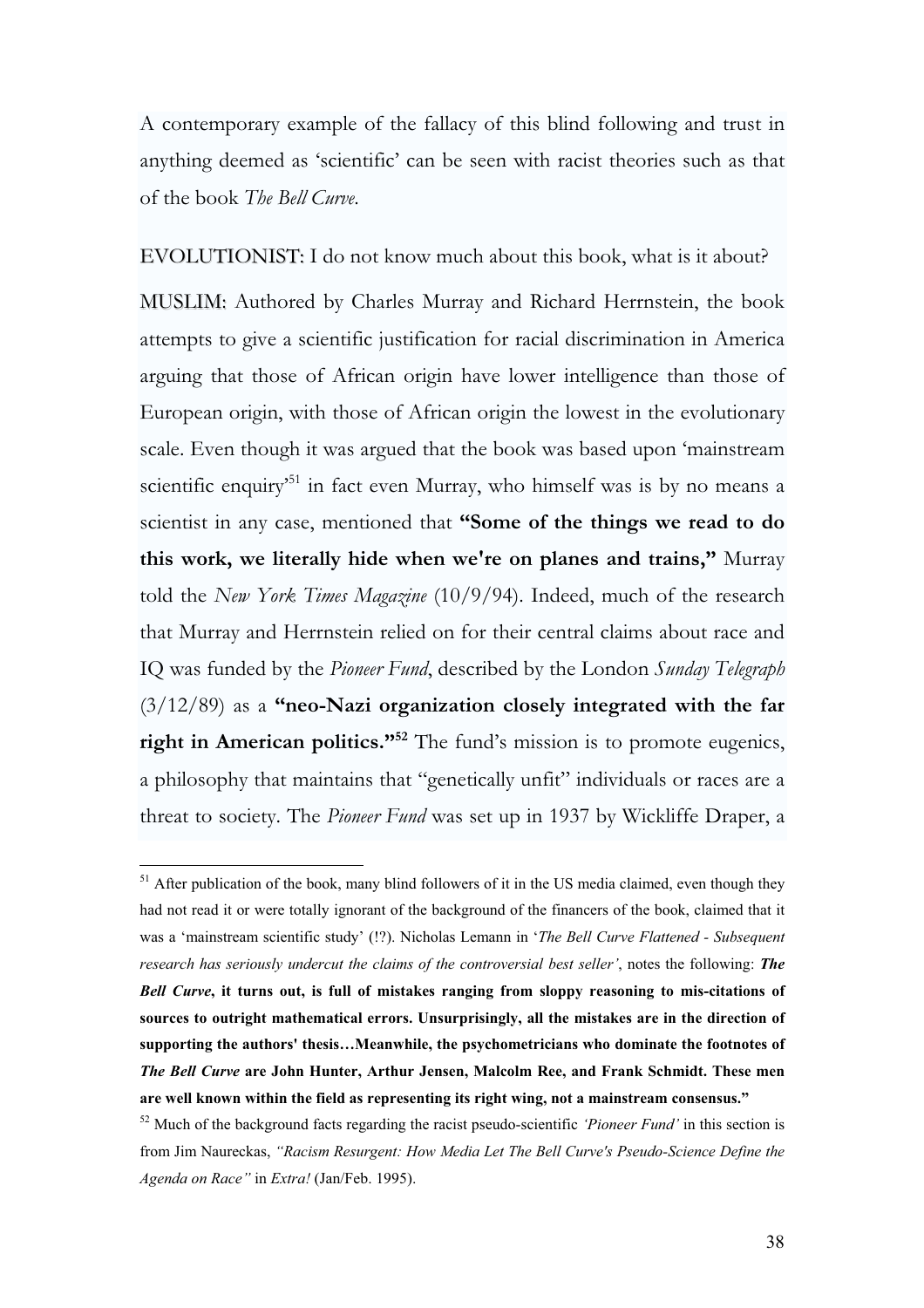millionaire who advocated sending those of African descent in America back to Africa. The foundation's charter set forth the group's missions as "racial betterment" and aid for people "deemed to be descended primarily from white persons who settled in the original 13 states prior to the adoption of the Constitution of the United States."<sup>53</sup>

The fund's first president, Harry Laughlin, was an influential advocate of sterilization for those he considered genetically unfit. In successfully advocating laws that would restrict immigrants from Southern and Eastern Europe, Laughlin testified before Congress that 83 percent of Jewish immigrants were innately feeble-minded (*Rolling Stone*, 10/20/94). Another founder, Frederick Osborn, described Nazi Germany's sterilization law as "a most exciting experiment" (*Discovery Journal***,** 7/9/94). The fund's treasurer, John Trevor, formerly served as treasurer for the crypto-fascist *Coalition of Patriotic Societies*, when it called in 1962 for the release of Nazi war criminals and praised South Africa's "well-reasoned racial policies"(*Rolling Stone*, 10/20/94). One of the *Pioneer Fund*'s largest current grantees is Roger Pearson, an activist and publisher who has been associated with international fascist currents. Pearson has written:

**"If a nation with a more advanced, more specialized or in any way superior set of genes mingles with, instead of exterminating, an inferior tribe, then it commits racial suicide."** (Russ Bellant, *Old Nazis, the New Right and the Republican Party*).

These are the people that financed nearly all *The Bell Curve's* "scientific data" on the connection between race and intelligence. In Chapter 13 of the book, which Murray has claimed is the only chapter that deals with race (even though there are at least four chapters focused entirely on race, and the whole book is organized around the concept!!) Murray and Herrnstein's

<sup>53</sup> In 1985, after *Pioneer Fund* grant recipients began receiving political heat, the charter was slightly amended to play down the race angle, see: Jim Naureckas, *op cit.*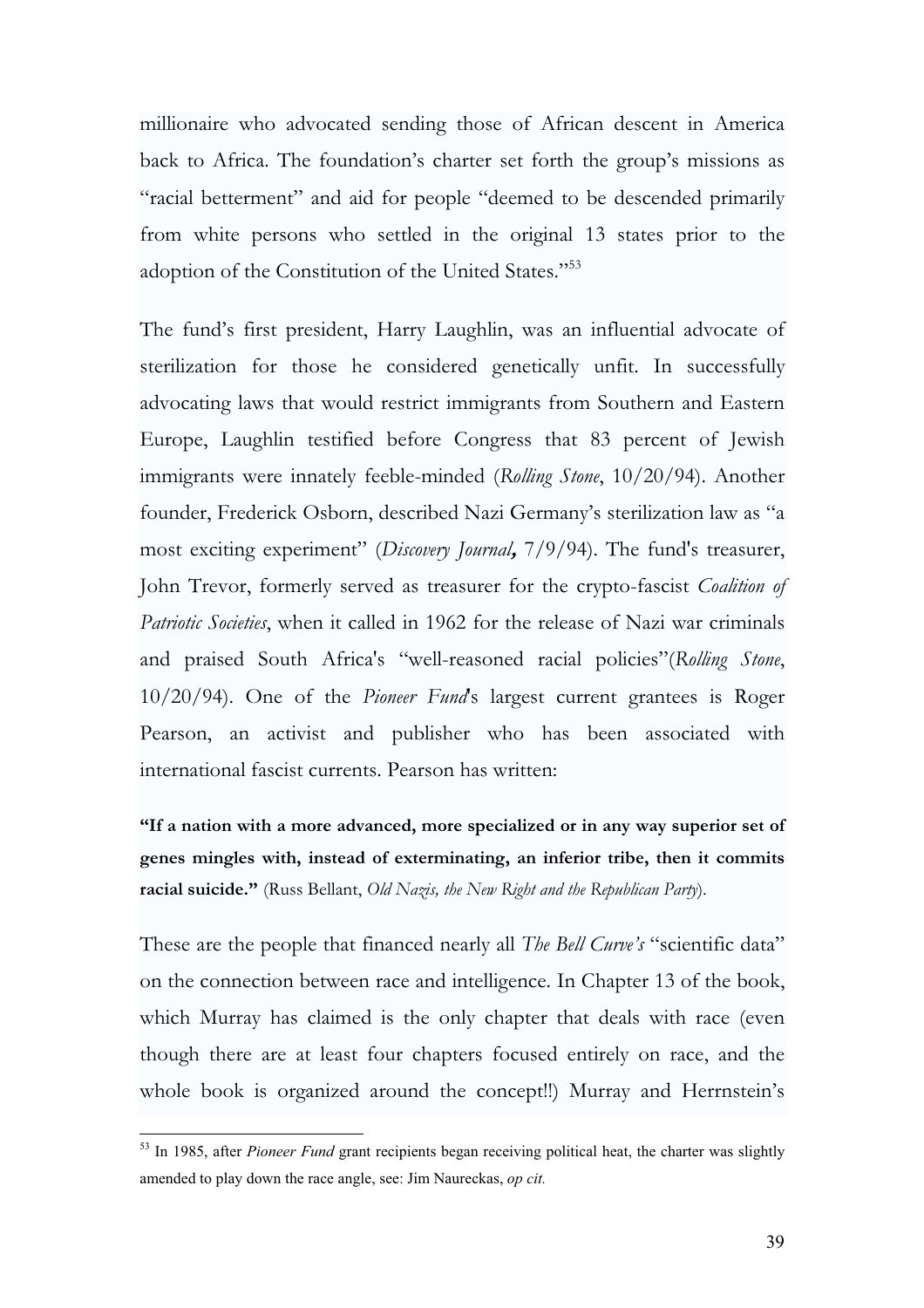claims about the higher IQs of Asians - widely cited in the US media as fact - are almost entirely cited to Richard Lynn, a professor of psychology at the *University of Ulster*. In the book's acknowledgements, Murray and Herrnstein declare they "benefited especially from the advice" of Lynn and five other people. Lynn has received at least \$325,000 from the *Pioneer Fund* (*Rolling Stone*, 10/20/94). He frequently publishes in eugenicist journals like *Mankind Quarterly* - published by Roger Pearson and co-edited by Lynn himself - and *Personality and Individual Differences*, edited by Pioneer grantee Hans Eysenck. Among Lynn's writings cited in *The Bell Curve* are *"The Intelligence of the Mongoloids"* and *"Positive Correlations Between Head Size and IQ."* Murray and Herrnstein describe Lynn as "a leading scholar of racial and ethnic differences." Here's a sample of Lynn's thinking on such differences:

**"What is called for here is not genocide, the killing off of the population of incompetent cultures. But we do need to think realistically in terms of the 'phasing out' of such peoples.... Evolutionary progress means the extinction of the less competent. To think otherwise is mere sentimentality."** (cited in *Newsday*,11/9/94).

Elsewhere Lynn makes clear which **"incompetent cultures"** need **"phasing out"** (!!):

**"Who can doubt that the Caucasoids and the Mongoloids are the only two races that have made any significant contributions to civilization?"** (cited in *New Republic*, 10/31/94). 54

But *The Bell Curve* cites as its primary sources for this assertion (that black IQs are 15 points lower than whites!) R. Travis Osborne, Frank C.J. McGurk and Audrey Shuey, 'coincidently' (!) all recipients of *Pioneer Fund*

<sup>54</sup> Jim Naureckas, *op cit.*

By extension of Lynn's intended argument then, is that Africans, Arabs, Jews, Turks, Kurds, Aborigines, Maoris, Inuit tribes and many others should all be **"phased out"** as they have **"not made any significant contributions to civilisation"**!!? [TN]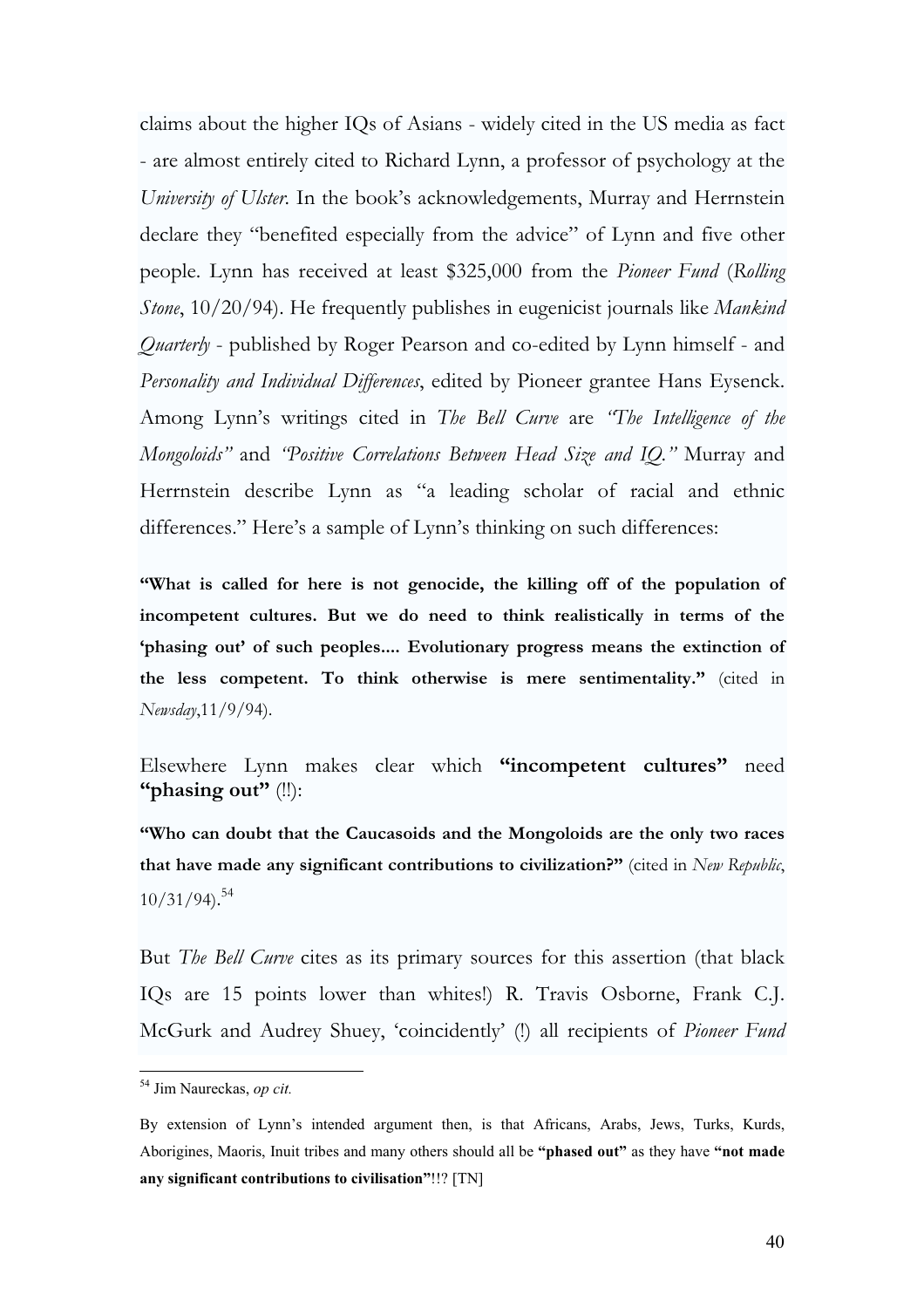grants!! Osborne, who has received almost \$400,000 from *Pioneer Fund*, used his "research" into "black genetic inferiority" to argue for the restoration of school segregation (*Newsday*, 11/9/94)!!

Perhaps the weirdest of all of *Pioneer Fund's* beneficiaries is J. Philippe Rushton. Rushton (who has received more than \$770,000 from *Pioneer Fund!!*) has transformed the Victorian science of cranial measurement into a sexual fetish! Rushton was reprimanded by his school, the *University of Western Ontario*, for accosting people in a local shopping mall and asking them how big their penises were?! A 1986 article by Rushton suggested that the Nazi war machine owed its prowess to racial purity, and worried that demographic shifts were endangering "our Northern European" civilization. Rushton co-authored a paper that argued that blacks have a *genetic propensity* to contract AIDS because of their "reproductive strategy" of promiscuous sex (cited in *Newsday*, 11/9/94).

This is the reality behind the so-called 'scientific foundation' and 'mainstream science' of the *'Bell Curve'* inquisition instigated by Murray and Herrnstein. With this, Jim Naureckas concludes:

**"Anyone who flipped through the footnotes and bibliography of Murray and Herrnstein's book could see that there was something screwy about their sources. And there is hardly a proposition in their book that had not been thoroughly debunked more than a decade ago by Steven Jay Gould's classic work on the pseudo-science behind eugenics, The Mismeasure of Man. So why is The Bell Curve suddenly an "important book" that needs to have cover stories, news broadcasts, even whole magazines devoted to it? In large part, because the book is well-timed to take advantage of a resurgence of racism in U.S. media and society--a racism that does not want to face up to its own identity. In a proposal outlining the book, Murray wrote that there is "a huge number of well-meaning whites who fear that they are closet racists, and this book tells them they are not. It's going to make them feel better about things they already think**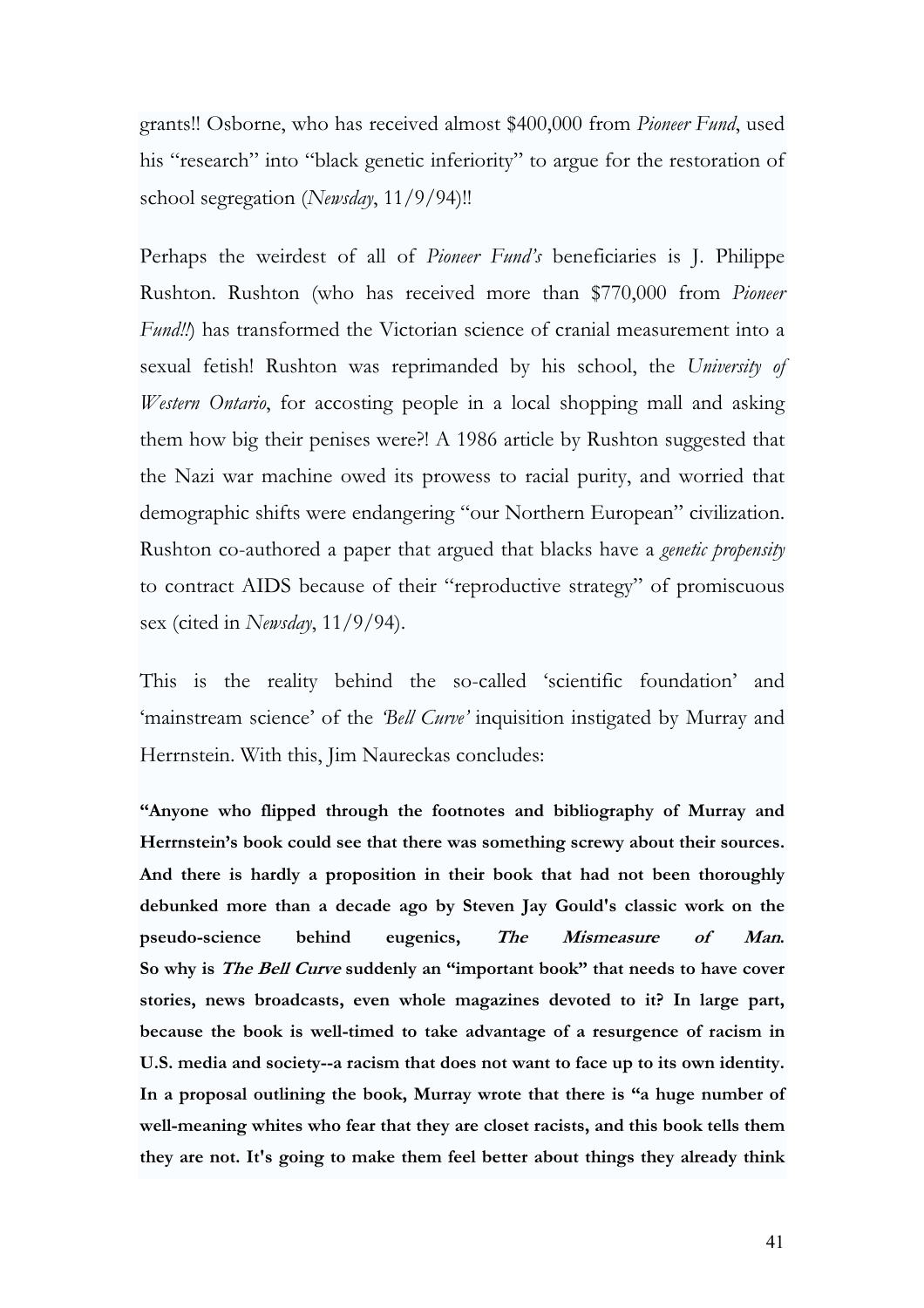**but do not know how to say." (***New York Times Magazine***, 10/9/94) The Bell Curve does indeed tell closet racists that they aren't racist, and makes them feel better by saying that their prejudices are grounded in science. The Bell Curve also fits in well with some current political agendas. The immigration issue has been seized upon by the U.S. right wing, as it has by the far right in other countries. Much of Murray and Herrnstein's book is devoted to suggesting that "Latino and black immigrants are...putting some downward pressure on the distribution of intelligence." The connection between the book and the anti-immigrant movement is, once again, the Pioneer Fund; the fund has always feared immigrants, although its concerns have shifted from Poles and Italians to blacks and Latinos. The leading anti-immigration group in the U.S. is the Federation for American Immigration Reform (unfortunately sharing an acronym with the media watch group FAIR); the federation has received more than \$1 million in Pioneer money, which was critical in getting the organization off the ground. (See**  *Extra!***, 7-8/93.) Pioneer also funds the American Immigration Control Foundation, a more overtly racist group whose work is cited by Murray and Herrnstein."**

Therefore, science is not always as 'laden with overwhelming evidences' and 'impartiality' that many simplistically claim. Indeed, it is those who are so naïve to blindly follow anything that 'science' may seem to tell them who are those most susceptible to following such incredulous pseudo-scientific nonsense justified under the rubric of 'evolution theory.'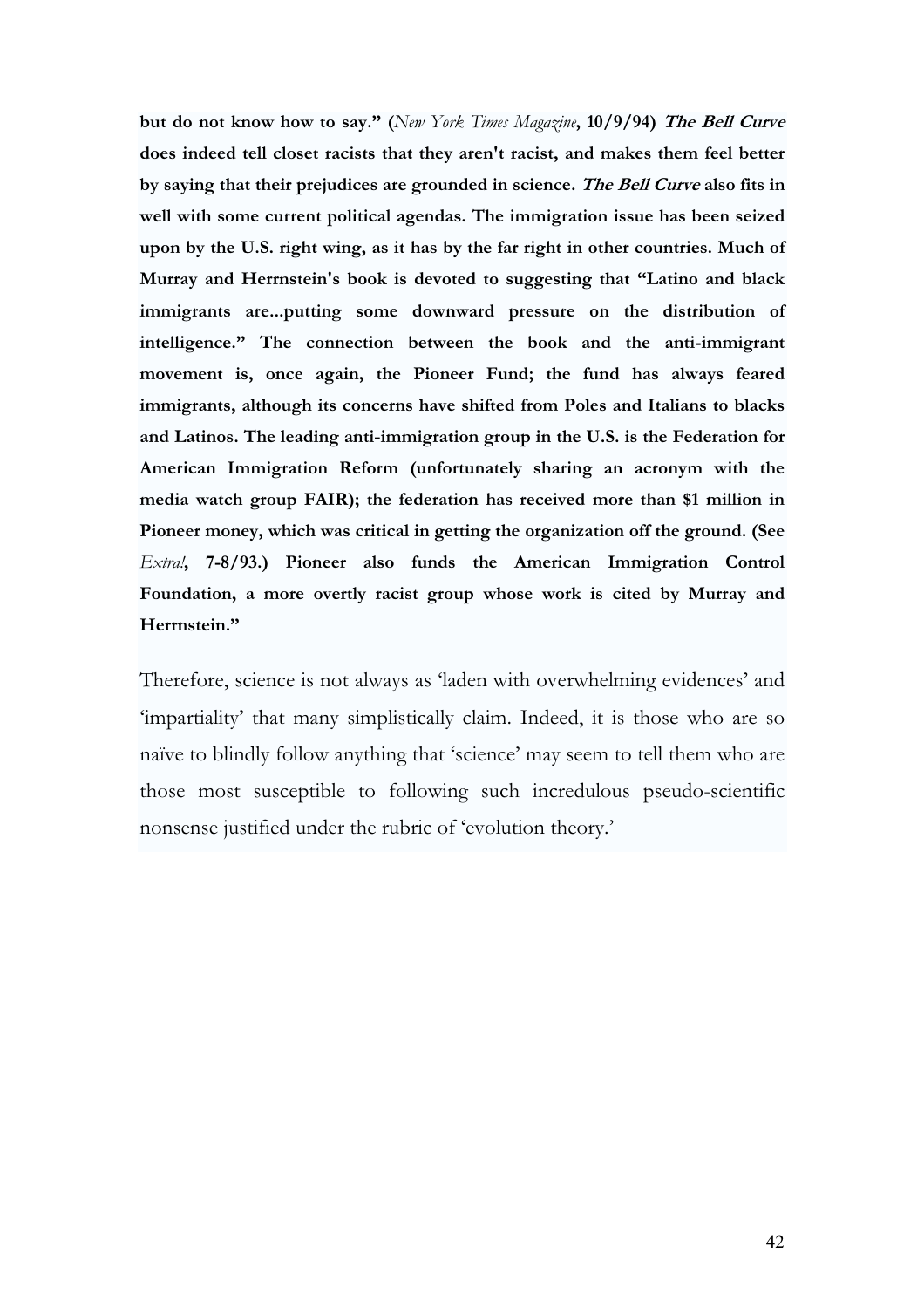EVOLUTIONIST: But my thing with the Creator is that it can be demonstrated that religion began with humanity worshipping the forces of nature due to their amazement at the cataclysmic and devastating effects of their environments and the natural world. Thus, thunder, lightening, earthquakes, volcanoes etc were believed to be conceived of supernatural beings. Thus, humans sought ways to appease the beings through rites, rituals, prayers and sacrifices. The native North Americans, who believe in spirits of the river and of the forest, are used as examples of this early stage in the evolution of religion, known as Animism.

Eventually *Diathesis* emerged in which all of the supernatural powers were confined in two main gods, usually a god of good and a god of evil. According to the evolutionists, an example of this stage can be seen in the religion of the Zoroastrians of Persia. Before the emergence of the Persian 'reformer' Zarathustra,<sup>55</sup> Persians were thought to have believed in nature spirits, clan gods and family gods. According to the evidence gathered and interpreted by anthropologists, during Zoroaster's time tribal gods were reduced to two: *Ahura Mazda* who created good and *Angora Mazda* who created evil. When tribes gave way to nations, tribal gods in turn gave way to a national god and monotheism was supposedly born. Thus, according to this view, monotheism has no divine origin. It was merely a by-product of the evolution of early man's superstitions based on the lack of scientific knowledge.

MUSLIM: The distinguished scholar of *hadeeth* Shaykh Muhammad Naasiruddeen al-Albaanee (*raheemahullaah*)<sup>56</sup> stated "It is established in

<sup>55</sup> In Greek, Zoroaster

<sup>&</sup>lt;sup>56</sup> He was born in Albania but grew up in Syria where he became one of the main Islamic scholars and is noted for being the reviver *(Mujaddid)* and leading scholar of *hadeeth* of the century and one of the revivers of the religion of Islaam. He taught for some time at the *Madeenah Islamic University* and dedicated many of his books to the university library. He compiled landmark research on hadeeth such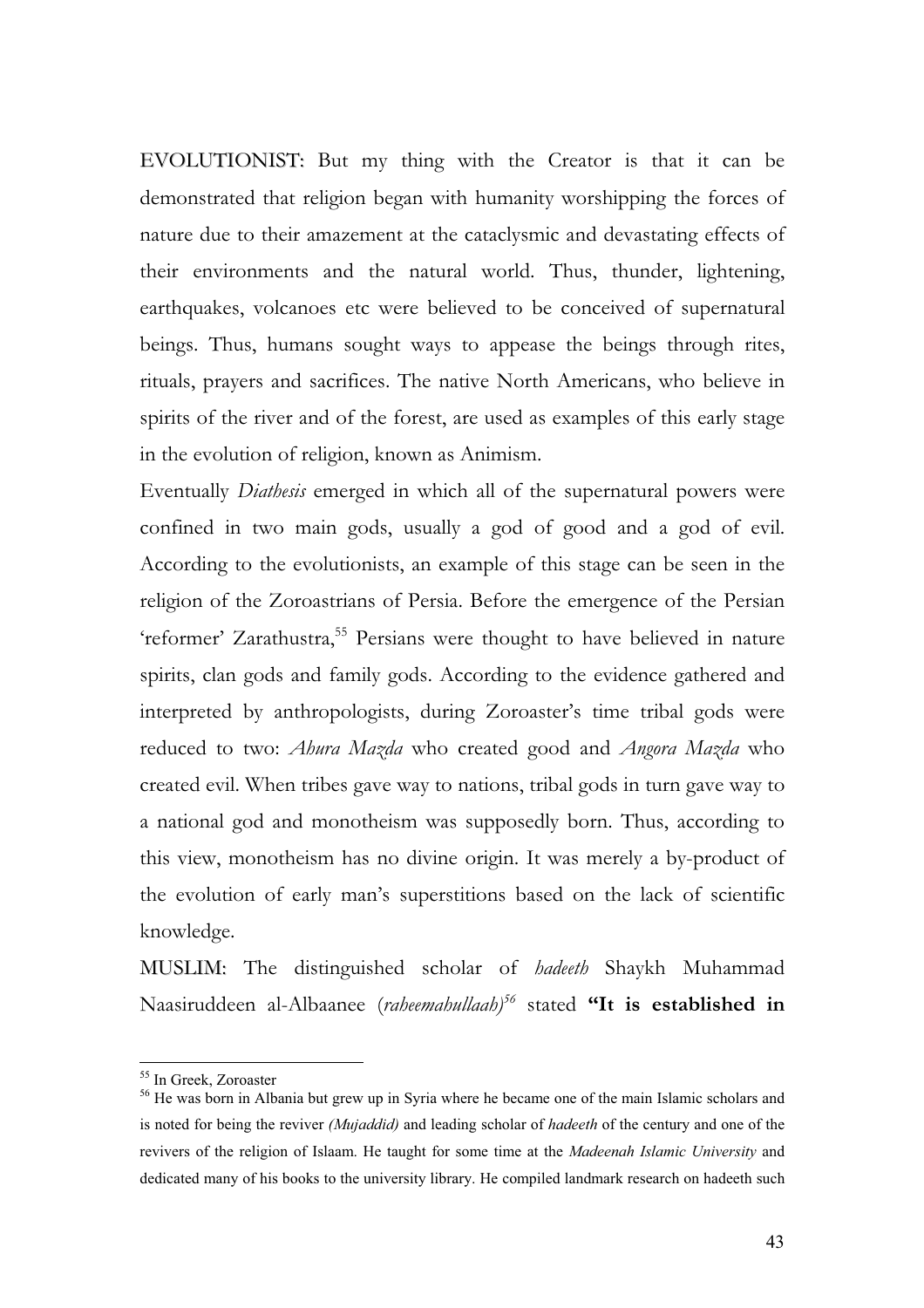**Islaam and the Sharee'ah that mankind in the beginning was a single nation upon true tawheed then shirk gradually overcame them. The basis for this is the saying of Allaah,** 

كَانَ النَّاسُ أُمَّةً وَاحِدَةً فَبَعَتْ اللّهُ النَّبِيِّينَ مُبَشِّرِينَ وَمُنذِرِينَ

**"Mankind was one Ummah then Allah sent the Prophets as bringers of good tidings and warners"** 

*{al-Baqarah (2): 213}* 

Ibn Abbaas<sup>57</sup>, *may Allaah be pleased with him*, said *"between Prophet Nooh (Noah) and Aadam, peace be upon them both, were ten generations, all of them were upon the Sharee'ah of truth, but then they differed. So Allaah sent Prophets to bring good news and also warn their people."*

Shaykh al-Albaanee then went on to say that this refutes the philosophers and atheists who claim that the natural basis of man is *Shirk*, 58 and that *Tawheed* evolved in man! The preceding *Aayah* refutes this claim as do the following authentic *hadeeth*. The Prophet Muhammad *(sallallaahu alayhi wassallam)* related from Allaah, that Allaah said, *"I created all my servants upon the true religion (Tawheed free from Shirk), then the devils came to them and led them astray from their true religion. They made unlawful to people that which I had made lawful for them, and they commanded them to associate in worship with Me that for which* 

as *Silsilah al-Hadeeth as-Saheehah* and *ad-Da'eefah*. He also authored *Tahdheer as-Saajid, at-Tawassul, Fiqh ul-Waaqi'ee* etc.

57 'Abdullaah ibn Abbaas (died 68 AH/687 CE), he was the cousin of the Prophet Muhammad *(sallallaahu alayhi wassallam)* and one of the most eminent scholars of the Qur'aan amongst the companions. He was thus known as *Turjumaan ul-Qur'aan* (The Commentator of the Qur'aan) and was also a prominent jurist and hadeeth scholar. His comments of the Qur'aan form part of all the commentaries on the Qur'aan. However, many comments attributed to him are not authentic. The socalled *'Commentary of Ibn Abbaas'* compiled by Aboo Taahir Muhammad ibn Ya'qoob al-Fayroozabaadee is not his work.

<sup>58</sup> *Shirk* is directing worship to others besides Allaah, it includes idol-worship, saint-worship and the idolatry of superstitions, palm-reading, tea leaf reading, crystal ball gazing, sorcery, magic, divination, claiming to know unseen realms of existence etc.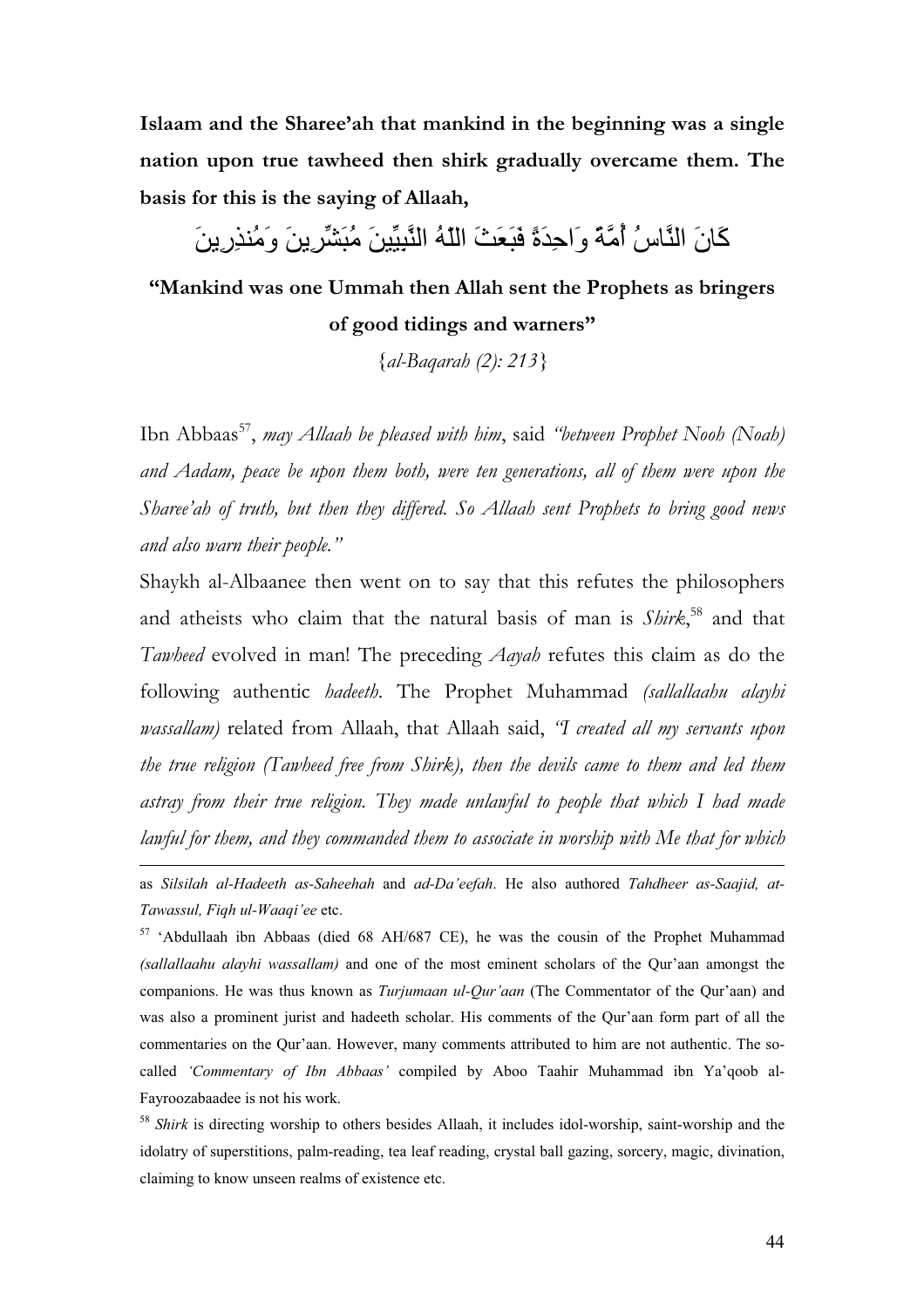*I had sent down no authority."<sup>59</sup>* Also Muhammad *(sallallaahu alayhi wassallam)* sated that, *"Every child is born upon the Fitrah but the parents make them into a Jew or a Christian or a Magian60."*

EVOLUTIONIST: But what is the evidence that this happened? What proof is there?

MUSLIM: The evidence which proves that humanity's monotheistic concept of One God degenerated into idol-worship, man-worship, saint worship, and minor gods is extensive. Islam believes that humans beings started out as worshipping God alone then after deviated into various forms of polytheism as have just been mentioned. Islam holds that God sent Messengers to all the tribes and nations of the Earth to guide them back to the path of monotheism.

وَلَقَدْ بَعَثْنَا فِي كُلِّ أُمَّةٍ رِّسُو لاَ أَنِ اعْبُدُو أَ اللّهَ وَاجْتَنِبُو أَ الطَّاغُو تَ

**"We (Allaah) indeed sent to every nation Messengers (saying) "worship Allaah and leave aside Taaghoot (false deities)"** 

*{an-Nahl (16): 36}* 

The Islamic scholar Ibn ul-Atheer mentioned that **"The Fitrah is that which is innate to every human being, a pre-disposition to the true religion and if man was left upon this he would continue upon it. However, those who deviate from this do so due to following human**  weaknesses and blind following of others."<sup>61</sup> Thus, we find amongst all of the so-called primitive tribes that have been discovered, the belief in One Supreme God. The central America Mayans believe in One God who

<sup>59</sup> A *hadeeth-qudsee* is a divinely inspired hadeeth directly from Allaah to Muhammad *(salallaahu alayhi wassallam).* This narration is related by Muslim and Ahmad from 'Iyyaah ibn Himaar al-Mujaash'ee *(radi Allaahu anhu).*

<sup>60</sup> A fire-worshipper, '*Majoos'* in Arabic, '*Zoroastrian'* in English.

<sup>61</sup> *an-Nihaayah* (3/457).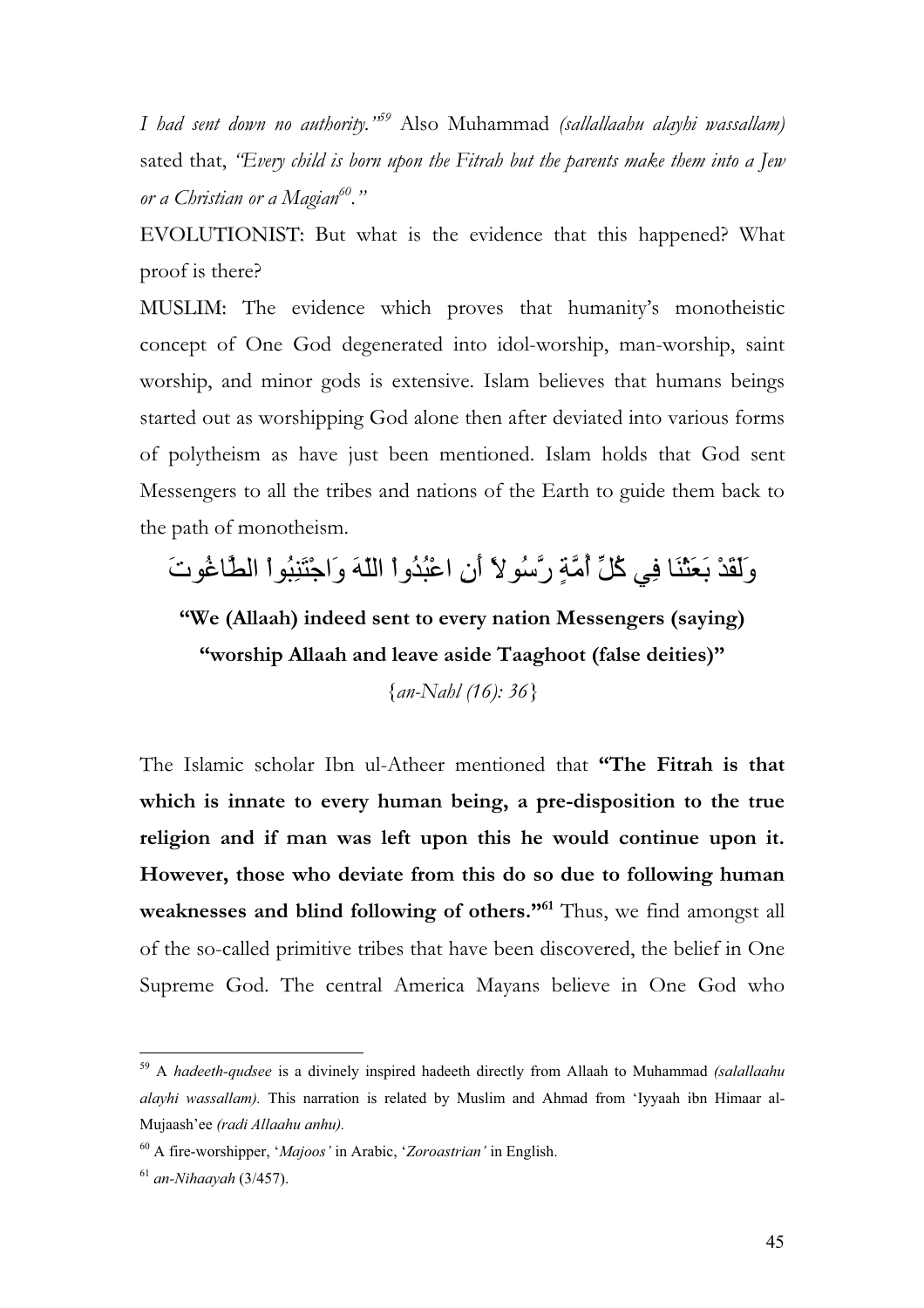created everything, whom they call *'Itzamna,' 62* the *Mende* peoples of Sierra Leone in West Africa believe in One God who created the universe and spirits who they call *'Ngewo*,<sup> $63$ </sup> in the ancient Babylon the main deity of the city, *'Marduk,'<sup>64</sup>* was seen as the Supreme God. In Hinduism, '*Brahman'* is the impersonal Eternal Absolute One God having no beginning and no end.<sup>65</sup> In the Yoruba religion, followed by over 10 million people in West Africa (mainly Nigeria), there is One Supreme God, *Olorius/Olodumare* (The Lord of the Heavens). Nevertheless, modern *Yoruba* religion is characterised by a multitude of *Orisha* worship rites which thus render the religion closer to polytheism. One of the first Western scholars to acknowledge the significance of the trend from monotheism to extreme polytheism was Stephen Langdon of Oxford. Langdon took the view that the Sumerians were the oldest historic civilisation and noted:

"In my opinion the history of the oldest civilisation of man is a rapid decline from monotheism to extreme polytheism and widespread belief in spirits. It is in a very true sense the history the fall of man."<sup>66</sup>

Edward McCrady, writing about Indian religious observed that even the *Rig Veda* (Book 1, p.164) shows that in the early gods were regarded simply as diverse manifestations of One Single Divine Being, he stated that:

"They call him *Indra, Mythra, Varunna, Agnee* – all of these are different terms for the One Wise God."<sup>67</sup>

Chinese scholars of history sometimes divide their ancient period into three separate periods: first, the primal-ancient, second, the mid-ancient and thirdly, the near ancient, the first period roughly stretches from the 21<sup>st</sup> to

<sup>62</sup> John Hinnels, *Dictionary of Religions* (Penguin Books: 1884), p. 93.

<sup>63</sup> Ibid., p.210.

<sup>64</sup> Ibid., p.204.

<sup>65</sup> Ibid., p.68.

<sup>66</sup> Stephen H. Langdon, *"Mythology of all Races,"* in *Semitic Mythology Journal* (Vol. 5, Archaeological Institute of America: 1931), p. xviii/p.18.

<sup>67</sup> Edward McCrady*, "Genesis and Pagan Cosmologies,"* [Trans. Vict. Institute; Vol. 72 (1940), p.55]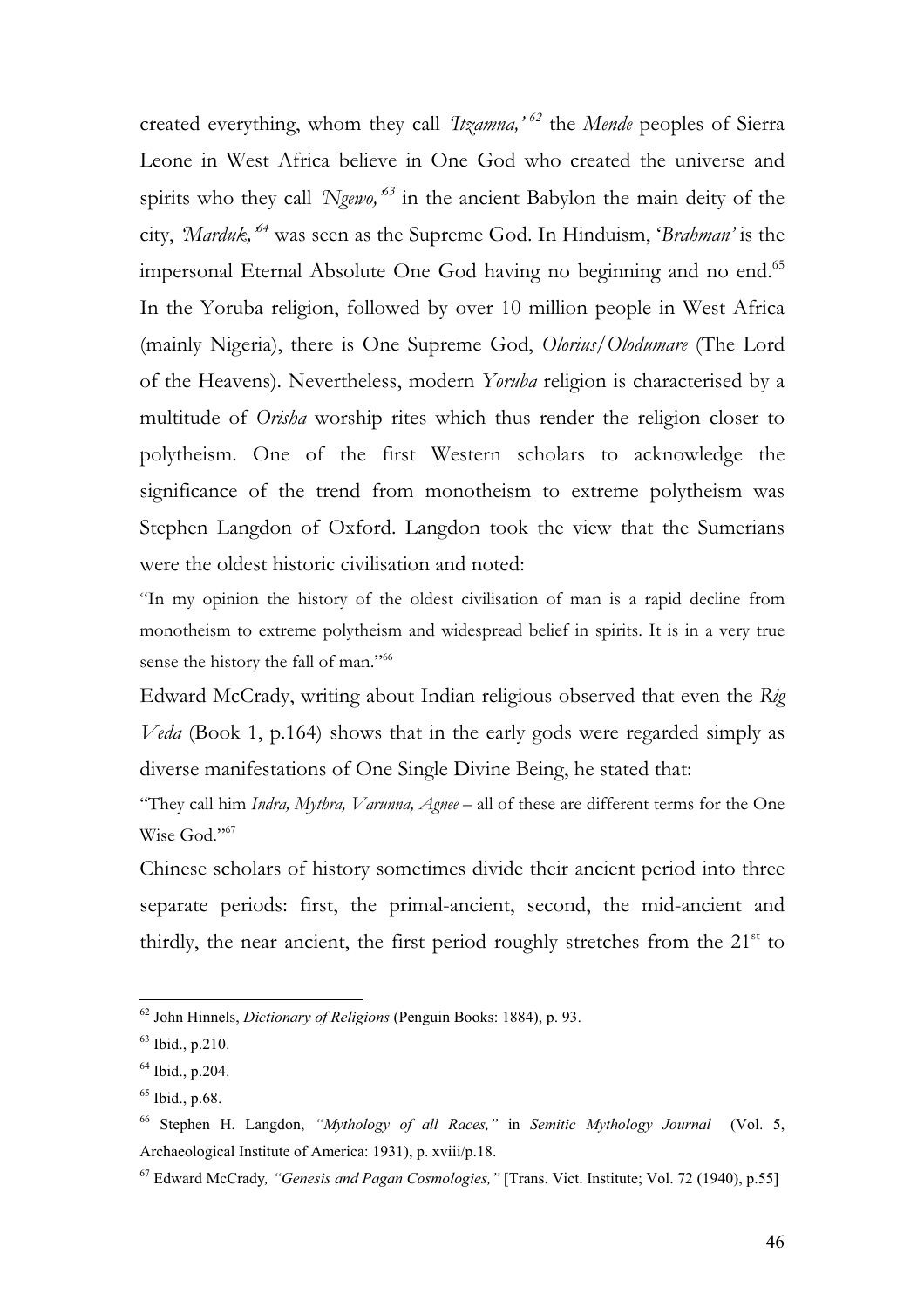the  $12<sup>th</sup>$  century BCE. According to Ron Williams, who read Chinese, each of these periods possessed its own distinctive religious characteristics, and the first was clearly monotheistic. Williams also noted that:

"In this period of Chinese history, God the Supreme Ruler was One and indivisible, incapable of change, having no equal, ruling absolutely and alone over all in heaven above and in Earth beneath. He did what He willed and no power was able to hinder Him, and His will was always right."<sup>68</sup>

In the series journal *The Great Ages of Man*, one particular volume was published dealing with ancient China authored by Edward H. Schafer who noted:

"One of the oldest and certainly the greatest of deities was the Sky God *Ti'en*. In the very early days *Ti'en* was thought of as a great King in the sky, more magnificent than any earth bound kin. Later many viewed *Ti'en* as an impersonal dynamo, the source of energy that animated the world."<sup>69</sup>

Another very important work on the early monotheism of 'primitive peoples' is that by Wilhelm Schmidt which, though originally a voluminous work in German, was published in 1930 in a condensed English translation as a single volume. Schmidt discovered in his studies that he found the primitive cultures at the lowest cultural levels had the purer concepts of God. He noted that as one progresses from mere hunters to food gatherers, and food storers to food growers as pastoral nomads maintaining flocks, to food growers who have settles land use, and on up the scale to semi-urban communities, one finds at first a simple faith in a Supreme God who has no wife or family. According to Schmidt we find this form of belief among the Pygmies of central Africa, the south-eastern Australian Aborigines, the native Americas of north-central California, the primitive Algonquians, and to a certain extent the Koryaks and Ainu. To sum up his findings very briefly his own words are:

<sup>68</sup> Ron Williams*, "Early Chinese Monotheism,"* a thesis paper presented before the *Kelvin Institute* (Toronto, 1938).

<sup>69</sup> Edward H. Schafer, *"Ancient China,"* in *The Great Ages of Man* (New York: Time Life, 1967) p. 58.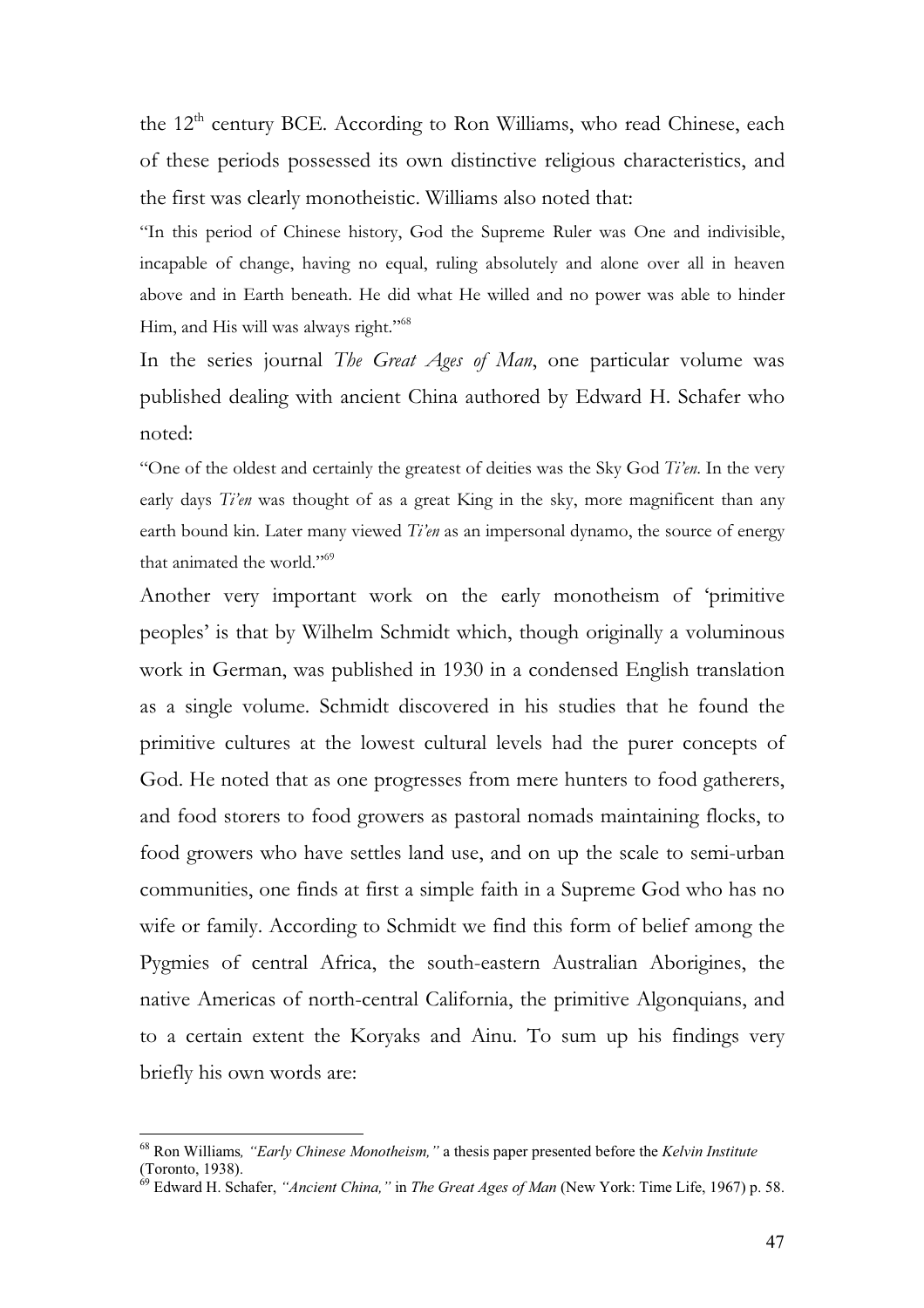"Going back to the most primitive people, the Pygmies of Africa of the central Australian Aborigines or the central American Indians – all have One Supreme God to whom they make their offerings...all these peoples also have short prayers..."<sup>70</sup>

#### Andrew Lang noted that the

"Australian Aborigines probably have one of the most simple cultures of any people known, but they have religious concepts which are so lofty that it would be natural to explain them as a result of European influence."<sup>71</sup>

At the time of writing Lang felt that this explanation was justified because in his environment their concept of God was seen as being the most 'evolved' and 'civilised.' Lang also mentioned that the inhabitants of the Andaman Islands, whom he considered to be at the same cultural level as the Aborigines, believed in One God, they decribed Him as being invisible, *Immortal, The Creator* of all things (except evil), *The Knower* of what is in the hearts and minds, *The One* who is angered by falsehood and wrong doing, helps those in distress or pain. Further, their concept of God was that He is *The Judge of Souls* and at some future time will preside over a great judgement. The information supplied to Lang came from the older members of the community who were not acquainted with other peoples at that time. As Lang says, **"…foreign influence seems to have been more than usually excluded (in their concept of God)."72**

Sameul Zwemer spoke of the monotheistic character of the Bushmen, as well as many peoples of the Arctic cultures which he maintained is "Clear...even to a cursory examination."<sup>73</sup> In his paper he was not merely reiterating what others have observed, namely, that all these primitive

<sup>70</sup> Wilhelm Schmidt, *The Origin and Growth of Religion – Facts and Theories,* (London: 1931) p. 131, (translated by HJ Rose).

<sup>71</sup> Andrew Lang, *The Making of Religion* (London: Longmans Green, 1909) pp. 175-182, 196. 72 Ibid., p.196.

<sup>73</sup> Samuel Zwemer, *"The Origin of Religion – By Evolution or by Revelation,"* (Trans. Vict. Institute, Volume 67; 1937) p. 189.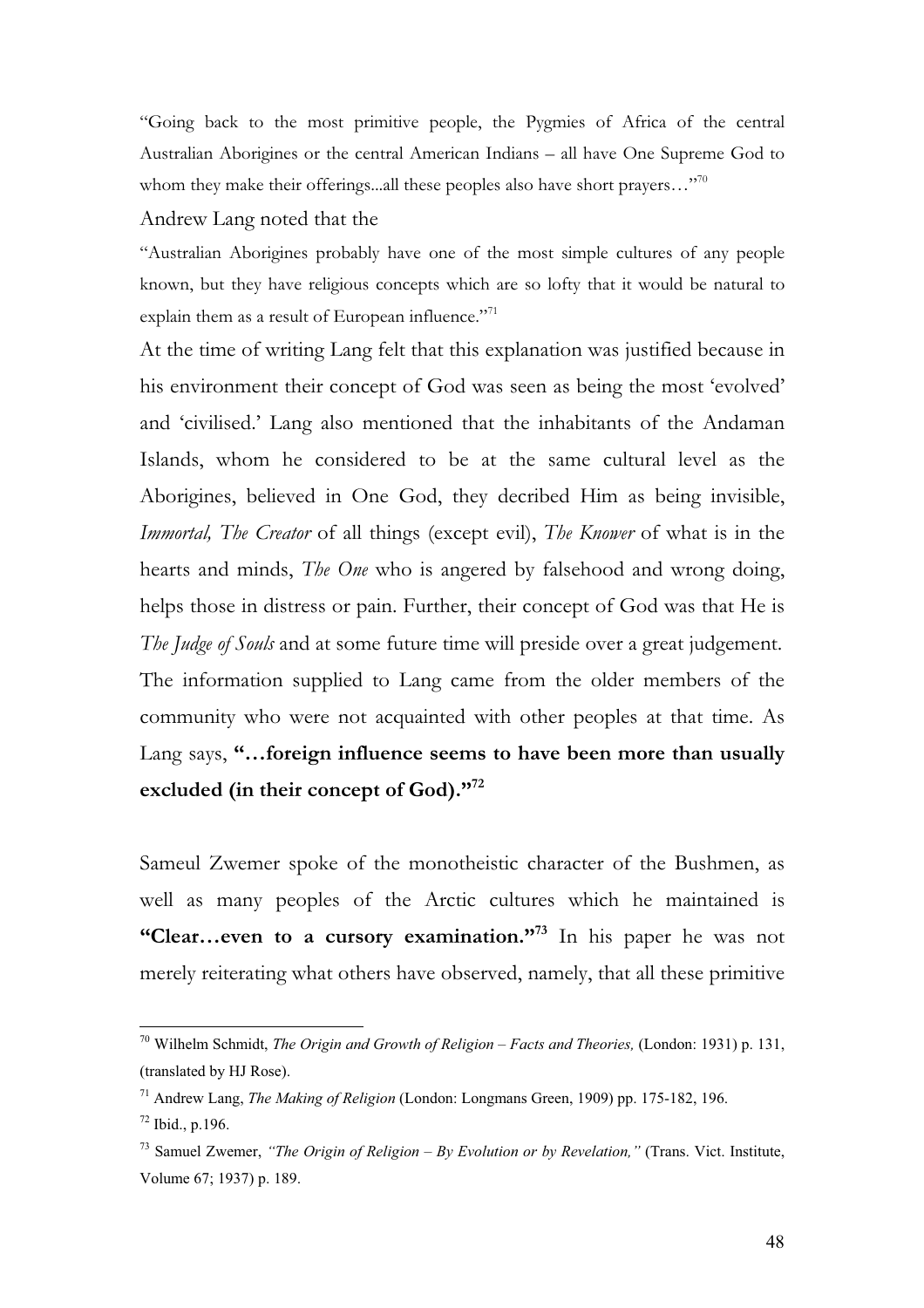peoples have knowledge of One Supreme God, but rather that the Supreme God whom they recognise is essentially the same figure with the same attributes. Canon Titcombe noted that when speaking of the Zulus, quoting a former Bishop of Natal who had a firsthand knowledge of the Zulus while they were still culturally intact, as stating that they had no idols but rather acknowledged One Supreme Being who was known as The *Great One, The All-Mighty, The First* etc.74 Titcombe also noted the concept of One God amongst the Madagascan natives.75 All of this evidence led Paul Radin to conclude, after mentioning Lang's work: **"his intuitive insight has been abundantly corroborated."76** Moreover, *The Journal of the Royal Anthropological Institute* published a paper by E.O. James in which he concluded:

"Thus, it is impossible to maintain a unilateral (one sided and single) evolution in religious thought and practice as suggested by the rationalists Frazer, Tylor and Comte's *'Three Stages.'* Nevertheless, neither the speculation that the idea of God arose in ancestor worship as revived by Herbert Spencer, nor the Frazerian evolution model of polytheism and animism to monotheism can be reconciled with the One Supreme tribal God which is a recurrent feature of the primitive concept of God."<sup>77</sup>

The degeneration of monotheism can be seen in Buddhism which began in the  $6<sup>th</sup>$  century as a reform movement within Hinduism. Later on however, gigantic colossal statues and images of the Buddha were erected and surrounded by flowers, incense etc. Buddhists further performed a number of rituals to these statues that include prostrating and bowing. In addition the Dalai Lama of Tibet is worshiped as a man-god, with his devotees prostrating to him. This is also observable in the *Naqshabandandee Soofee* world movement with their current leader Naazim Qubrusee and also other

<sup>74</sup> J.H. Titcombe, *"Prehistoric Monotheism,"* (Trans. Vict. Institute, Vol. 8, 1937) p. 145.

 $75$  ibid, p. 144.

<sup>76</sup> Paul Radin, *Primitive Men as Philosophers* (New York: 1956) p. 346.

<sup>77</sup> E.O. James, *"Religion and Reality,"* in *The Journal of the Royal Anthropological Institute* (Vol. 79, 1950) p. 28.